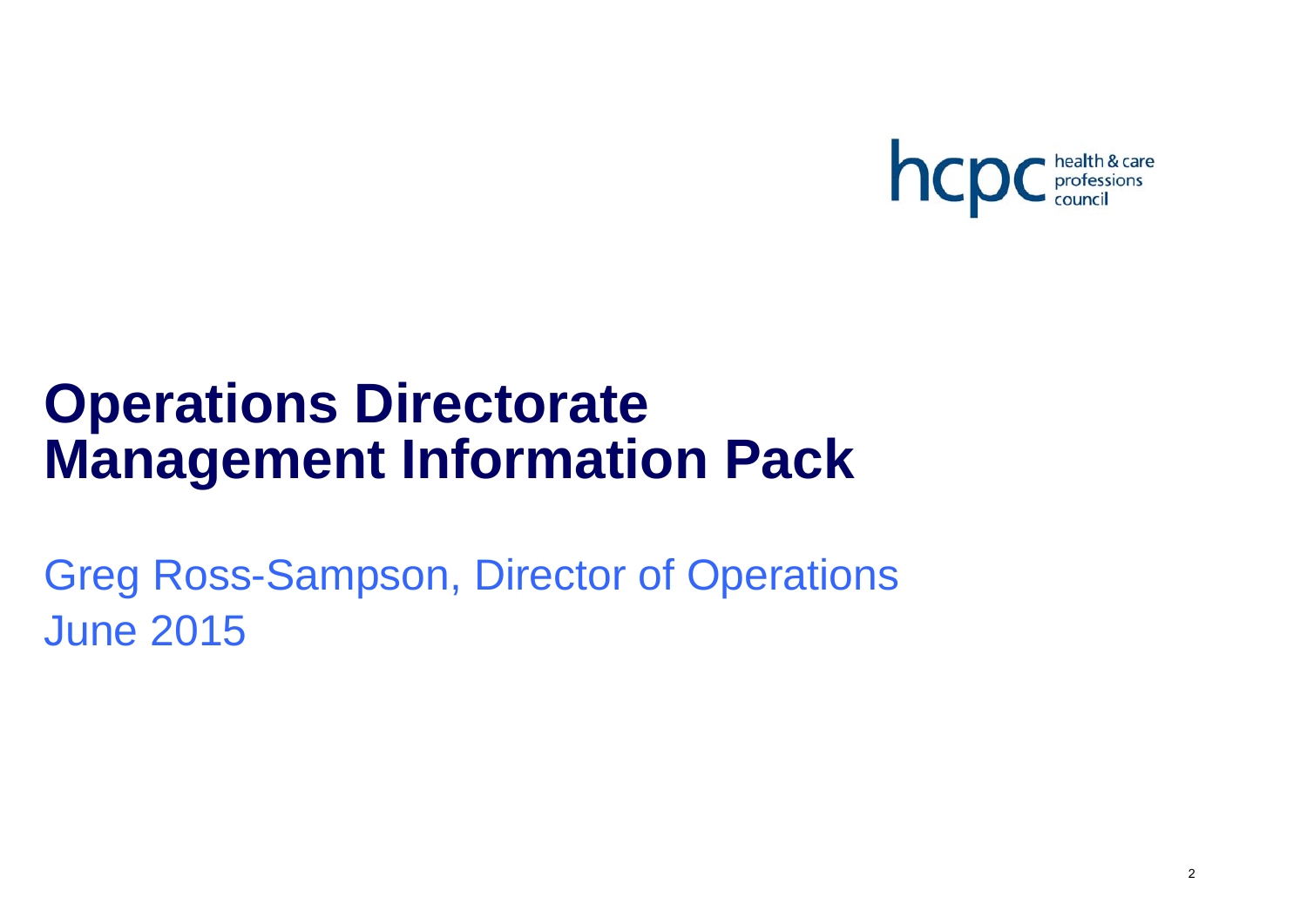# **1. Executive Summary**

**1.1 Registration - 1 April 2015 to 31 May 2015** 

# **1.1.1 UK Telephone Calls**

The team received a total of 15,140 telephone calls which is 7,188 less calls when compared to the same period two years ago and represents a 32.1% decrease in call volumes.

# **1.1.2 UK Applications**

The team registered 1,214 UK applications which is 155 less when compared to the same period last year and represents a 14.6% decrease.

# **1.1.3 International Applications**

A total of 958 new applications were received which is 308 more when compared to the same period last year and represents a 47.4% increase in international application volumes.

# **1.1.4 UK Emails**

The team responded to an average of 161 emails per day which is 29 less when compared to the same period two years ago and represents a 15.3% decrease in UK email volumes.

# **1.1.5 Registration Renewals**

At the start of March 2015, 20,949 practitioner psychologists were invited to renew their registration with 96.9% successfully renewing appropriately and on time, comparing favourably with 2013 when 96.3% of practitioner psychologists renewed their registration.

# **1.3 Business Process Improvement**

# **1.3.1 Audits & Processes**

Our external ISO 9001 auditor, BSI, has audited to the ISO9001 and ISO27001 standards.

# **1.3.2 ISO27001 & Business Continuity**

The final IS policy level documents have been finalised. The Pre-Certification, and BSI Stage 1 and Stage 2 certification assessments have been completed .We have been certified to ISO27001:2013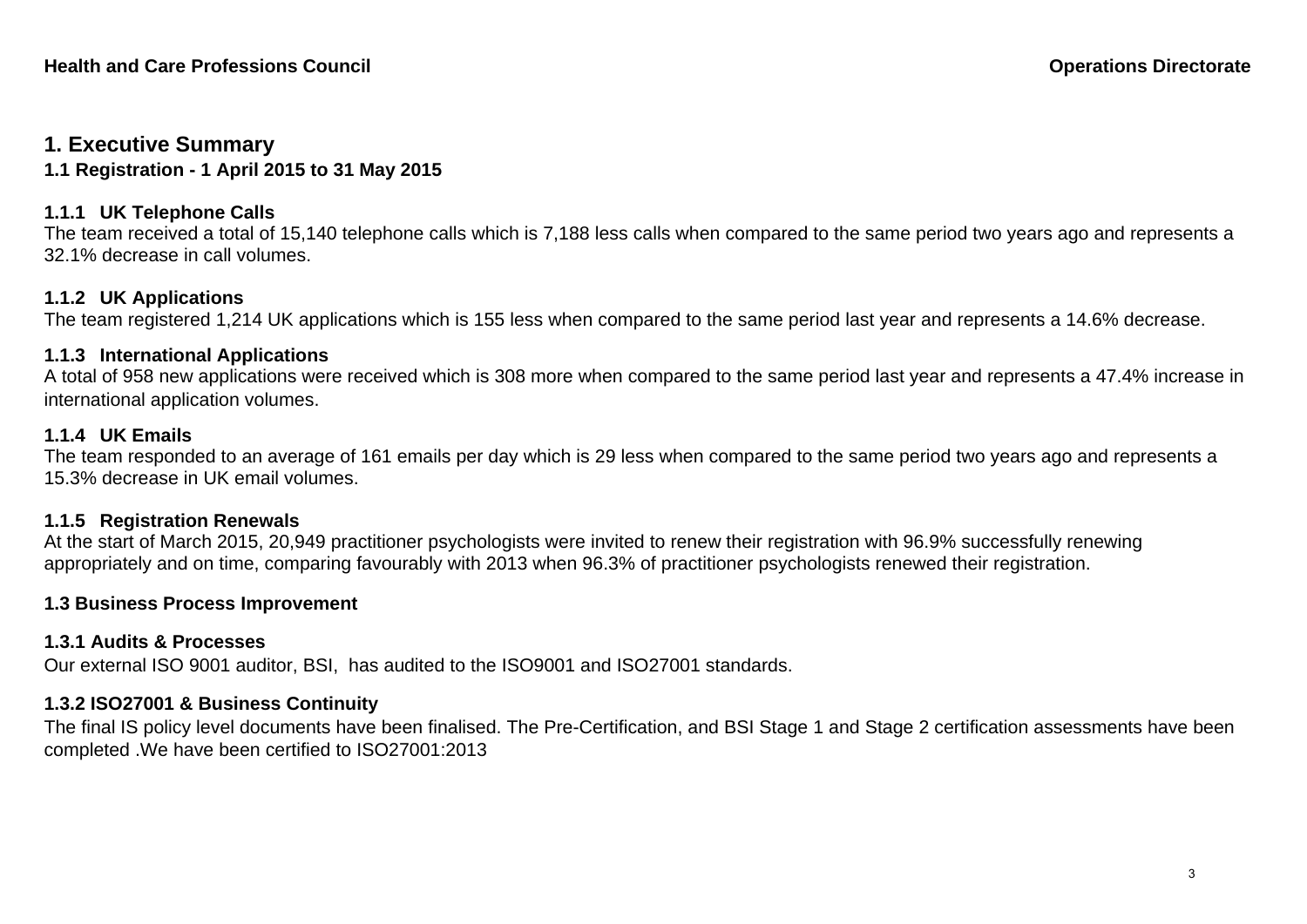# **Health and Care Professions Council**

# **Contents**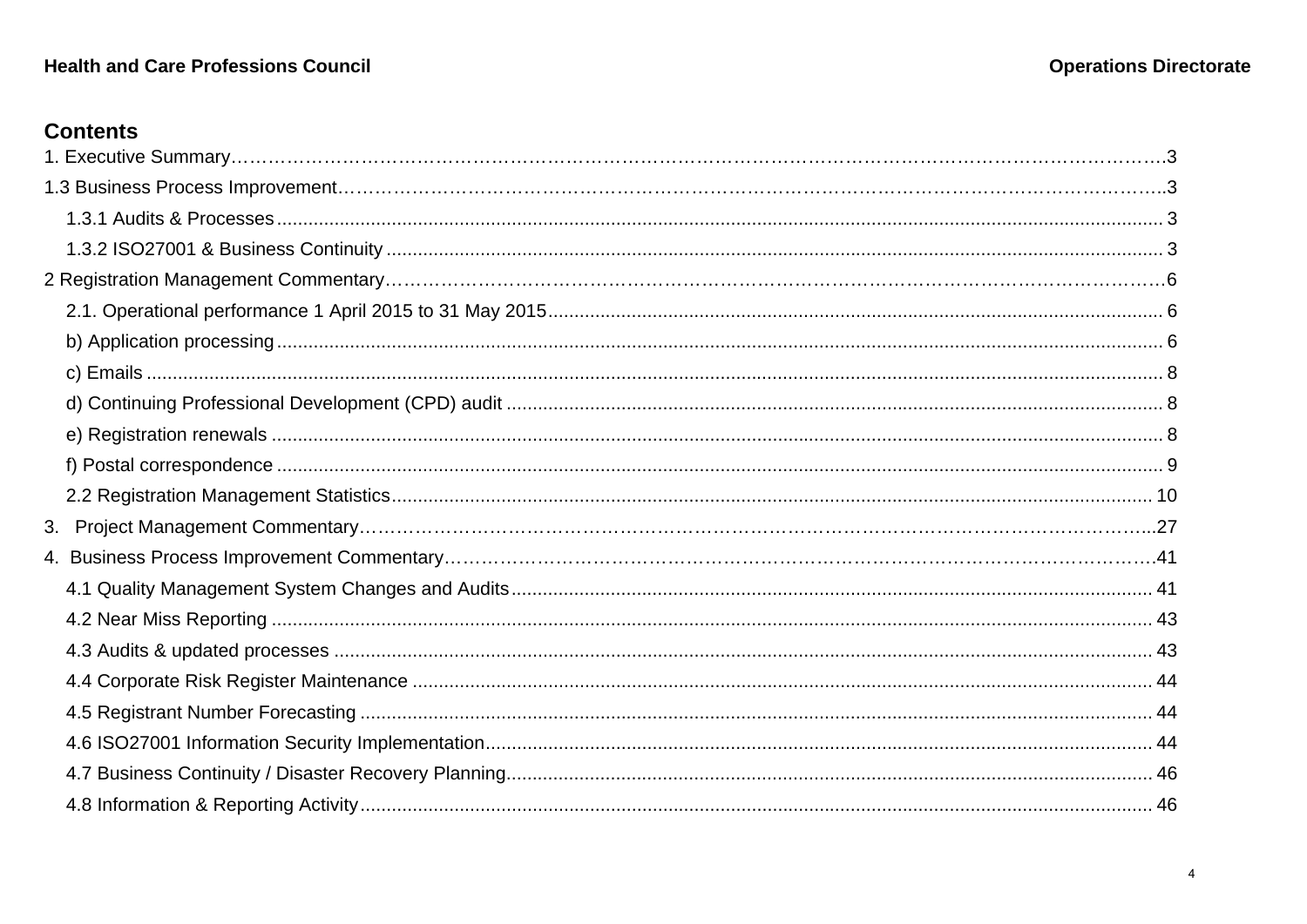| <b>Health and Care Professions Council</b> | <b>Operations Directorate</b> |
|--------------------------------------------|-------------------------------|
|                                            |                               |
|                                            |                               |
|                                            |                               |
|                                            |                               |
|                                            |                               |
|                                            |                               |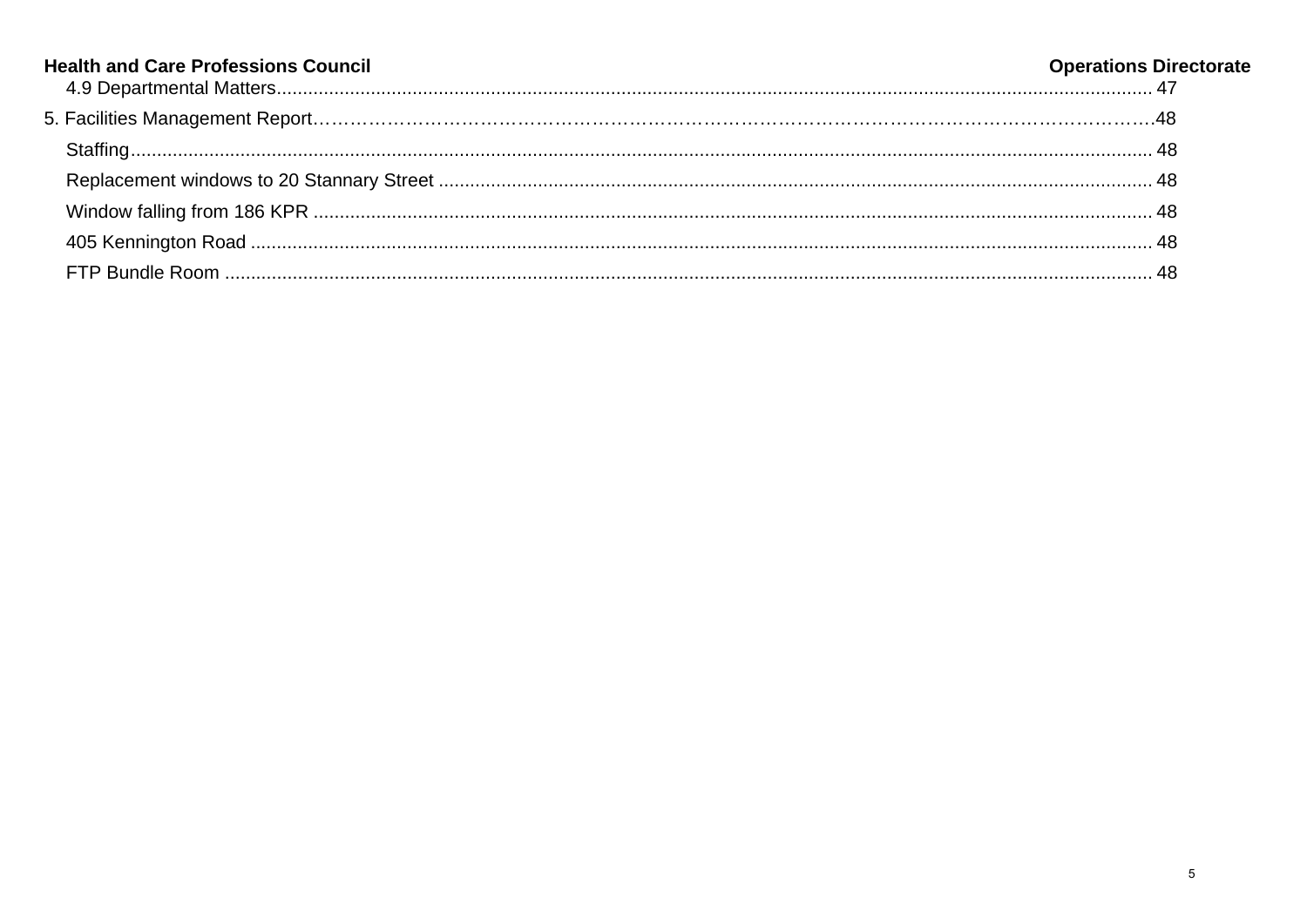# **2 Registration Management Commentary**

# **2.1. Operational performance 1 April 2015 to 31 May 2015**

# **a) Telephone calls**

*The Registration Department aims to answer 95% of all telephone calls.*

**i) UK telephone calls –** During this period the team received a total of 15,140 telephone calls which is 7,188 less calls when compared to the same period two years ago and represents a 32.1% decrease in call volumes. The team answered 99% of calls received compared to 91.5% during the same period two years ago.

**ii) International telephone calls –** During this period the team received a total of 1,174 telephone calls which is 140 less than the same period last year and represents a 10.7% decrease in call volumes. The team answered 99.5% of calls received compared to 95% during the same period last year.

# **b) Application processing i) UK applications**

*The Registration Department aims to respond to all UK application requests within ten working days of receipt. We aim to process all complete UK applications within ten working days of receipt, or inform the applicant within ten working days if their application is incomplete.*

A total of 1,235 new applications were received which represents a 15.2% increase compared with the forecast for the same period. We received 148 more new applications when compared to the same period last year which represents a 13.6% increase in UK application volumes.

Although we have received more applications than we have forecasted over the last 2 months, this is not expected to continue.

The team registered 1,214 UK applications which represents an 11.9% decrease compared with the forecast for the same period. We registered 155 less when compared to the same period last year and represents a 14.6% decrease.

The team processed all UK applications within ten working days.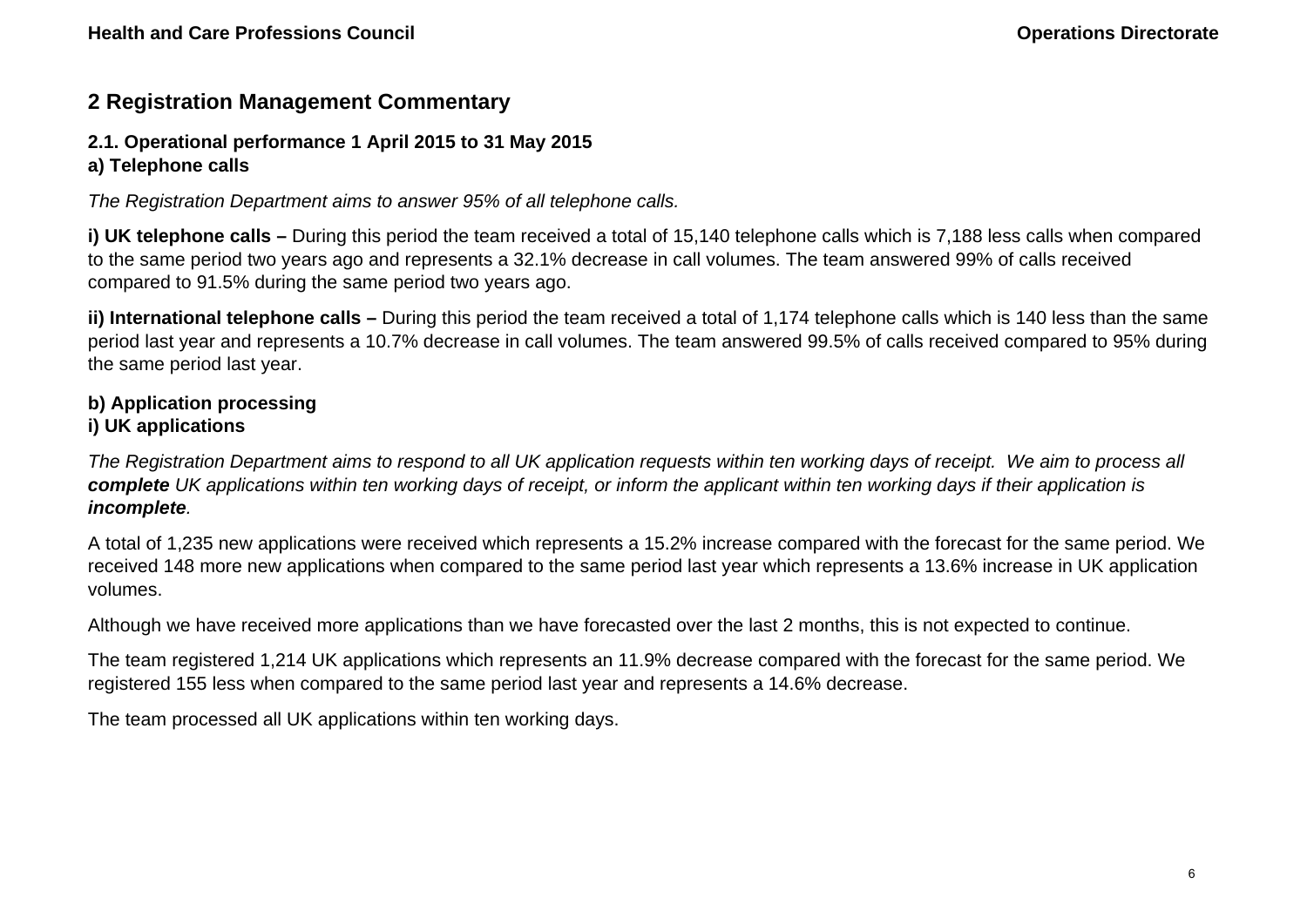# **Health and Care Professions Council Care and Care Professions Council Care and Care in the Council Care and Care in the Council Care in the Council Care in the Council Care in the Council Care in the Council Care in the C ii) Readmission applications**

*The Registration Department aims to process all complete readmission applications within ten working days.*

The team processed all readmission applications within ten working days.

# **iii) International applications**

*The Registration Department aims to verify completeness of all International applications and acknowledge receiving the application within five working days of receipt.* 

*The Registration Department aims to process complete applications within 60 working days of receipt.* 

A total of 958 new applications were received which represents a 28.1% increase compared with the forecast for the same period. We adjusted the operational forecast against the last two monthly results. This means that we will be forecasting 2,667 more applications by year end rather than the previous forecast of 3,621 applications. The forecast will be reviewed every two months.

We received 308 more new applications when compared to the same period last year which represents a 47.4% increase in international application volumes.

Although we have shown an upward trend in the upcoming months, due to an influx of applications in the last 2 months, this may not continue.

The team registered 367 applications which is 38 less applications when compared to the same period last year. This represents a 9.4% decrease compared to the same period last year, and a 41.2% decrease compared to the forecast.

The team acknowledged receipt of applications within five working days on average during this period for both Non EEA and EEA applications. The team are currently processing Non EEA applications within 24 working days of receipt and EEA applications within 20 working days of receipt.

# **iv) Visiting European health professional declarations**

The team received 137 declarations which is 34 more compared to the same period last year, and represents a 33% increase. The average number of visiting European health professionals for the same period last year has decreased by 30.8%. The average number of visiting European health professionals during this period is 326, which is 2 less than the forecast of 324 representing a difference of 0.62%.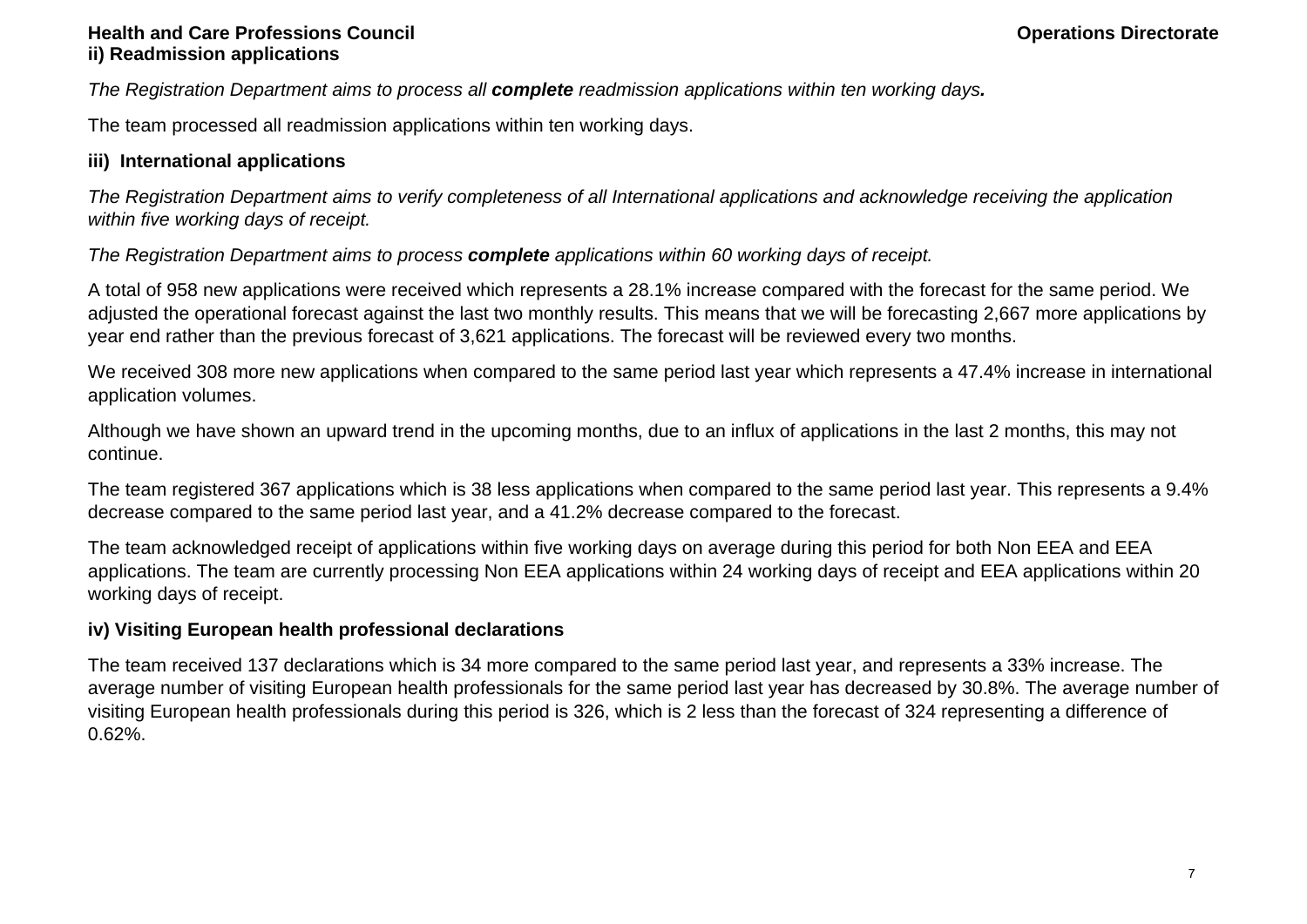# **c) Emails**

*The Registration Department aims to respond to 80% of all emails within one working day and all emails responded to within two working days.* 

 **i) UK Emails -** The team responded to an average of 161 emails per day which is 29 less when compared to the same period two years ago and represents a 15.3% decrease in UK email volumes.

The team responded to 68.33% of UK emails within one working day and 94.1% within two working days.

Due to staff training on this process, an unexpected spike in emails received, sickness absence and annual leave, 5.9% of emails were responded to outside of two working days.

**ii) International emails –** The team responded to an average of 34 emails per day which is 20 more when compared to the same period last year and represents a 142.9% increase in international email volumes. The team responded to 88.57% of these within one working day.

# **d) Continuing Professional Development (CPD) audit**

*The Registration Department aims to acknowledge receiving the CPD profile application within five working days of receipt.* 

*The Registration Department aims to process a complete CPD profile within 60 working days of receipt.* 

A total of 260 CPD profiles were received during this period which were acknowledged within five working days, and all complete CPD profiles were processed within 60 working days of receipt.

There were no assessment days during this period, however 119 CPD profiles were assessed electronically by assessors.

# **e) Registration renewals**

*The Registration Department aims to renew the registration of a Registrant with active direct debit set up, within ten minutes of the Registrant completing their renewal online account.* 

*The Registration Department aims to process a complete paper renewal form within ten working days of receipt.* 

At the beginning of March 2015, 20,949 practitioner psychologists were invited to renew their registration with 96.9% successfully renewing appropriately and on time, comparing favourably with 2013 when 96.3% of practitioner psychologists renewed their registration.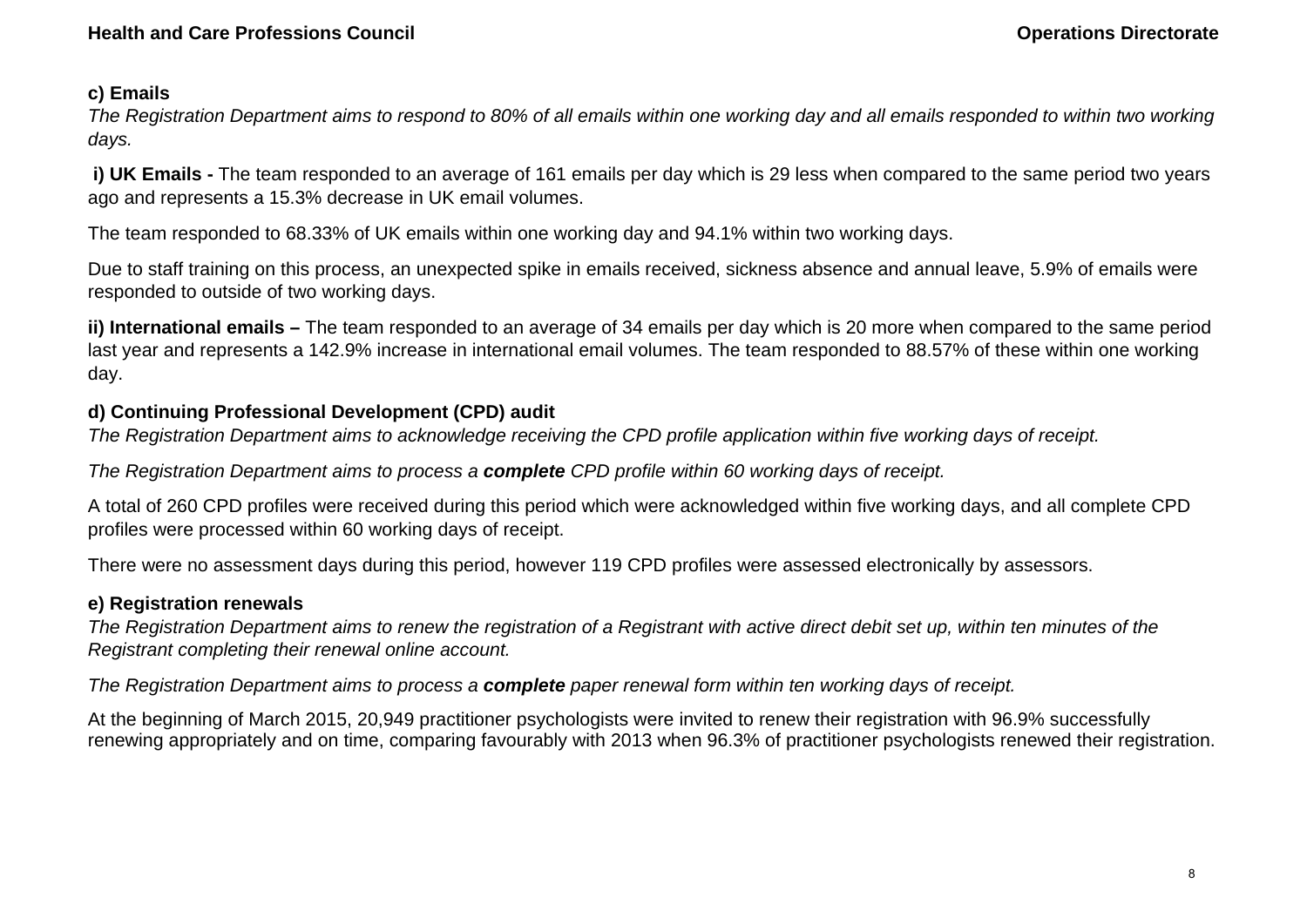# **Health and Care Professions Council Care and Care Professions Council Care and Care Accouncil Care and Care and Care Professions Council Care and Care and Care and Care and Care and Care and Care and Care and Care and Car**

Of the practitioner psychologists who successfully renewed, 91.9% renewed their registration using the online portal. This compares favourably with 2013 where 87.6% of practitioner psychologists renewed their registration using the online portal, an increase of 4.3%.

All complete paper renewal forms were processed within ten working days of receipt.

# **f) Postal correspondence**

*The Registration Department aims to process postal correspondence within ten working days.* 

On average, the team processed postal correspondence within four working days of receipt.

# **2. Resource**

**a) Employees**

The department operated within its budgeted headcount during this period.

**2.2 Registration Management Statistics**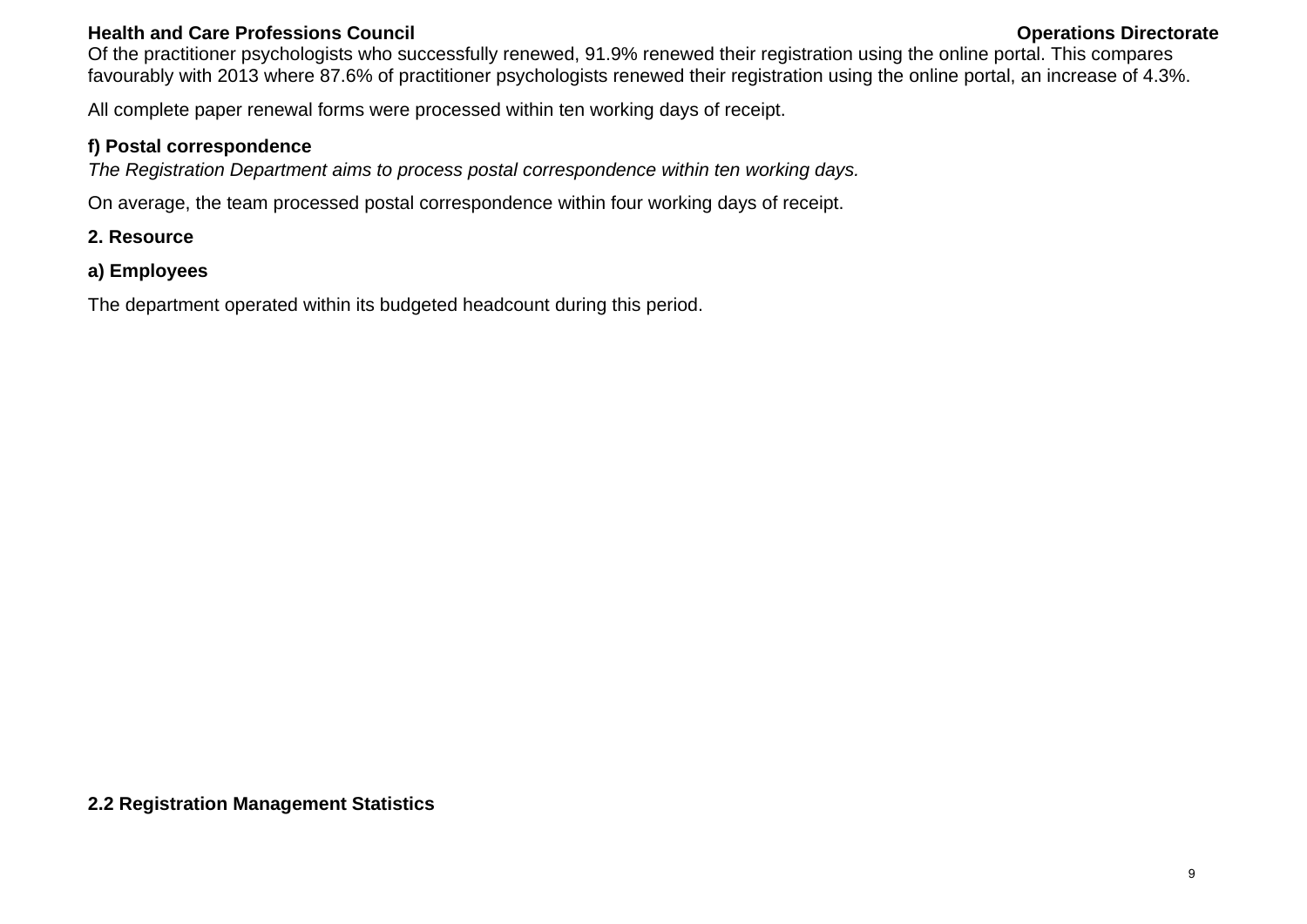# **Health and Care Professions Council**<br> **Number of Registration Department**<br> **Number of Registration Department**

**Number of Registrants by Profession April 2014 - March 2016 Registration Department**

| 340,000<br>335,000<br>330,000<br>325,000<br>320,000<br>315,000<br>310,000<br>305,000<br>300,000<br>295,000<br>290,000<br>285,000<br>280,000<br>275,000<br>270,000<br>265,000<br>260,000<br>255,000<br>250,000<br>245,000<br>240,000<br>235,000<br>230,000<br>225,000<br>220,000<br>215,000 |                   |                   |                   |                   |                   |                   |                   |                   |                   |                   |                   |                   |                   |                   |     |     |     |     |     |     |            |      |     |     |                   |                   |                   |
|--------------------------------------------------------------------------------------------------------------------------------------------------------------------------------------------------------------------------------------------------------------------------------------------|-------------------|-------------------|-------------------|-------------------|-------------------|-------------------|-------------------|-------------------|-------------------|-------------------|-------------------|-------------------|-------------------|-------------------|-----|-----|-----|-----|-----|-----|------------|------|-----|-----|-------------------|-------------------|-------------------|
| 210,000                                                                                                                                                                                                                                                                                    | 1                 | $\overline{2}$    | 3                 | $\overline{4}$    | 5                 | 6                 | $7\overline{ }$   | 8                 | $\overline{9}$    | 10                | 11                | 12                | 13                | 14                | 15  | 16  | 17  | 18  | 19  | 20  | 21         | 22   | 23  | 24  |                   |                   |                   |
|                                                                                                                                                                                                                                                                                            | 2014              |                   |                   |                   |                   |                   |                   |                   |                   | 2015              |                   |                   |                   |                   |     |     |     |     |     |     |            | 2016 |     |     | 13/14             | 14/15             | 15/16             |
| AS                                                                                                                                                                                                                                                                                         | Apr               | May               | Jun               | Jul               | Aug               | Sep               | Oct               | Nov               | Dec               | Jan               | Feb               | Mar               | Apr               | May               | Jun | Jul | Aug | Sep | Oct | Nov | <b>Dec</b> | Jan  | Feb | Mar | <b>FYE</b>        | <b>FYE</b>        | <b>YTD</b>        |
| <b>BS</b>                                                                                                                                                                                                                                                                                  | 3,448             | 3,192             | 3,243             | 3,289             | 3,357             | 3,411             | 3,466             | 3,522             | 3,574             | 3,589             | 3,602             | 3,620             | 3,004             | 3,634             |     |     |     |     |     |     |            |      |     |     | 3,450             | 3,620             | 3,634             |
| CH                                                                                                                                                                                                                                                                                         | 21,926            | 21,929            | 21,983            | 22,096            | 22,208            | 22,250            | 22,282            | 22,314            | 22,499            | 22,551            | 22,608            | 22,640            | 22,647            | 22,624            |     |     |     |     |     |     |            |      |     |     | 21,904            | 22,640            | 22,624            |
| <b>CS</b>                                                                                                                                                                                                                                                                                  | 13,007            | 12,950            | 12,950            | 12,975            | 12,737            | 12,797            | 12,830            | 12,841            | 12,932            | 12,912            | 12,919            | 12,911            | 12,905            | 12,904            |     |     |     |     |     |     |            |      |     |     | 13,017            | 12,911            | 12,904            |
| DT                                                                                                                                                                                                                                                                                         | 4,959<br>8,368    | 4,988<br>8,355    | 5,002<br>8,327    | 5,014<br>8,233    | 5,047<br>8,325    | 5,045<br>8,355    | 5,086<br>8,396    | 5,169<br>8,416    | 5,234<br>8,476    | 5,260<br>8,494    | 5,262<br>8,512    | 5,296<br>8,528    | 5,318<br>8,557    | 5,336<br>8,575    |     |     |     |     |     |     |            |      |     |     | 4,942<br>8,381    | 5,296<br>8,528    | 5,336<br>8,575    |
| <b>HAD</b>                                                                                                                                                                                                                                                                                 | 2,020             | 2,021             | 2,026             | 2,028             | 2,002             | 2,039             | 2,060             | 2,079             | 2,107             | 2,125             | 2,133             | 2,151             | 2,165             | 2,174             |     |     |     |     |     |     |            |      |     |     | 2,010             | 2,151             | 2,174             |
| ОT                                                                                                                                                                                                                                                                                         | 34,203            | 34,253            | 34,364            | 34,753            | 35,137            | 35,273            | 35,438            | 35,628            | 35,902            | 35,963            | 36,043            | 36,128            | 36,138            | 36,177            |     |     |     |     |     |     |            |      |     |     | 34,154            | 36,128            | 36,177            |
| <b>ODP</b>                                                                                                                                                                                                                                                                                 | 11,911            | 11,896            | 11,900            | 11,918            | 11,984            | 12,162            | 12,260            | 12,271            | 12,098            | 12,135            | 12,147            | 12,182            | 12,214            | 12,205            |     |     |     |     |     |     |            |      |     |     | 11,880            | 12,182            | 12,205            |
| OR                                                                                                                                                                                                                                                                                         | 1,316             | 1,315             | 1,313             | 1,332             | 1,359             | 1,362             | 1,369             | 1,370             | 1,378             | 1,375             | 1,376             | 1,379             | 1,381             | 1,381             |     |     |     |     |     |     |            |      |     |     | 1,316             | 1,379             | 1,38              |
| PA                                                                                                                                                                                                                                                                                         | 20,130            | 20,156            | 20,226            | 20,279            | 20,349            | 20,625            | 20,761            | 20,878            | 20,986            | 21,014            | 21,101            | 21,185            | 21,271            | 21,313            |     |     |     |     |     |     |            |      |     |     | 20,097            | 21,185            | 21,313            |
| PH                                                                                                                                                                                                                                                                                         | 48,413            | 47,115            | 47,336            | 48,127            | 48,585            | 48,734            | 48,886            | 49,042            | 49,381            | 49,479            | 49,573            | 49,685            | 49,360            | 49,737            |     |     |     |     |     |     |            |      |     |     | 48,868            | 49,685            | 49,737            |
| PYL                                                                                                                                                                                                                                                                                        | 19,952            | 19,989            | 20,038            | 20,088            | 20,158            | 20,288            | 20,607            | 20,774            | 20,859            | 20,920            | 20,973            | 20,996            | 20,963            | 20,889            |     |     |     |     |     |     |            |      |     |     | 19,919            | 20,996            | 20,889            |
| PO                                                                                                                                                                                                                                                                                         | 949               | 950               | 972               | 987               | 996               | 998               | 998               | 999               | 1,008             | 1,009             | 1,012             | 1,011             | 1,012             | 1,011             |     |     |     |     |     |     |            |      |     |     | 948               | 1,011             | 1,011             |
| RA                                                                                                                                                                                                                                                                                         | 28,111            | 28,159            | 28,446            | 29,049            | 29,232            | 29,337            | 29,433            | 29,504            | 29,695            | 29,675            | 29,711            | 29,786            | 29,812            | 29,841            |     |     |     |     |     |     |            |      |     |     | 28,060            | 29,786            | 29,84'            |
| SW*                                                                                                                                                                                                                                                                                        | 89,100            | 88,981            | 89,161            | 89,881            | 90,803            | 91,001            | 91,217            | 91,234            | 87,132            | 87,655            | 88,037            | 88,397            | 88,726            | 88,818            |     |     |     |     |     |     |            |      |     |     | 88,946            | 88,397            | 88,818            |
| SL.                                                                                                                                                                                                                                                                                        |                   |                   |                   |                   |                   |                   |                   |                   |                   |                   |                   |                   |                   |                   |     |     |     |     |     |     |            |      |     |     |                   |                   |                   |
| Total                                                                                                                                                                                                                                                                                      | 14,150<br>321,963 | 14,173<br>320,422 | 14,217<br>321,504 | 14,392<br>324,441 | 14,534<br>326,813 | 14,577<br>328,254 | 14,691<br>329,780 | 14,781<br>330,822 | 14,871<br>328,132 | 14,914<br>329,070 | 14,951<br>329,960 | 14,992<br>330,887 | 15,016<br>330,489 | 15,027<br>331,646 |     |     |     |     |     |     |            |      |     |     | 14,129<br>322,021 | 14,992<br>330,887 | 15,027<br>331,646 |

**NOTE: Information captured last day of each calendar month**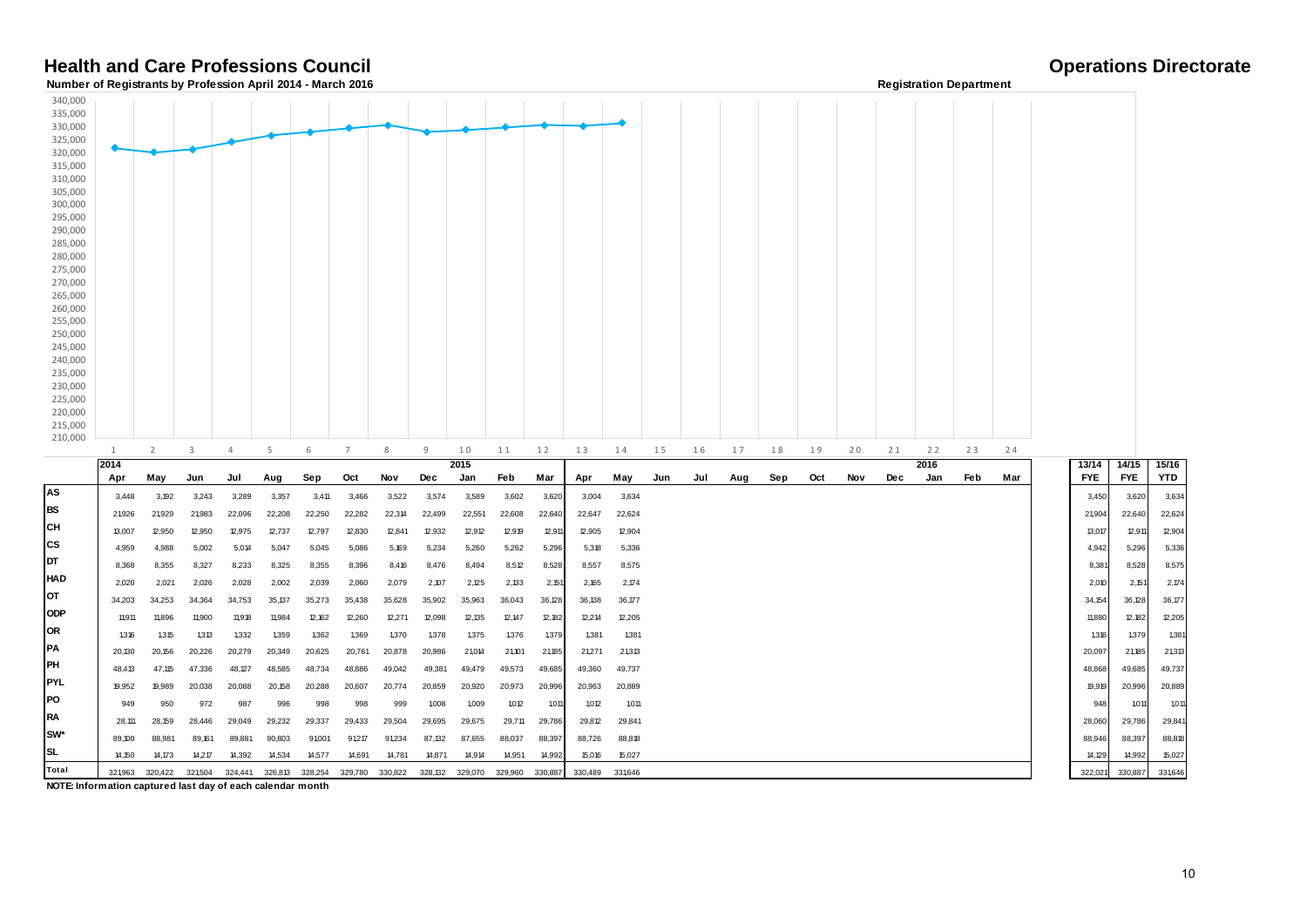$15/16$ 



### **International applications workflow process at end of each month April 2014 - March 2016 Registration Department**

**NOTE: Information covers international applications status progress only**

**Represents the current workload within the International Department as at the end of the month**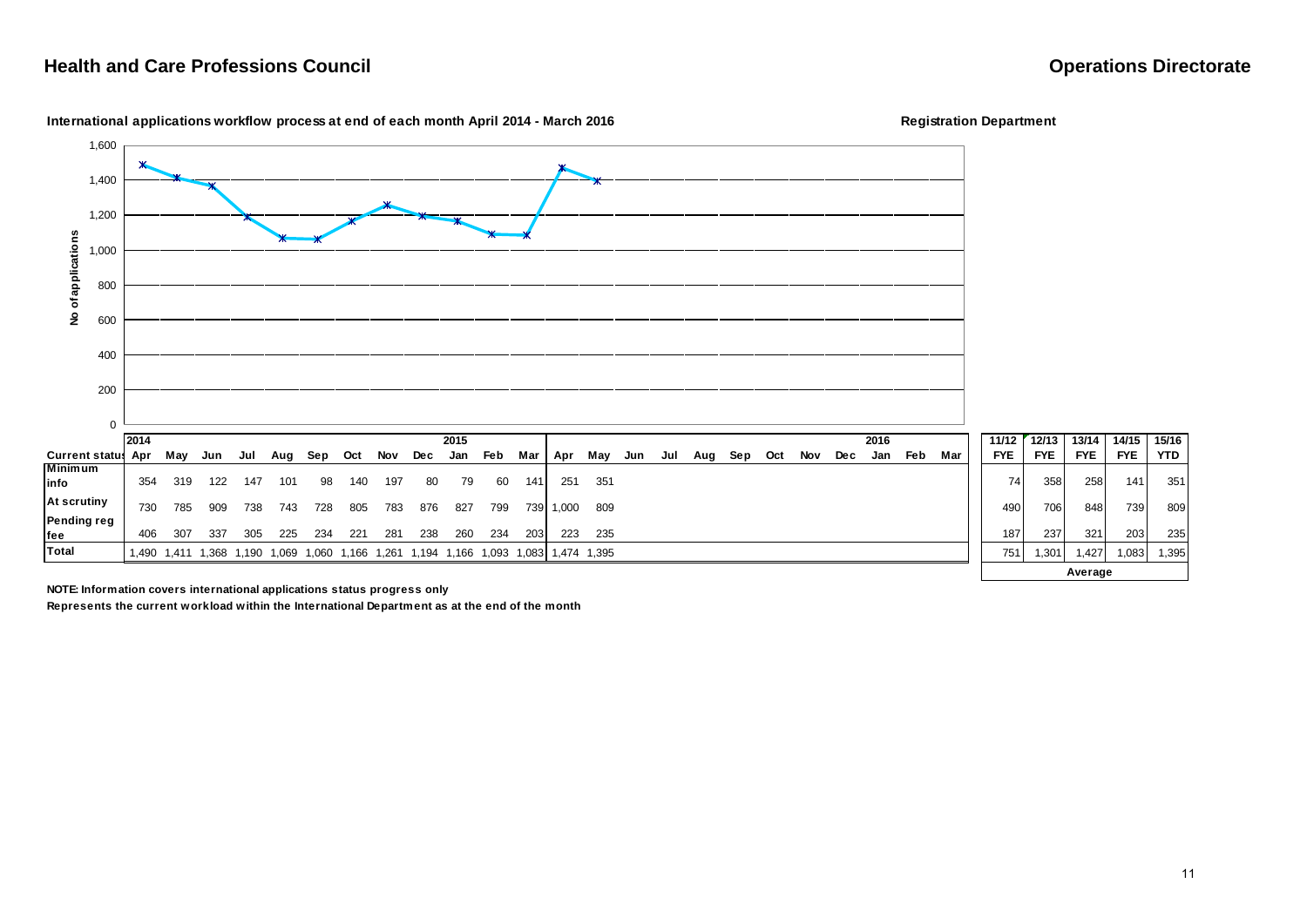### **New International Applications Received April 2014 - March 2016 Registration Department**



**All received applications, including those that may subsequently be returned, rejected or withdrawn.**

**\*Forecast is based on the average number of INT applications received each month from 10/11 - 14/15, normalised against the latest monthly actuals available**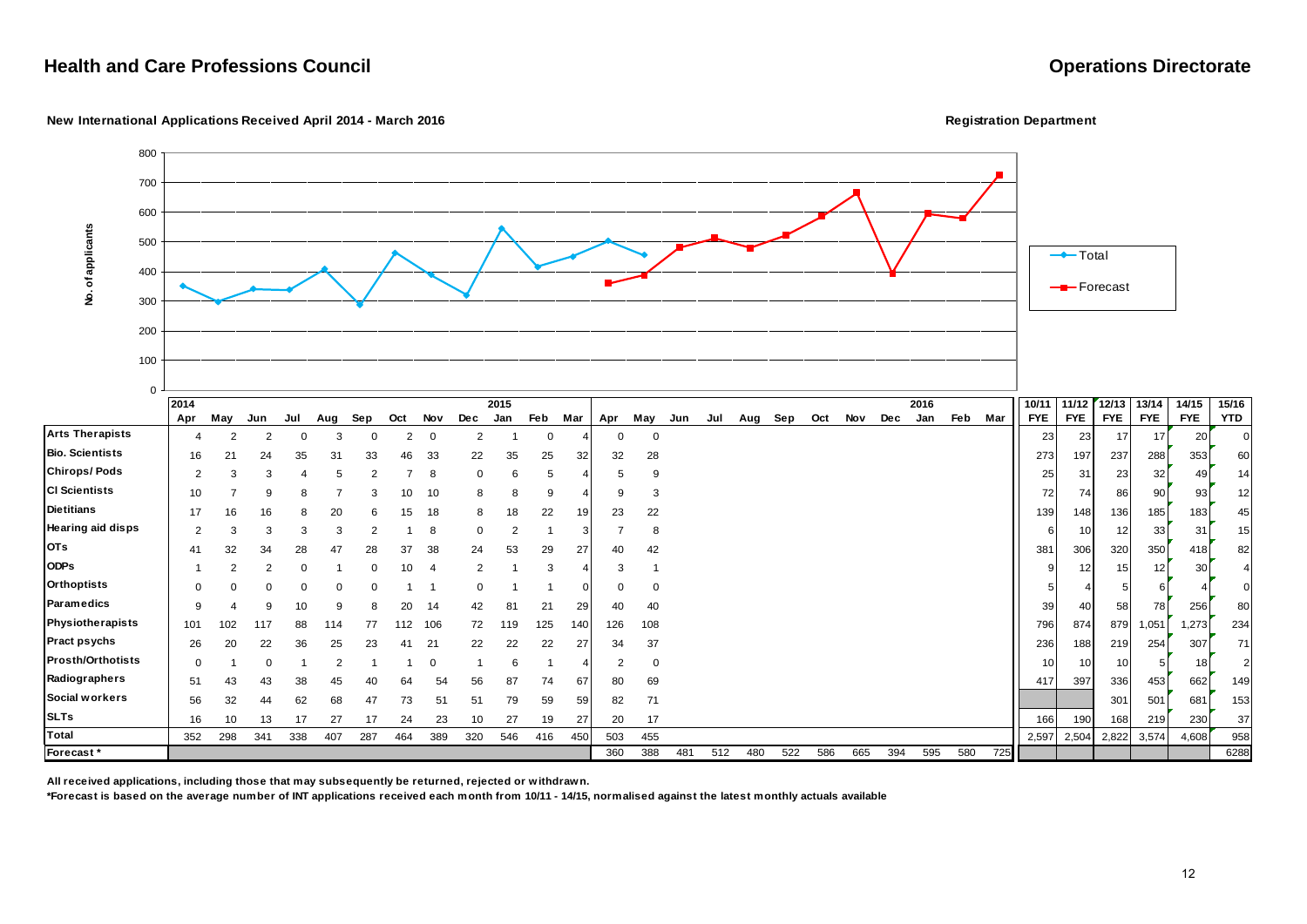### **International Registrations April 2014 - March 2016 Registrations Department**

**10/11 11/12 12/13 13/14 14/15 15/16** Apr May Jun Jul Aug Sep Oct Nov Dec Jan Feb Mar Apr May Jun Jul Aug Sep Oct Nov Dec Jan Feb Mar FYE FYE FYE FYE FYE FYE TD TD **Arts therapists** 0 0 2 1 1 2 2 1 2 1 2 1 0 0 25 10 22 8 15 0**Bio. scientists** 27 9 19 17 18 18 13 5 27 31 22 23 10 17 324 122 314 157 229 27**Chirops/ pods** 1 1 2 0 6 5 2 0 1 3 2 1 2 5 32 14 36 20 24 <sup>7</sup>**Cl scientists5** 1 5 4 0 7 3 1 7 1 3 4 3 7 4 5 50 50 25 64 30 45 9 **Dietitians5** 1 7 6 1 32 15 11 3 4 10 18 8 7 2 8 16 16 16 16 16 178 186 85 122 10 **Hearing aid disps** <sup>0</sup> <sup>0</sup> <sup>2</sup> <sup>1</sup> <sup>10</sup> <sup>1</sup> <sup>0</sup> <sup>0</sup> <sup>0</sup> <sup>6</sup> <sup>2</sup> <sup>1</sup> <sup>0</sup> <sup>1</sup> <sup>10</sup> <sup>5</sup> <sup>21</sup> <sup>13</sup> <sup>23</sup> <sup>1</sup>**OTs** 23 24 20 37 29 11 11 17 25 30 26 18 17 10 506 217 511 259 271 27**ODPs** 1 0 3 0 0 0 0 0 1 2 2 1 0 2 6 3 6 4 10 2**Orthoptists** | 1 0 0 0 1 1 0 1 0 0 0 0 0 1 2 0 2 0 2 2 2 1 1 2 3 2 1 0 3 2 **Paramedics** 5 2 10 3 2 3 2 2 4 70 41 21 28 18 45 20 51 27 165 46**Physiotherapists** <sup>6</sup> <sup>140</sup> <sup>61</sup> <sup>102</sup> <sup>77</sup> <sup>55</sup> <sup>62</sup> <sup>45</sup> <sup>51</sup> <sup>70</sup> <sup>59</sup> <sup>63</sup> <sup>18</sup> <sup>91</sup> <sup>965</sup> <sup>464</sup> 1,254 <sup>613</sup> <sup>791</sup> <sup>109</sup> **Pract psychs** 11 5 16 15 20 13 14 11 9 20 9 7 5 0 218 91 225 129 150 5**Prosth/orthotists** 0 0 1 0 1 1 0 0 0 1 2 0 1 0 13 7 10 4 6 1**Radiographers** 33 14 34 42 36 21 23 29 31 53 33 41 28 30 486 216 510 269 390 58**Social workers** 33 26 24 38 38 21 16 9 64 55 33 34 18 23 284 232 391 41 **SLTs** 8 13 15 12 16 4 23 13 8 24 9 10 10 12 246 116 273 134 155 22**Total** 161 244 210 307 273 167 179 137 236 388 253 235 145 222 $2$  1,705 1,390 1,784 1,984 2,790 367 **Forecast \*** 248 376 323 473 420 257 276 211 363 598 390 362 4297 **2014 2015 2016**0 100200 300 400 500 600700 $\frac{1}{2}$ <br>  $\frac{1}{2}$ <br>  $\frac{1}{2}$ <br>  $\frac{1}{2}$ <br>  $\frac{1}{2}$ <br>  $\frac{1}{2}$ <br>  $\frac{1}{2}$ <br>  $\frac{1}{2}$ <br>  $\frac{1}{2}$ <br>  $\frac{1}{2}$ <br>  $\frac{1}{2}$ <br>  $\frac{1}{2}$ <br>  $\frac{1}{2}$ <br>  $\frac{1}{2}$ <br>  $\frac{1}{2}$ <br>  $\frac{1}{2}$ <br>  $\frac{1}{2}$ <br>  $\frac{1}{2}$ <br>  $\frac{1}{2}$ <br>  $\frac{1}{2}$ <br> **B**-Forecast

**\*Forecast is based on the average number of INT applications received each month from 10/11 - 14/15, normalised against the latest monthly actuals available**

 $|9|$ 

 $10$ 

27

 $\vert$  2

 $\vert$  2

46

58

 $22$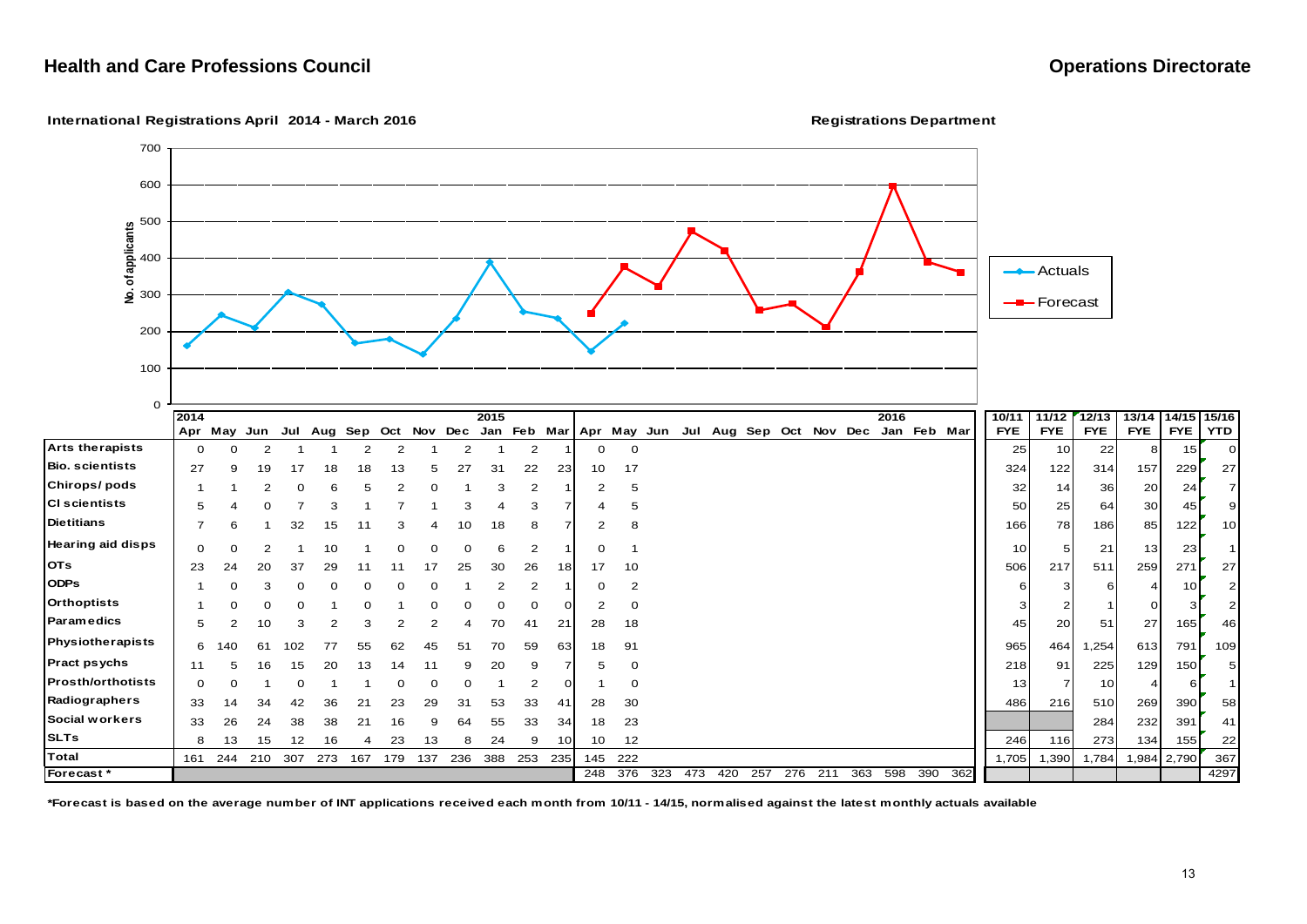

### **Register of visiting European health professionals under EU Directive 2005/36/EC April 2014 - March 2016 Registration Department**

**\*Forecast is based on the average percentage increase or decrease on a monthy basis, using the actual numbers bew teen the period 11/12 - 14/15, normalised against the monthly actuals available**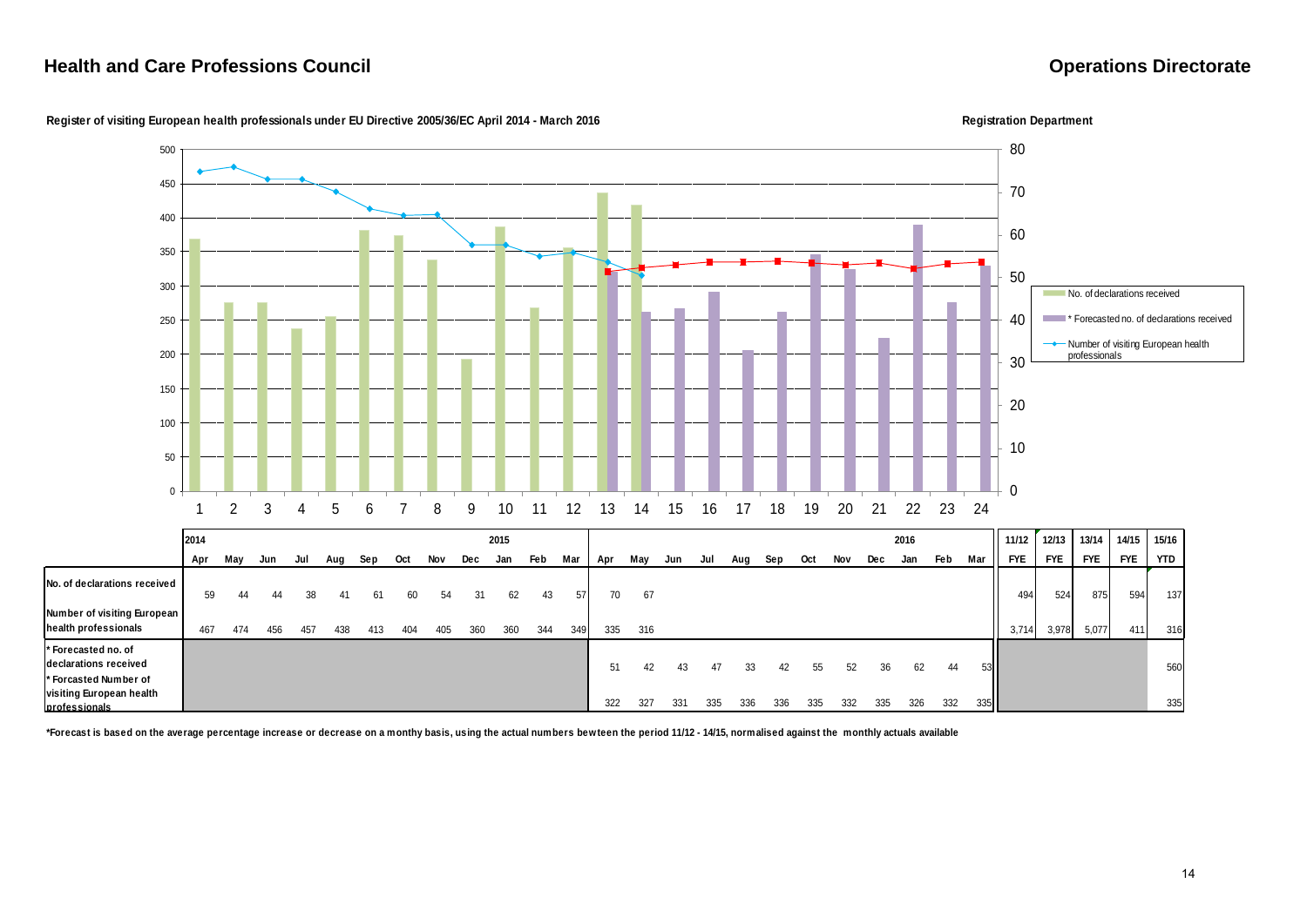### UK applications workflow process at end of each month April 2014 - March 2016 *Registration* Registration Department



657 666 768 892 887 922 1,034 890 845 832 814 808 814 820 #N/A #N/A #N/A #N/A #N/A #N/A #N/A #N/A #N/A #N/A 651 1,201 805 835 820

**NOTE: Information covers UK applications only**

**Total**

**Represents the current workload within the UK section as at the end of the month**

**Average**

15/16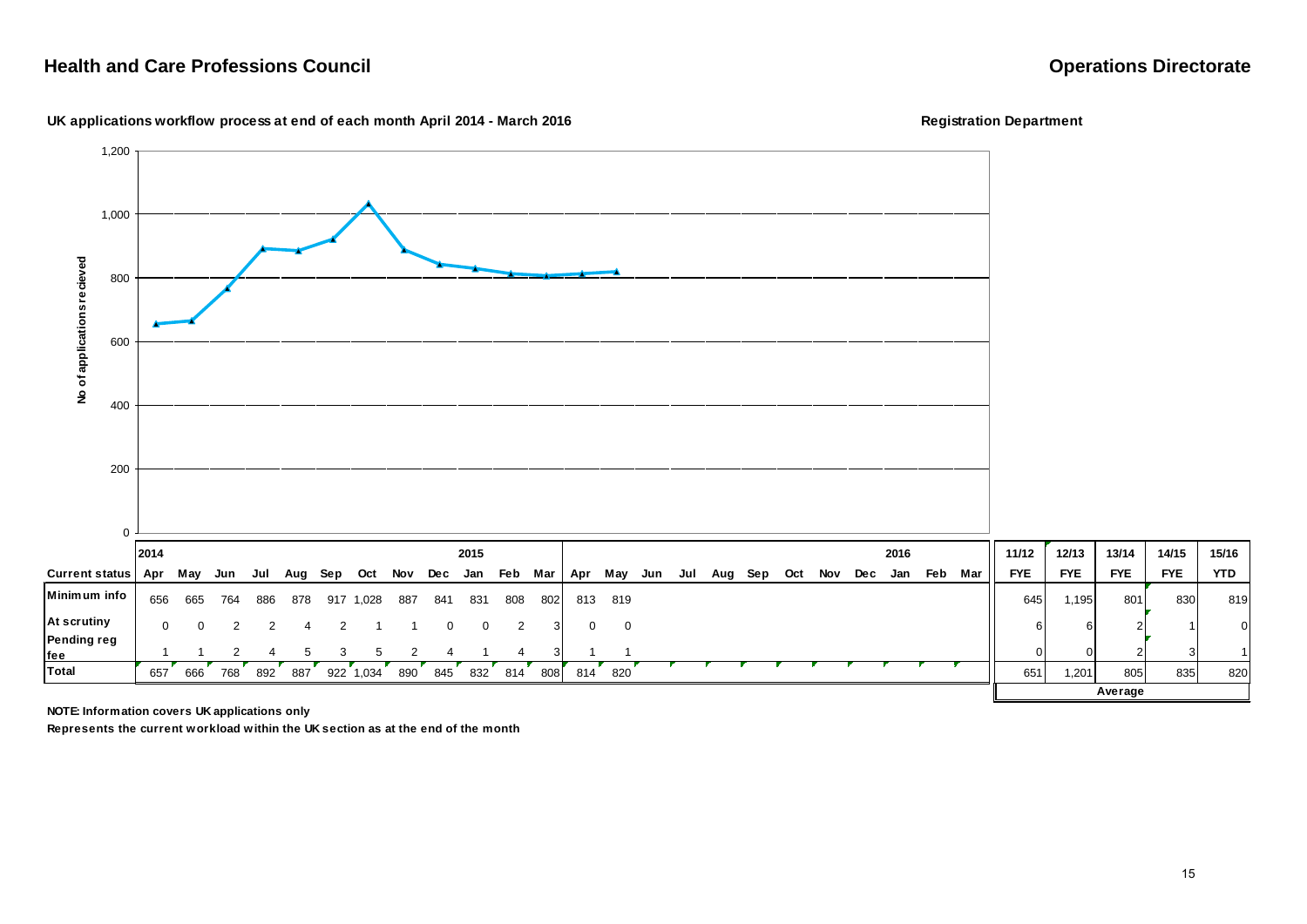

|                          | 2014 |          |           |                               |     |     |     |     |     | 2015     |     |     |          |             |          |      |     |           |      |      |      | 2016 |     |     | 10/11      | 11/12         | 12/13      | 13/14                | 14/15      | 15/16      |
|--------------------------|------|----------|-----------|-------------------------------|-----|-----|-----|-----|-----|----------|-----|-----|----------|-------------|----------|------|-----|-----------|------|------|------|------|-----|-----|------------|---------------|------------|----------------------|------------|------------|
|                          | Apr  | May      | Jun       | Jul                           | Aug | Sep | Oct | Nov | Dec | Jan      | Feb | Mar | Apr      | May         | Jun      | Jul  | Aug | Sep       | Oct  | Nov  | Dec  | Jan  | Feb | Mar | <b>FYE</b> | <b>FYE</b>    | <b>FYE</b> | <b>FYE</b>           | <b>FYE</b> | <b>YTD</b> |
| <b>Arts therapists</b>   | 20   |          |           | 30                            | 69  | 48  | 47  | 55  | 15  | 14       | 8   |     | 12       |             |          |      |     |           |      |      |      |      |     |     | 257        | 257           | 271        | 293                  | 340        | 19         |
| <b>Bio.</b> scientists   | 44   | 48       | 60        | 125                           | 134 | 64  | 91  | 88  | 42  | 40       | 55  | 57  | 37       | 46          |          |      |     |           |      |      |      |      |     |     | 894        | 804           | 746        | 839                  | 848        | 83         |
| <b>Chirops/pods</b>      | 2    | 6        | 96        | 120                           | 64  | 4.  | 33  | 13  |     | 3        |     |     |          | -4          |          |      |     |           |      |      |      |      |     |     | 427        | 362           | 376        | 389                  | 393        | 7'         |
| <b>CI Scientists</b>     | 31   | 21       | 23        | 10                            | 35  |     | 39  | 88  |     | 2.       | 8   | 49  | 17       | 16          |          |      |     |           |      |      |      |      |     |     | 240        | 279           | 224        | 343                  | 377        | 33         |
| <b>Dietitians</b>        | 20   | 15       | 71        | 118                           | 67  | 24  | 29  | 16  |     |          | 9   | 20  | 33       | 13          |          |      |     |           |      |      |      |      |     |     | 453        | 402           | 444        | 457                  | 400        | 46         |
| Hearing aid disps        |      | 14       | 12        | 31                            |     | 26  |     | 23  | 22  | 13       | 6   |     | 10       | 6           |          |      |     |           |      |      |      |      |     |     | 1,787      | 146           | 227        | 211                  | 234        | 16         |
| <b>OTs</b>               | 47   |          | 164       | 329                           | 347 | 161 | 232 | 154 |     |          | 68  | 89  | 66       | 40          |          |      |     |           |      |      |      |      |     |     | 1,720      | ,578          | 1,742      | 1,816                | ,733       | 106        |
| <b>ODPs</b>              | 30   | 29       |           | 36                            | 155 | 145 |     | 34  | 32  |          | 16  | 31  | 31       | 22          |          |      |     |           |      |      |      |      |     |     | 622        | 686           | 715        | 706                  | 641        | 53         |
| <b>Orthoptists</b>       |      |          |           | 21                            | 26  |     |     |     | 3   | 2        |     |     | 0        | $\mathbf 0$ |          |      |     |           |      |      |      |      |     |     | 53         | 42            | 61         | 71                   | 72         |            |
| Paramedics               | 38   | 37       | 83        | 70                            | 160 | 250 | 70  |     | 63  | 23       |     | 95  | 65       | 40          |          |      |     |           |      |      |      |      |     |     | 1,163      | 1,519         | 1,668      | 1,221                | 1,173      | 105        |
| Physiotherapists         | 17   | 30       | 197       | 697                           | 336 | 113 | 37  | 104 | 42  |          | 61  | 100 | 36       | 27          |          |      |     |           |      |      |      |      |     |     | 2,026      | 826,          | 1,937      | 1,992                | .875       | 63         |
| <b>Pract psychs</b>      | 33   | 49       | 40        | 42                            | 66  | 135 | 323 | 158 | 68  | 45       | 49  | 69  | 50       | 37          |          |      |     |           |      |      |      |      |     |     | 2,043      | .258          | 1,202      | 1,083                | 1,077      | 87         |
| <b>Prosth/orthotists</b> | 3    | $\Omega$ | 22        | 16                            |     |     |     |     |     | $\Omega$ |     |     | $\Omega$ | $\mathbf 0$ |          |      |     |           |      |      |      |      |     |     | 39         | 35            | 51         | 64                   | 55         | $\Omega$   |
| Radiographers            | 19   | 49       | 341       | 513                           | 175 | 96  | 94  | 38  | 32  | 20       | 20  | 41  | 18       | 35          |          |      |     |           |      |      |      |      |     |     | 1,221      | 1.140         | 1,343      | 1,406                | 1,438      | 53         |
| Social workers           | 191  | 208      | 247       | 736                           | 949 | 531 | 826 | 596 | 466 | 320      | 295 | 330 | 303      | 237         |          |      |     |           |      |      |      |      |     |     |            |               | 4,395      | 6,099                | 5,695      | 540        |
| <b>SLTs</b>              | 14   | 18       | 49        | 175                           | 145 | 60  | 95  | 79  | 29  | 33       | 46  | 71  | 17       |             |          |      |     |           |      |      |      |      |     |     | 739        | 1,019         | 831        | 696                  | 814        | 24         |
| Total                    | 514  |          | 573 1,418 | 3,069 2,784 1,716 2,251 1,562 |     |     |     |     | 925 | 639      | 718 | 996 | 698      | 537         |          |      |     |           |      |      |      |      |     |     |            | 13,684 11,353 |            | 16,233 17,686 17,165 |            | 1,235      |
| Forecast*                |      |          |           |                               |     |     |     |     |     |          |     |     | 578      |             | 494 1181 | 2696 |     | 3074 1743 | 2530 | 1671 | 1077 | 830  | 854 | 912 |            |               |            |                      |            | 17639      |

**\*Forecast is based on the average number of UK applications received each month from 10/11 - 14/15, normalised against the latest monthly actuals available**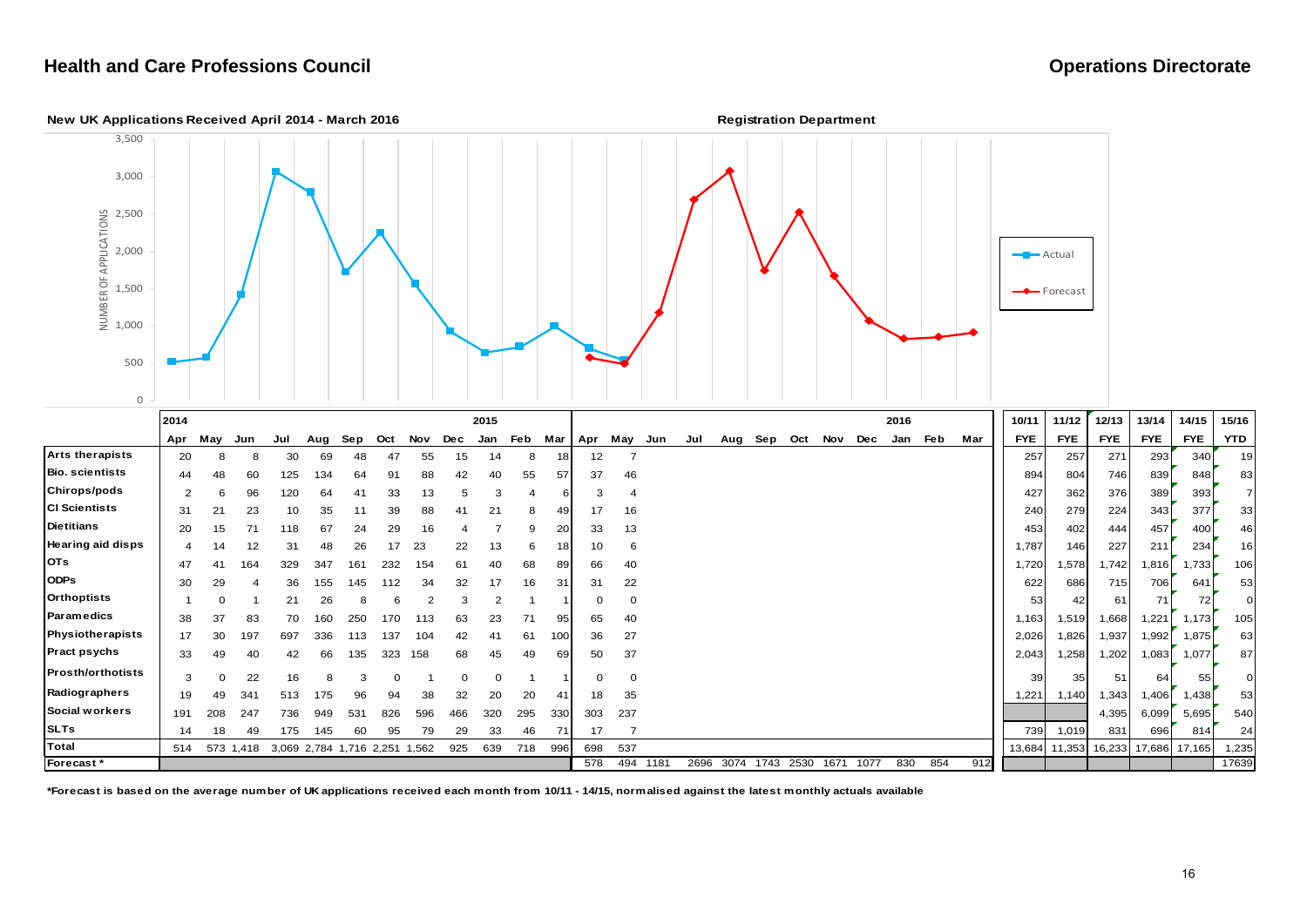

|                          | 2014           |     |       |       |       |       |       |       |             | 2015     |                |     |     |          |     |      |      |      |      |      |            | 2016 |     |     | 10/11          | 11/12      | 12/13                              | 13/14      | 14/15      | 15/16          |
|--------------------------|----------------|-----|-------|-------|-------|-------|-------|-------|-------------|----------|----------------|-----|-----|----------|-----|------|------|------|------|------|------------|------|-----|-----|----------------|------------|------------------------------------|------------|------------|----------------|
|                          | Apr            | May | Jun   | Jul   | Aug   | Sep   | Oct   | Nov   | Dec         | Jan      | Feb            | Mar | Apr | May      | Jun | Jul  | Aug  | Sep  | Oct  | Nov  | <b>Dec</b> | Jan  | Feb | Mar | <b>FYE</b>     | <b>FYE</b> | <b>FYE</b>                         | <b>FYE</b> | <b>FYE</b> | <b>YTD</b>     |
| Arts therapists          | 15             | 14  |       |       | 5     |       |       | 57    | $2^{\cdot}$ |          | 9              | 16  | 13  |          |     |      |      |      |      |      |            |      |     |     | 248            | 251        | 248                                | 280        | 329        | 21             |
| <b>Bio.</b> scientists   | 36             | 4   | 54    | 109   | 110   | 58    | 70    | 89    | 34          | 38       | 49             | 44  | 41  | 40       |     |      |      |      |      |      |            |      |     |     | 800            | 752        | 687                                | 752        | 732        | 81             |
| <b>Chirops/pods</b>      |                |     | 63    | 130   | 78    | 38    | 32    | 14    |             |          | 3              |     |     | 3        |     |      |      |      |      |      |            |      |     |     | 406            | 369        | 354                                | 376        | 376        | 8              |
| <b>CI Scientists</b>     | 29             | 22  | 24    |       | 33    |       | 34    | 89    | 36          | 26       | 9              | 43  | 17  | 15       |     |      |      |      |      |      |            |      |     |     | 228            | 271        | 212                                | 328        | 363        | 32             |
| <b>Dietitians</b>        | 24             | 13  | 47    | 136   | 69    | 24    | 31    | 21    |             | 3        | 10             | 16  | 36  | 13       |     |      |      |      |      |      |            |      |     |     | 442            | 420        | 422                                | 453        | 398        | 49             |
| <b>Hearing aid disps</b> | 11             |     | 9     | 14    | 54    | 31    | 19    | 18    | 20          | 13       | 6              |     | 14  |          |     |      |      |      |      |      |            |      |     |     | 1,646          | 151        | 209                                | 205        | 222        | 21             |
| <b>OTs</b>               | 56             |     | 100   | 352   | 355   | 156   | 216   | 164   | 73          | 43       | 59             | 94  | 73  | 32       |     |      |      |      |      |      |            |      |     |     | 1,660          | 1,573      | 1,684                              | 1,797      | 1,701      | 105            |
| <b>ODPs</b>              | 34             | 28  |       | 24    | 70    | 192   | 33    | 50    | 29          | 23       |                | 37  | 31  |          |     |      |      |      |      |      |            |      |     |     | 61             | 677        | 683                                | 706        | 630        | 40             |
| <b>Orthoptists</b>       |                |     |       | 19    | 27    |       |       | 3     |             | 3        | $\overline{2}$ |     |     | $\Omega$ |     |      |      |      |      |      |            |      |     |     | $\overline{4}$ | 41         | 58                                 | 70         | 69         | $\overline{0}$ |
| Paramedics               | 41             | 36  | 79    | 67    | 111   | 279   | 147   | 131   | 78          | 24       | 68             | 76  | 74  | 38       |     |      |      |      |      |      |            |      |     |     | 1,148          | 1,529      | 1,624                              | 1,210      | 1,137      | 112            |
| Physiotherapists         | 16             | 22  | 152   | 667   | 372   |       | 129   | 113   | 48          | 42       | 57             | 95  | 38  | 15       |     |      |      |      |      |      |            |      |     |     | 1,947          | 1,803      | 1,862                              | 1,960      | 1,830      | 53             |
| <b>Pract psychs</b>      | 40             | 44  | 44    | 38    | 54    | 117   | 307   | 180   | 61          | 45       | 48             | 73  | 45  | 40       |     |      |      |      |      |      |            |      |     |     | 1,274          | 1,224      | 1,150                              | 1,059      | 1,051      | 85             |
| <b>Prosth/orthotists</b> | $\overline{2}$ |     | 20    | 16    |       |       |       |       |             | $\Omega$ |                |     |     | $\Omega$ |     |      |      |      |      |      |            |      |     |     | 36             | 32         | 45                                 | 63         | 55         | $\overline{0}$ |
| Radiographers            | 13             | 18  | 270   | 575   | 179   | 101   | 94    | 50    | 38          | 14       | 20             | -48 | 12  | 12       |     |      |      |      |      |      |            |      |     |     | 1,193          | 1,201      | 1,288                              | 1,385      | 1,420      | 24             |
| Social workers           | 222            | 196 | 197   | 696   | 900   | 521   | 790   | 615   | 499         | 351      | 285            | 304 | 301 | 247      |     |      |      |      |      |      |            |      |     |     |                |            | 3,520                              | 5,000      | 5,576      | 548            |
| <b>SLTs</b>              | 20             | 15  | 32    | 171   | 149   | 56    | 91    | 82    | 31          | 37       | 39             | 70  | 27  | 8        |     |      |      |      |      |      |            |      |     |     | 723            | 725        | 816                                | 689        | 793        | 35             |
| <b>Total</b>             | 563            | 496 | 1,108 | 3,043 | 2,626 | 1,756 | 2,150 | 1,677 | 979         | 677      | 670            | 937 | 727 | 487      |     |      |      |      |      |      |            |      |     |     |                |            | 12,411 11,019 14,862 16,333 16,682 |            |            | 1,214          |
| Forecast*                |                |     |       |       |       |       |       |       |             |          |                |     | 898 | 480      | 814 | 2282 | 2628 | 1672 | 1870 | 1588 | 1004       | 828  | 765 | 804 |                |            |                                    |            |            | 15633          |

**\*Forecast is based on the average number of UK registrations each month from 10/11 - 14/15, normalised against the latest monthly actuals available**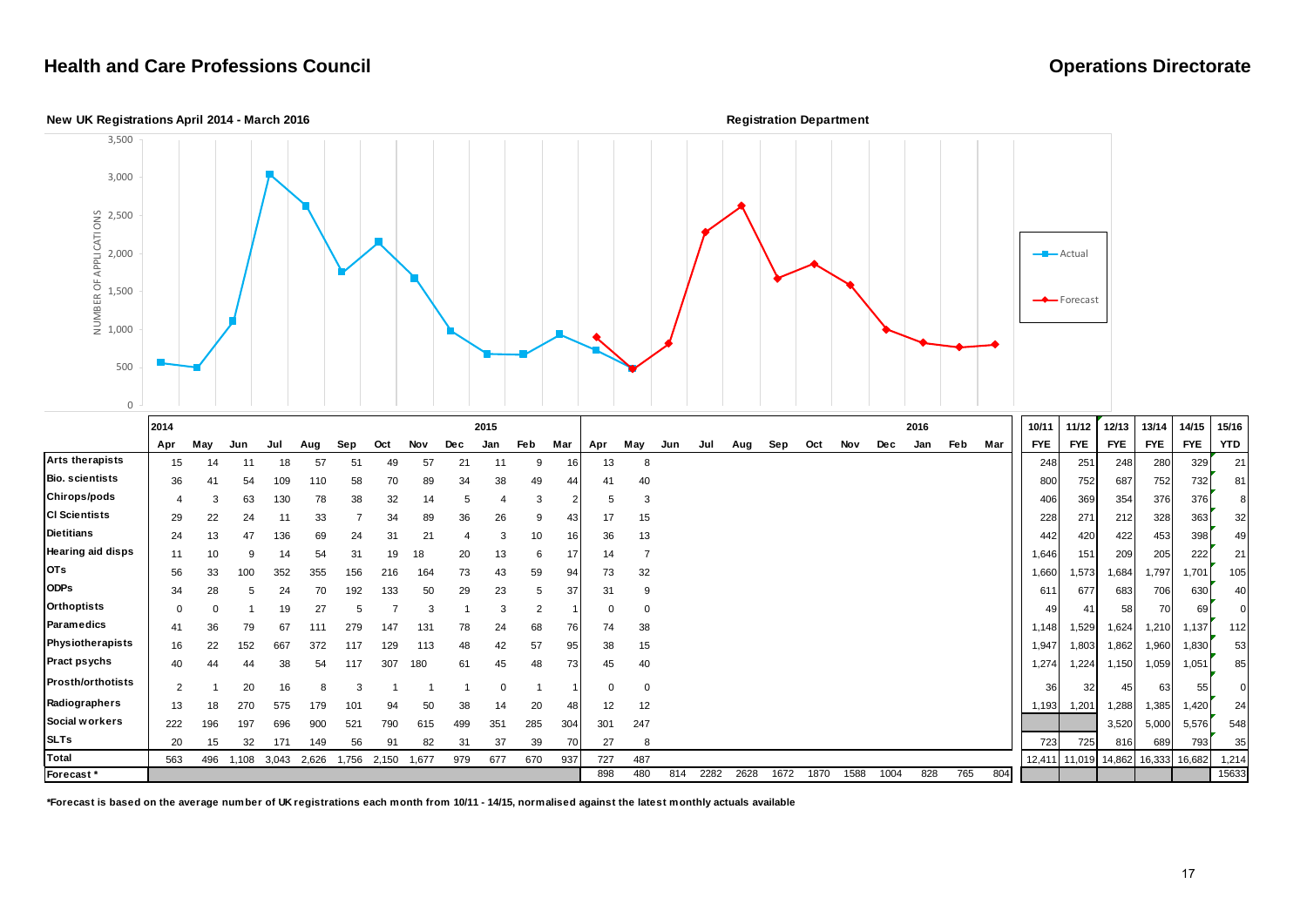### **Renewal Information April 2014 - March 2016 Registration Department**

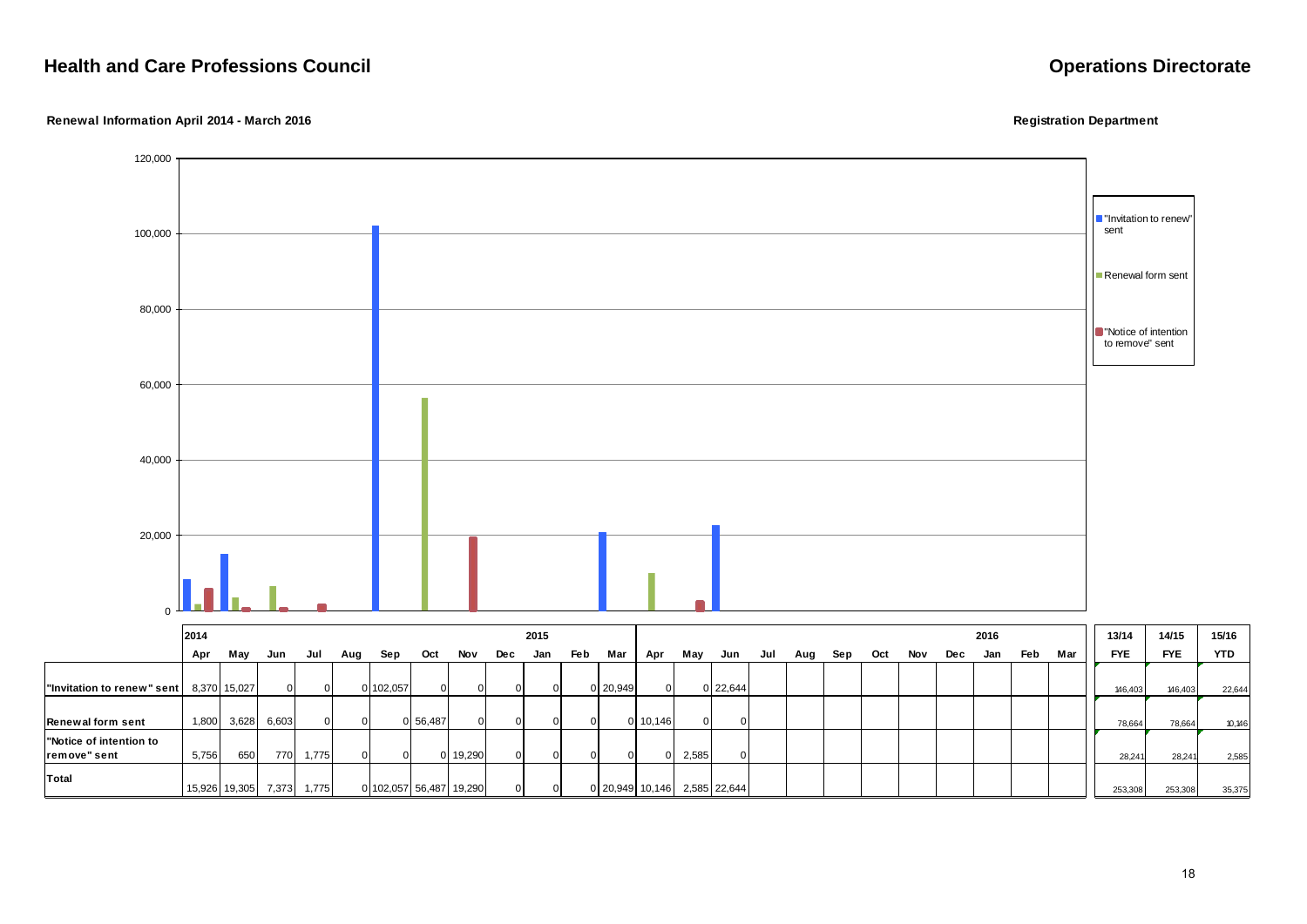

### **Renewal Information - on paper and online April 2014 - March 2016 Registration Department**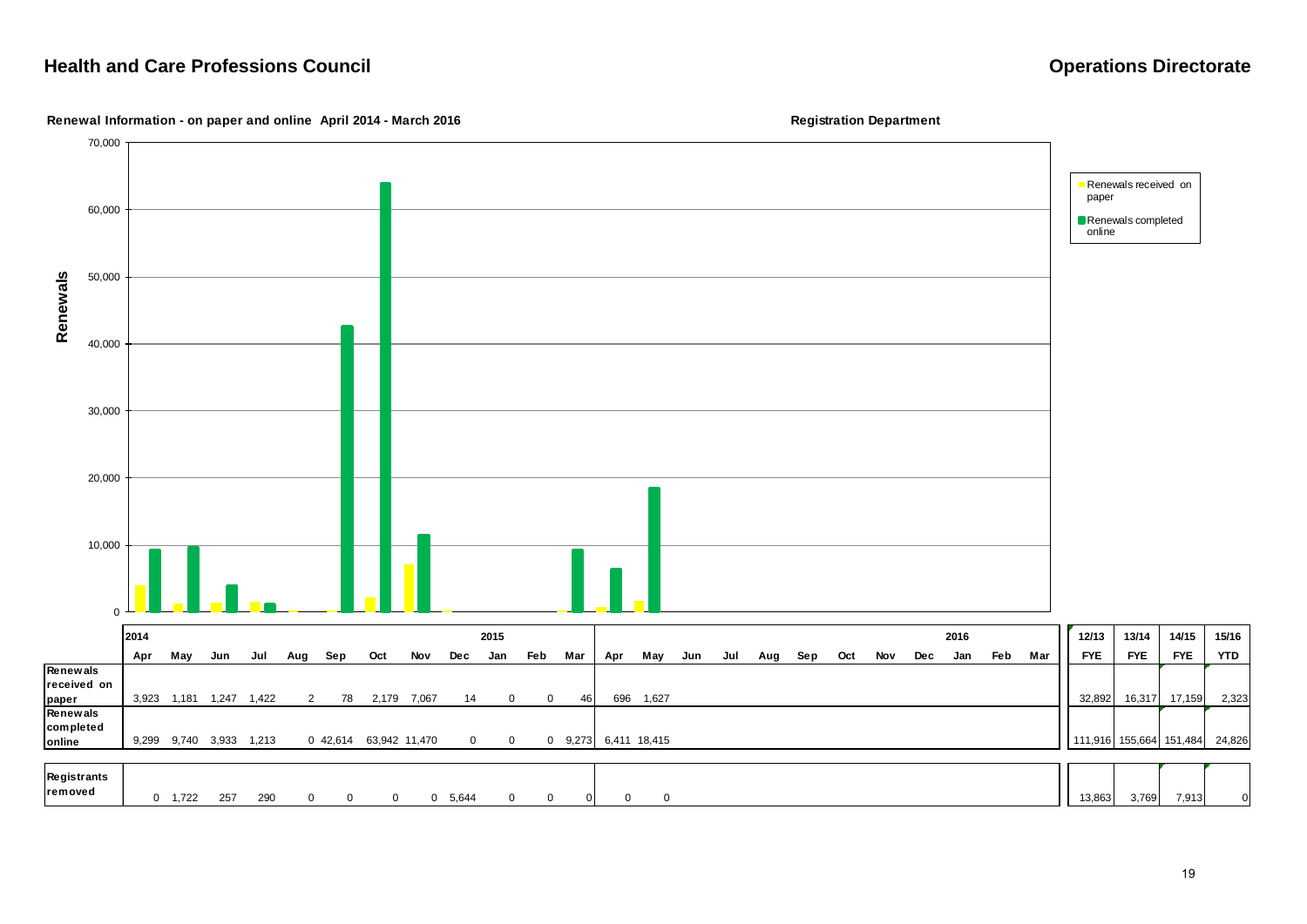### **Application Types Received April 2014 - March 2016 Registration Department**



**NB The data relates to application forms received, not total fees received.**

**\* Total forecast is the combined forecast of international applications received and UK applications received**

15/16

23927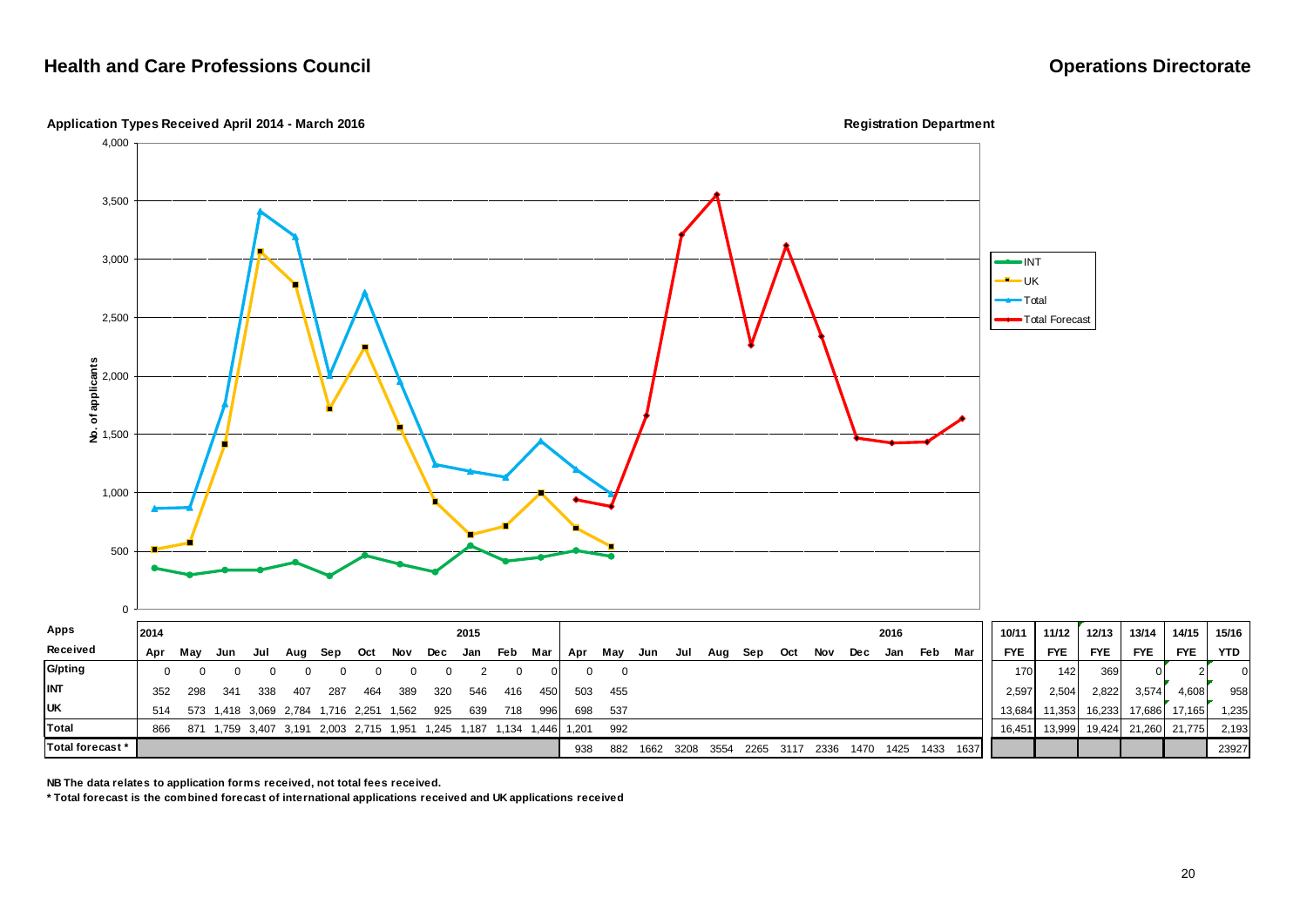**Total forecast \***



| * Total forecast is the combined forecast of international applications registered and UK applications registered |  |
|-------------------------------------------------------------------------------------------------------------------|--|
|                                                                                                                   |  |

21

1,146 856 1,137 2,755 3,048 1,929 2,146 1,799 1,367 1,426 1,155 1,166 19,930

15/16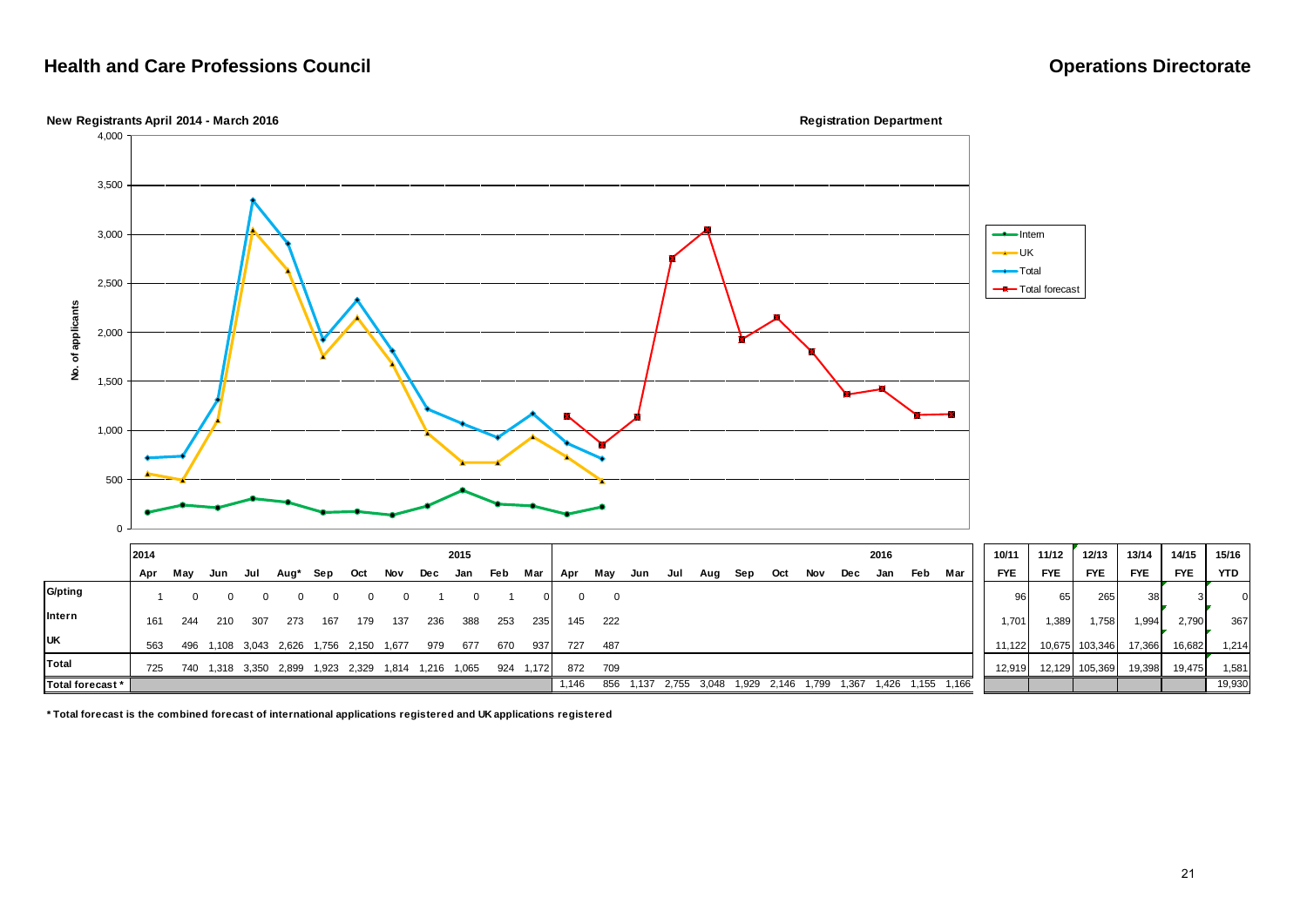**Continuing Professional Development process April 2014 - March 2016 Registration Department** Registration Department

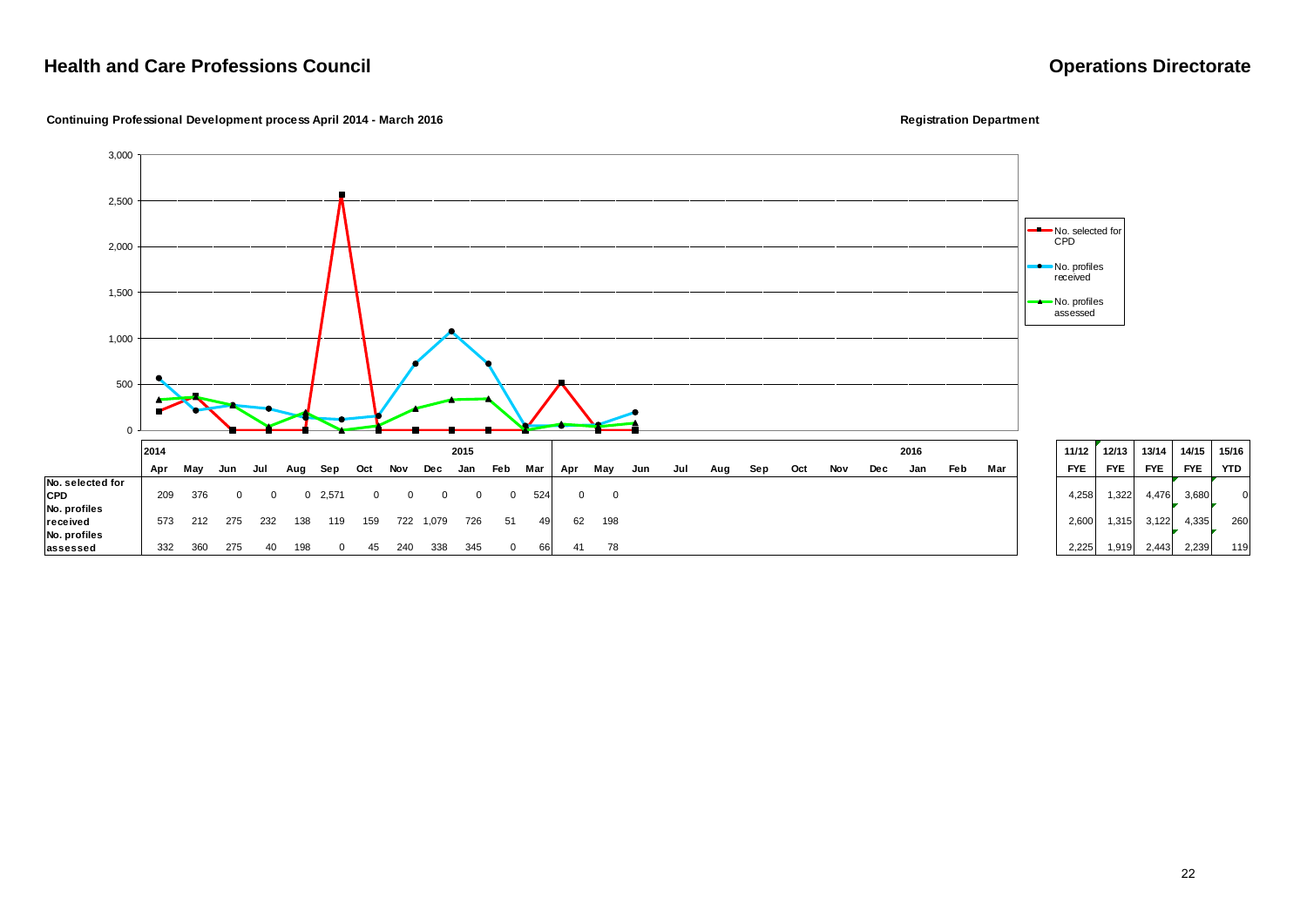**Registration Telephone Information April 2014 - March 2016 Registration Department**

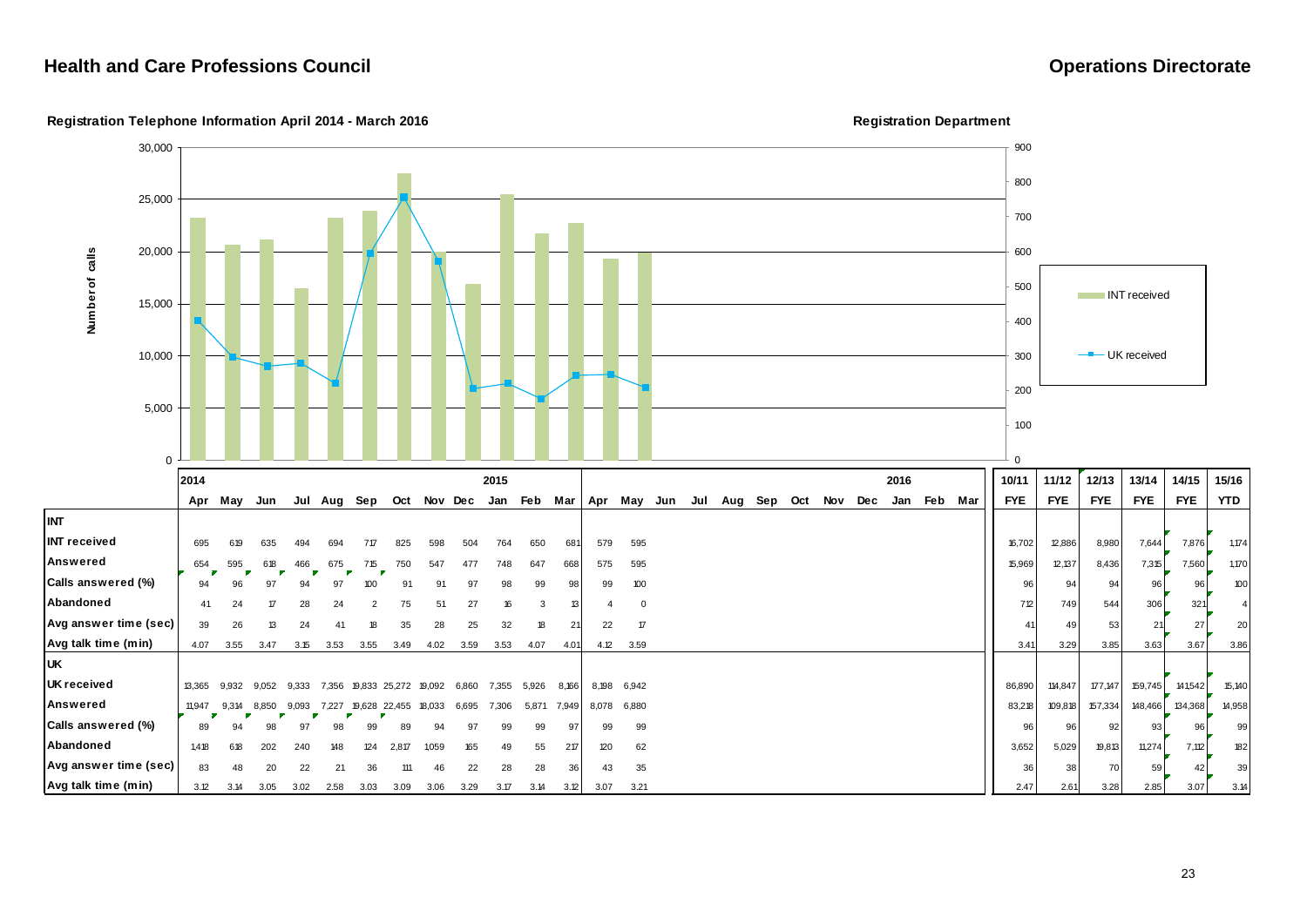### **UK and international emails received at end of each month April 2014 - March 2016 Registration Department**



**working days** 1 1 1 1 1 1 1 1 1 1 1 1 1 1 <sup>11</sup> <sup>1</sup> **Total incoming**  $\begin{bmatrix} 3,624 & 3,681 & 3,083 & 3,069 & 2,743 & 4,972 & 6,272 & 3,028 & 2,283 & 3,215 & 2,874 & 3,677 & 3,509 & 2,553 \end{bmatrix}$  3,509 2,7684 **37,684 42,521 6,062** 

24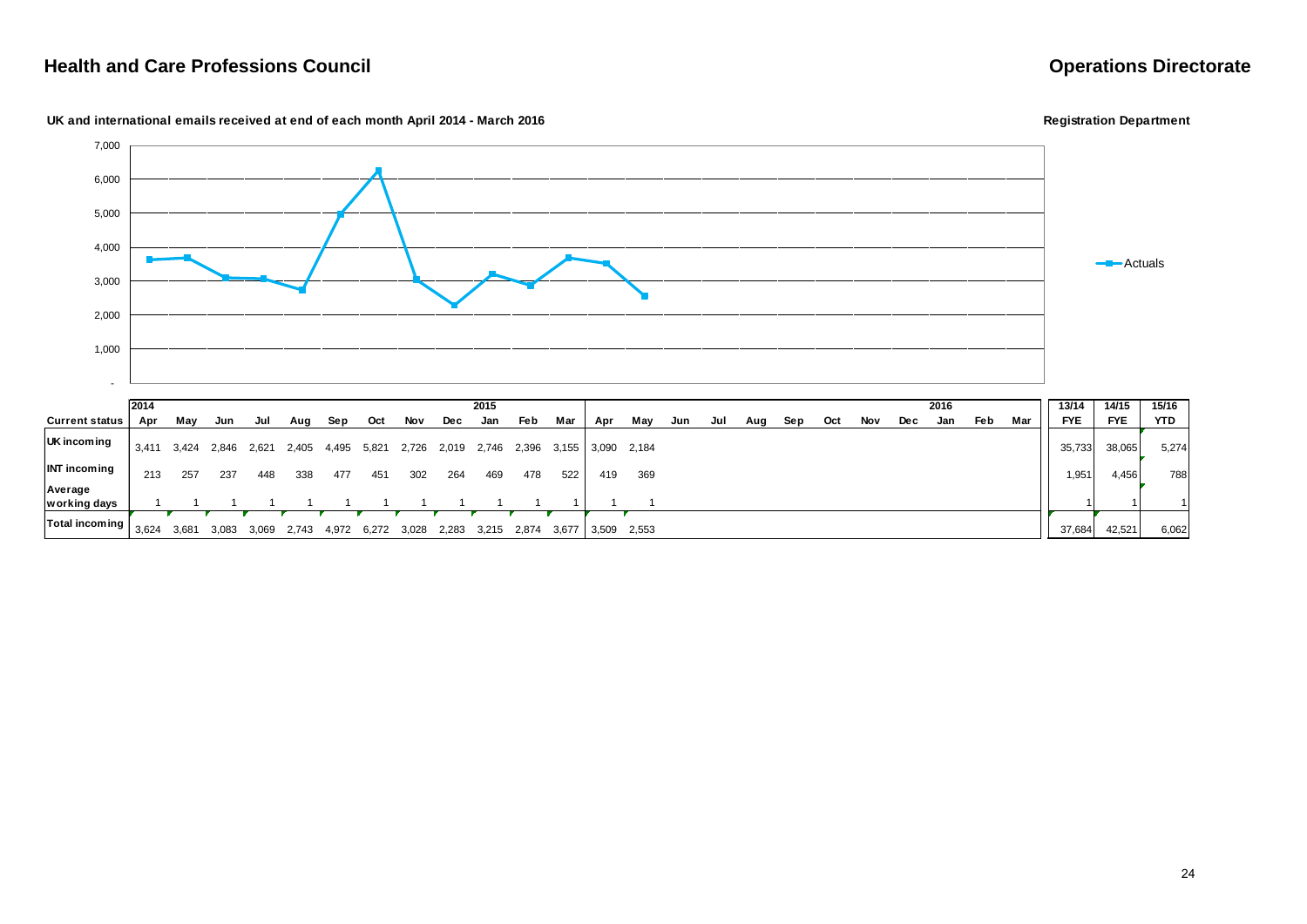

### Number of registrants with supplementary prescribing rights April 2014 - March 2016<br> **Registration Department**

|                      | 2014 |         |         |      |       |     |       |             |     | 2015 |      |       |             |             |  |  |  | 2016 |                                                                                                   |     | 10/11   11/12   12/13   13/14   14/15   15/16 |              |                |              |          |
|----------------------|------|---------|---------|------|-------|-----|-------|-------------|-----|------|------|-------|-------------|-------------|--|--|--|------|---------------------------------------------------------------------------------------------------|-----|-----------------------------------------------|--------------|----------------|--------------|----------|
|                      |      |         |         |      |       |     |       |             |     |      |      |       |             |             |  |  |  |      | Apr May Jun Jul Aug Sep Oct Nov Dec Jan Feb Mar   Apr May Jun Jul Aug Sep Oct Nov Dec Jan Feb Mar |     | <b>FYE I FYE I</b>                            |              | <b>FYE FYE</b> |              | FYE TYTD |
| Chirop/podiatry      | 203  | 203 201 |         | -201 | - 201 |     |       | 203 203 204 | 203 | 204  | 205  |       | 208 213 223 |             |  |  |  |      |                                                                                                   | 129 | 149                                           | 179 I        | 195            |              | 208 223  |
| <b>Physiotherapy</b> | 298  |         | 303 307 | 307  | 310   | 319 |       | 322 324     | 325 | 328  | -331 |       |             | 334 344 358 |  |  |  |      |                                                                                                   | 182 | 224                                           | 253 <b>J</b> | 292            | 334 <b>J</b> | 358      |
| Radiography          | 42   | 43      | 43      | 43   | 45    | 45  | -46   | -46         | -46 | -48  | -48  | 491   | 50          | -51         |  |  |  |      |                                                                                                   | 23  | 30 l                                          | 36 I         | 41             | 49           | 51       |
| <b>Total</b>         | 543  | 549 551 |         | -551 | 556   | 567 | - 571 | 574         | 574 | 580  | 584  | -5911 |             | 607 632     |  |  |  |      |                                                                                                   | 334 | 403                                           | 468          | 528            | 591          | 632      |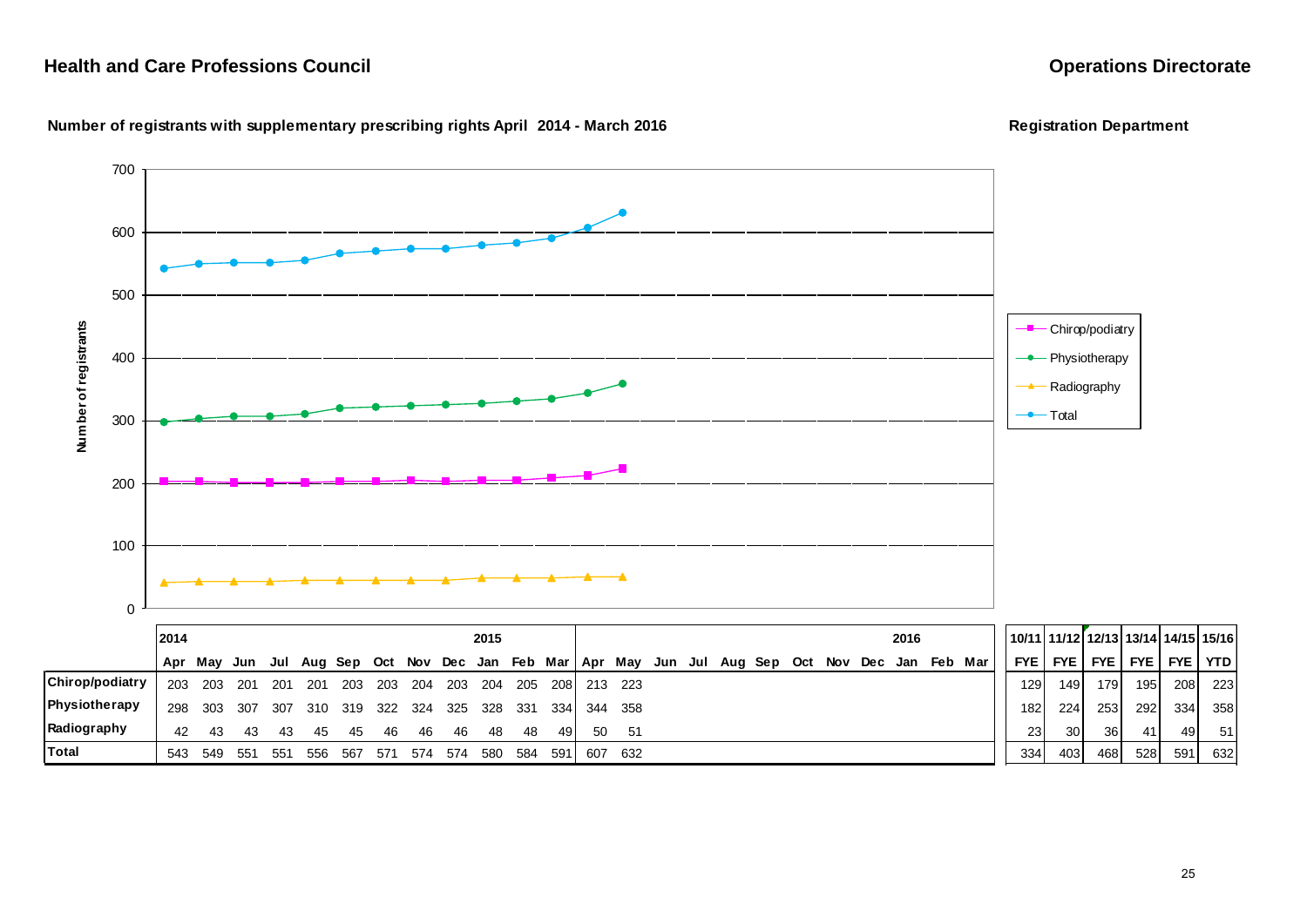

### Number of registrants with independent prescribing rights April 2014 - March 2016<br> **Registration Department**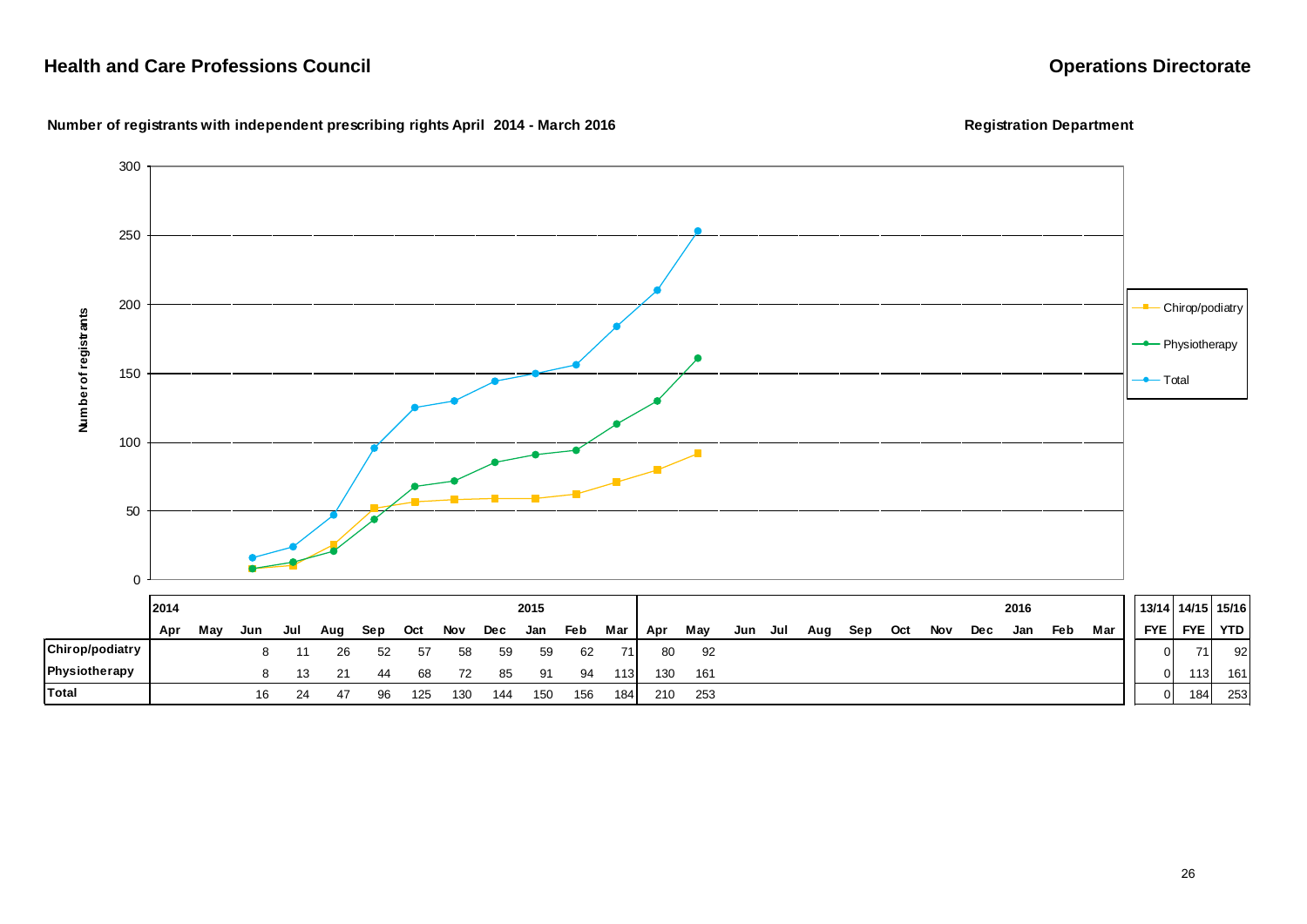# **3. Project Management Commentary**

| <b>Project Number</b>                  | <b>Project Name</b>                                                                                                                                                                                                     |                                                                                                                                                                                                                                                                                                                                                                                                                                                                                                                                                           | <b>Project Board</b>                                                                                                                                                                                                                                                    |      | <b>Project Status</b>                                            |         |
|----------------------------------------|-------------------------------------------------------------------------------------------------------------------------------------------------------------------------------------------------------------------------|-----------------------------------------------------------------------------------------------------------------------------------------------------------------------------------------------------------------------------------------------------------------------------------------------------------------------------------------------------------------------------------------------------------------------------------------------------------------------------------------------------------------------------------------------------------|-------------------------------------------------------------------------------------------------------------------------------------------------------------------------------------------------------------------------------------------------------------------------|------|------------------------------------------------------------------|---------|
| <b>MP64</b>                            | <b>Education System Build</b>                                                                                                                                                                                           |                                                                                                                                                                                                                                                                                                                                                                                                                                                                                                                                                           | Project sponsor: Brendon Edmonds                                                                                                                                                                                                                                        |      | Previous                                                         | Current |
|                                        |                                                                                                                                                                                                                         |                                                                                                                                                                                                                                                                                                                                                                                                                                                                                                                                                           | Project lead: Paula Lescott                                                                                                                                                                                                                                             |      | $\mathbb{G}$                                                     | G       |
| <b>Project Description</b>             |                                                                                                                                                                                                                         |                                                                                                                                                                                                                                                                                                                                                                                                                                                                                                                                                           |                                                                                                                                                                                                                                                                         |      |                                                                  |         |
|                                        |                                                                                                                                                                                                                         | Implementation of the recommendations made during the Education systems and process review project previously undertaken                                                                                                                                                                                                                                                                                                                                                                                                                                  |                                                                                                                                                                                                                                                                         |      |                                                                  |         |
| <b>Project Scope</b>                   |                                                                                                                                                                                                                         |                                                                                                                                                                                                                                                                                                                                                                                                                                                                                                                                                           | Status update                                                                                                                                                                                                                                                           |      |                                                                  |         |
| and business processes;<br>the system; | Implementation of a new IT system comprising of a combined<br>current systems in use within the Education Department;<br>functions and revised operational business processes;<br>the new system and business processes | Microsoft Dynamics and Sharepoint solution, which will replace all<br>Development and implementation of a full Education data model<br>which is fully supported within the new system, a suite of reporting<br>Maximisation of new technology to provide automation within data<br>Training of end users and IT employees to enable effective use of<br>the new system and business processes, to enable management<br>and administration of the system and to enable development of<br>Review of the Department structure, teams and roles to align with | The system has now gone live and is in use within the<br>department<br>The focus for the project will now be upon developing<br>additional functionality identified following go live and<br>integrating the system with other major systems within the<br>organisation |      |                                                                  |         |
| <b>Project Budget History</b>          |                                                                                                                                                                                                                         | Committed spend                                                                                                                                                                                                                                                                                                                                                                                                                                                                                                                                           | Date of Initiation                                                                                                                                                                                                                                                      |      | <b>Project End Date History</b>                                  |         |
| At Initiation: £1,098,117              |                                                                                                                                                                                                                         | £993,690                                                                                                                                                                                                                                                                                                                                                                                                                                                                                                                                                  | December 2012                                                                                                                                                                                                                                                           | 2015 | At Initiation: April 2015<br>Sept 2014 Exception report: October |         |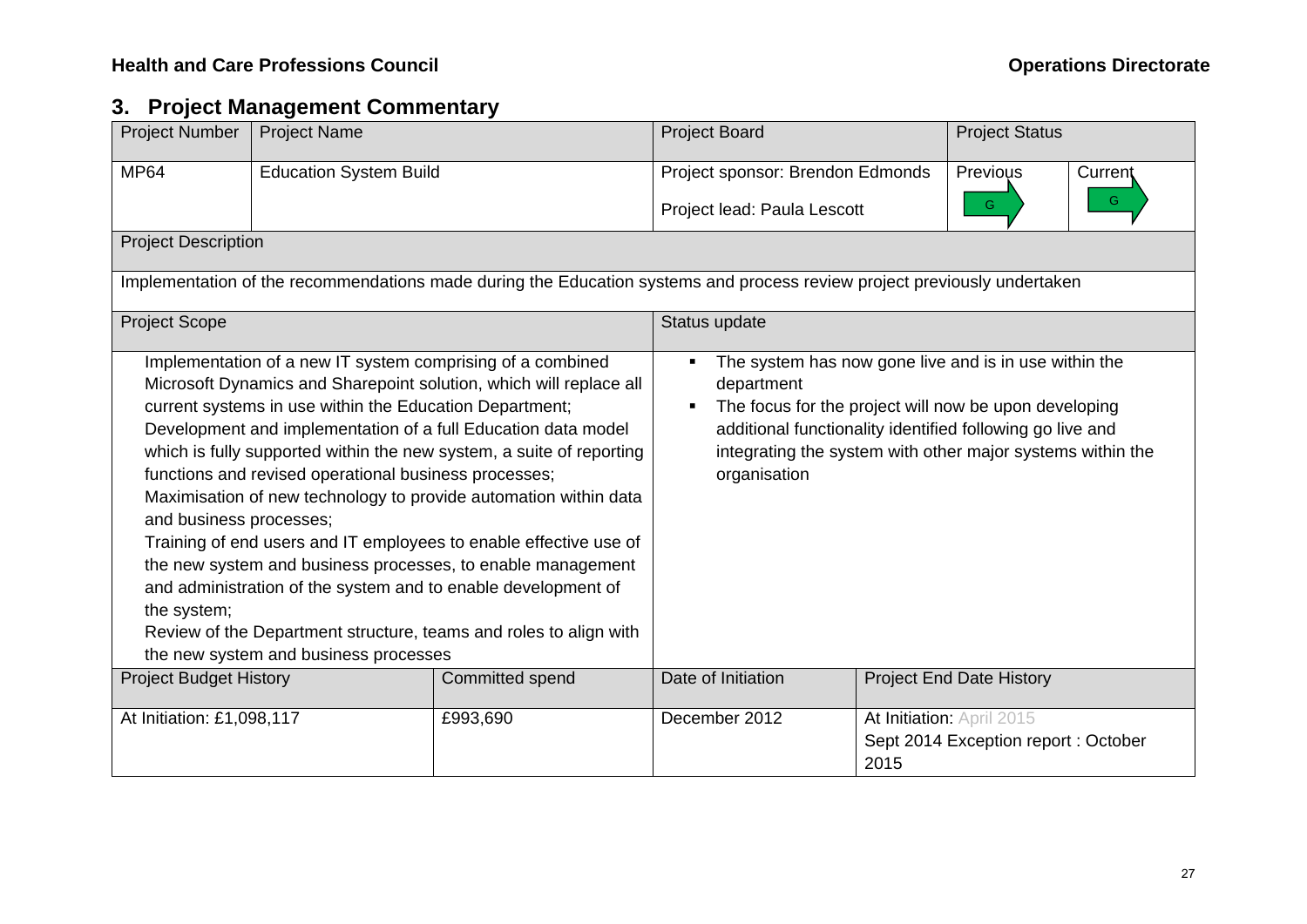| <b>Project Number</b>                                           | <b>Project Name</b>                                                                                                                      |                                                                                                                                                                                                                                                                                                                                                                              | <b>Project Board</b>                            |                                                             | <b>Project Status</b>                                                                                                                                                                                                                                                                          |         |
|-----------------------------------------------------------------|------------------------------------------------------------------------------------------------------------------------------------------|------------------------------------------------------------------------------------------------------------------------------------------------------------------------------------------------------------------------------------------------------------------------------------------------------------------------------------------------------------------------------|-------------------------------------------------|-------------------------------------------------------------|------------------------------------------------------------------------------------------------------------------------------------------------------------------------------------------------------------------------------------------------------------------------------------------------|---------|
| <b>MP71</b>                                                     | Fees Review 2013                                                                                                                         |                                                                                                                                                                                                                                                                                                                                                                              | Project sponsor: Marc Seale                     |                                                             | <b>Previous</b>                                                                                                                                                                                                                                                                                | Current |
|                                                                 |                                                                                                                                          |                                                                                                                                                                                                                                                                                                                                                                              | Project lead: Michael Guthrie                   |                                                             |                                                                                                                                                                                                                                                                                                | Closed  |
| <b>Project Description</b>                                      |                                                                                                                                          |                                                                                                                                                                                                                                                                                                                                                                              |                                                 |                                                             |                                                                                                                                                                                                                                                                                                |         |
|                                                                 |                                                                                                                                          | Review of current registrant fees and implementation of any agreed changes.                                                                                                                                                                                                                                                                                                  |                                                 |                                                             |                                                                                                                                                                                                                                                                                                |         |
| <b>Project Scope</b>                                            |                                                                                                                                          |                                                                                                                                                                                                                                                                                                                                                                              | Status update                                   |                                                             |                                                                                                                                                                                                                                                                                                |         |
| Council for a revised fee structure<br>response<br>the website. | Amend and implement required Rules changes.<br>Amend the fees structure within Net Regulate<br>Undertake communications with stakeholder | To undertake the financial analysis required to determine<br>whether the organisation needs to raise its registrations fees<br>If it is deemed necessary, prepare and seek approval from<br>Undertake a public consultation with stakeholder groups.<br>Analyse all consultation responses received and issue a<br>Amend all references to fees in HCPC documentation and on | $\blacksquare$<br>registrant.<br>$\blacksquare$ | generated from Net Regulate.<br>the project has now closed. | Following successful go-live for the new fees structure a<br>bug has been found with the print files that are<br>The files are outputting the new fee structure regardless<br>of the structure that is applicable to the individual<br>A fix for the bug has been released into the system and |         |
| <b>Project Budget History</b>                                   |                                                                                                                                          | <b>Committed spend</b>                                                                                                                                                                                                                                                                                                                                                       | Date of Initiation                              |                                                             | <b>Project End Date History</b>                                                                                                                                                                                                                                                                |         |
| At Initiation: £3,450<br>Exception report Sept 2013: £7,230     |                                                                                                                                          | £6,080                                                                                                                                                                                                                                                                                                                                                                       | May 2013                                        | At Initiation: May 2014                                     | Sept 2014 Exception Report: March 2015<br>Mar 2015 Exception Report: May 2015                                                                                                                                                                                                                  |         |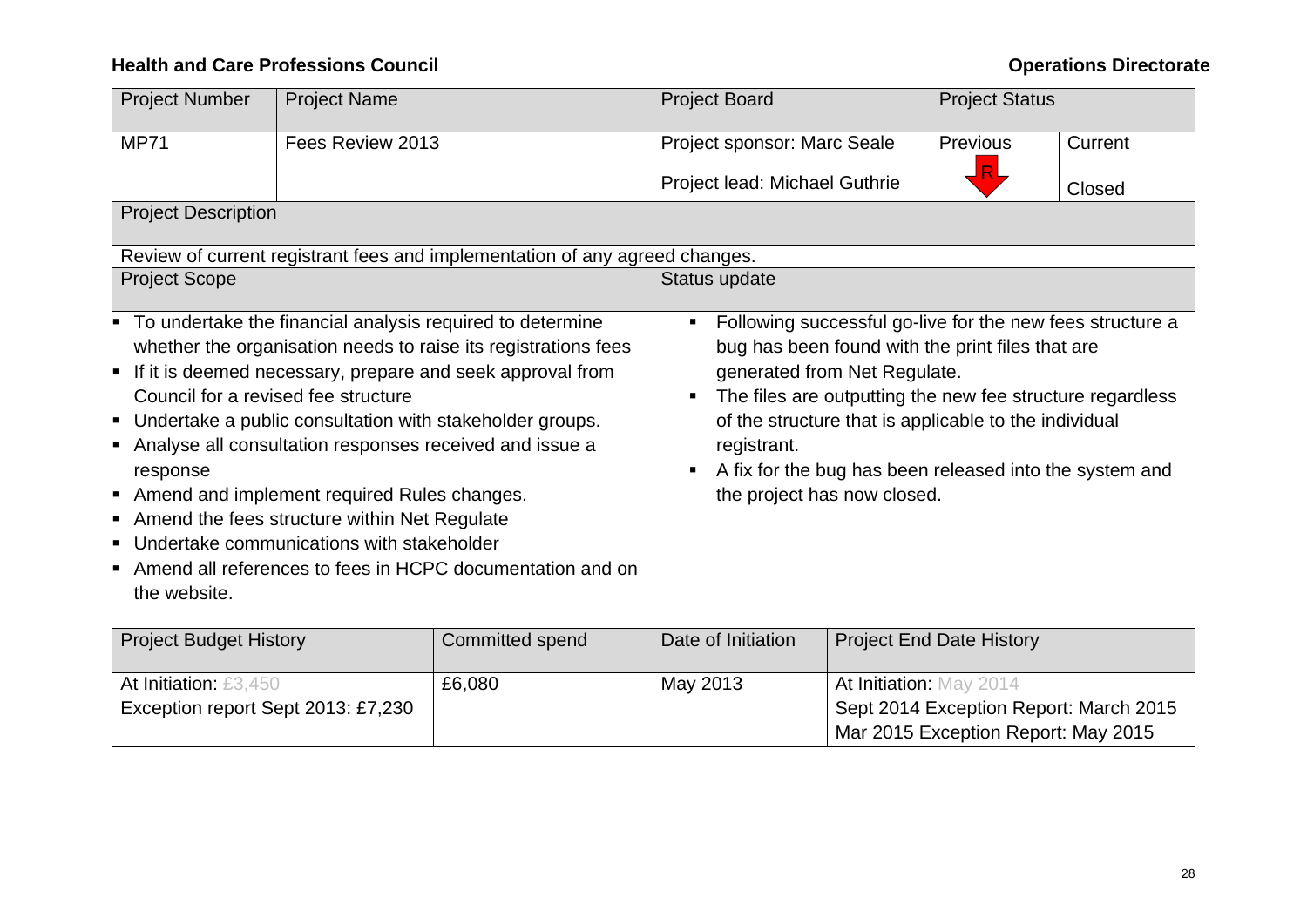| <b>Project Number</b>                                 | <b>Project Name</b>                                                                                                                                                                                                                                                         |                                                                                                                                | <b>Project Board</b>                                                                                                                                                                                                                                                                                                                                                                                                                                                                                                                                                                                             | <b>Project Status</b>                                          |         |
|-------------------------------------------------------|-----------------------------------------------------------------------------------------------------------------------------------------------------------------------------------------------------------------------------------------------------------------------------|--------------------------------------------------------------------------------------------------------------------------------|------------------------------------------------------------------------------------------------------------------------------------------------------------------------------------------------------------------------------------------------------------------------------------------------------------------------------------------------------------------------------------------------------------------------------------------------------------------------------------------------------------------------------------------------------------------------------------------------------------------|----------------------------------------------------------------|---------|
| <b>MP 76</b>                                          | Domino to Exchange migration                                                                                                                                                                                                                                                |                                                                                                                                | Project sponsor: Guy Gaskins                                                                                                                                                                                                                                                                                                                                                                                                                                                                                                                                                                                     | <b>Previous</b>                                                | Current |
|                                                       |                                                                                                                                                                                                                                                                             |                                                                                                                                | Project lead: Rick Welsby                                                                                                                                                                                                                                                                                                                                                                                                                                                                                                                                                                                        | G                                                              |         |
| <b>Project Description</b>                            |                                                                                                                                                                                                                                                                             |                                                                                                                                |                                                                                                                                                                                                                                                                                                                                                                                                                                                                                                                                                                                                                  |                                                                |         |
|                                                       | Migration of email service from Lotus Notes to MS Outlook.                                                                                                                                                                                                                  |                                                                                                                                |                                                                                                                                                                                                                                                                                                                                                                                                                                                                                                                                                                                                                  |                                                                |         |
| <b>Project Scope</b>                                  |                                                                                                                                                                                                                                                                             |                                                                                                                                | Status update                                                                                                                                                                                                                                                                                                                                                                                                                                                                                                                                                                                                    |                                                                |         |
| Office 365.<br>$\blacksquare$<br>standards.<br>٠<br>п | Implementation of functionality to enable an email retention<br>policy to be applied by the business<br>context of the wider organizational information management<br>Installation of non-telephony Lync (preparing for the future)<br>Staff training on the new technology | Migration of the email platform from IBM Domino to Microsoft<br>A decision by EMT of the enforcement of email retention in the | Systems testing has been undertaken successfully<br>$\blacksquare$<br>A user pilot has also been extremely successful<br>$\blacksquare$<br>However an issue has been identified during user testing with one<br>٠<br>of our core business systems.<br>Therefore the deployment into production could not happen on the<br>date that had been planned<br>The issue is being investigated and once resolved, the deployment<br>will be rescheduled.<br>It is not yet anticipated that the project will over run it's anticipated<br>closure date but until the deployment is rescheduled, this date is<br>at risk. |                                                                |         |
| <b>Project Budget History</b>                         |                                                                                                                                                                                                                                                                             | Committed spend                                                                                                                | Date of Initiation                                                                                                                                                                                                                                                                                                                                                                                                                                                                                                                                                                                               | <b>Project End Date History</b>                                |         |
| At initiation: £116,727                               |                                                                                                                                                                                                                                                                             | £109,688                                                                                                                       | September 2014                                                                                                                                                                                                                                                                                                                                                                                                                                                                                                                                                                                                   | At initiation: March 2015<br>Feb 15 Exception Report: May 2015 |         |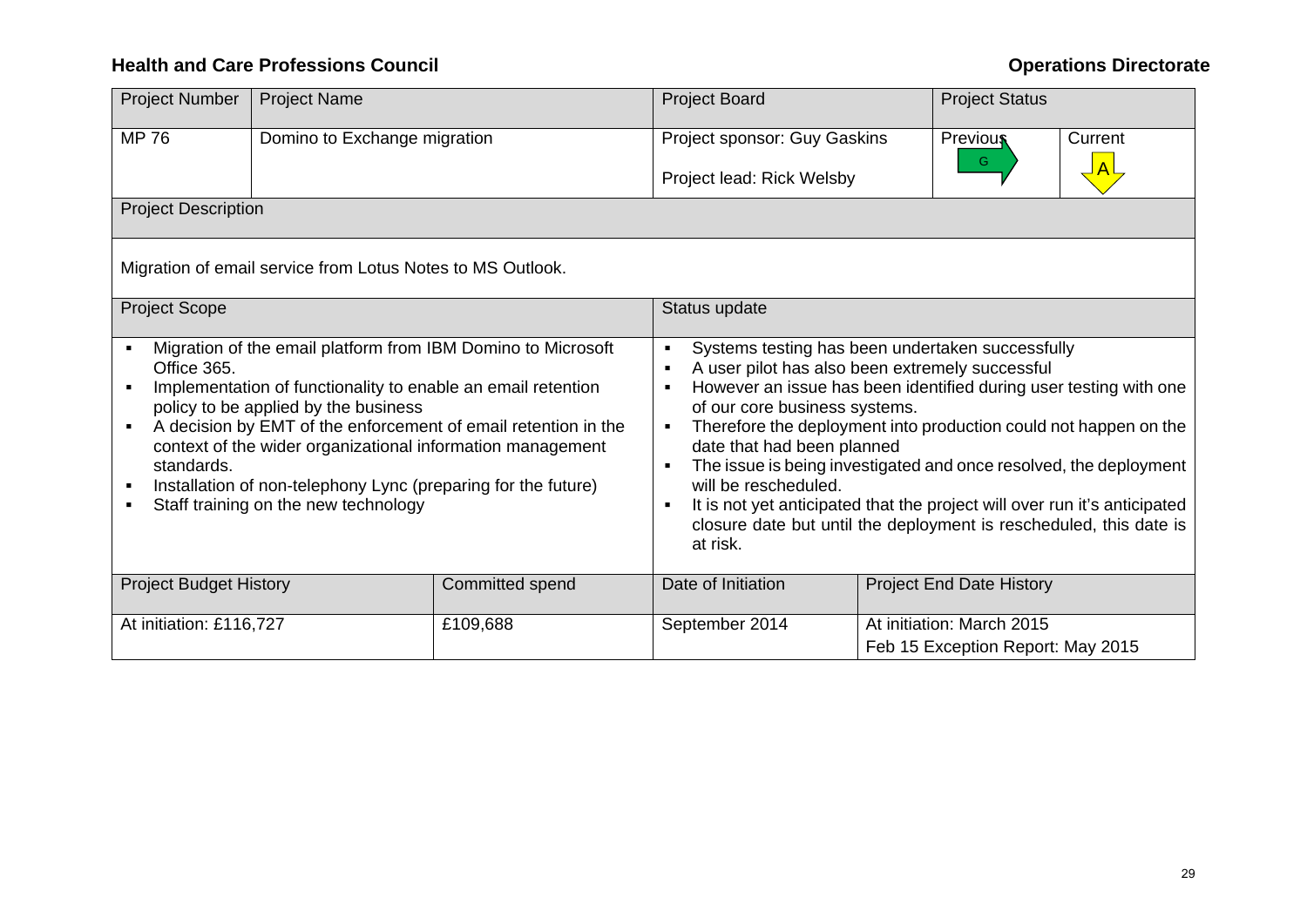# **Health and Care Professions Council Care and Care Professions Council Care and Care Accouncil Care and Care and Care Accouncil Care and Care and Care and Care and Care and Care and Care and Care and Care and Care and Care**

| Project<br><b>Number</b>                    | <b>Project Name</b>                                                                                                                                                                                                                                                                                                                                                                                                                                                                                                                                                                                                                                                                                                                                                                            |                                                                           | <b>Project Board</b>                                                                                                                                                                                                                                                                                       | <b>Project Status</b>                                         |              |
|---------------------------------------------|------------------------------------------------------------------------------------------------------------------------------------------------------------------------------------------------------------------------------------------------------------------------------------------------------------------------------------------------------------------------------------------------------------------------------------------------------------------------------------------------------------------------------------------------------------------------------------------------------------------------------------------------------------------------------------------------------------------------------------------------------------------------------------------------|---------------------------------------------------------------------------|------------------------------------------------------------------------------------------------------------------------------------------------------------------------------------------------------------------------------------------------------------------------------------------------------------|---------------------------------------------------------------|--------------|
| <b>MP 75</b>                                |                                                                                                                                                                                                                                                                                                                                                                                                                                                                                                                                                                                                                                                                                                                                                                                                | Registrations process and systems review                                  | Project sponsor: Marc Seale<br>Project lead: Greg Ross Sampson                                                                                                                                                                                                                                             | Previous<br>G                                                 | Current<br>G |
| <b>Project Description</b>                  |                                                                                                                                                                                                                                                                                                                                                                                                                                                                                                                                                                                                                                                                                                                                                                                                |                                                                           |                                                                                                                                                                                                                                                                                                            |                                                               |              |
|                                             |                                                                                                                                                                                                                                                                                                                                                                                                                                                                                                                                                                                                                                                                                                                                                                                                | Review of the Registrations department's processes and supporting systems |                                                                                                                                                                                                                                                                                                            |                                                               |              |
| <b>Project Scope</b>                        |                                                                                                                                                                                                                                                                                                                                                                                                                                                                                                                                                                                                                                                                                                                                                                                                |                                                                           | Status update                                                                                                                                                                                                                                                                                              |                                                               |              |
| $\blacksquare$<br>$\blacksquare$<br>$\circ$ | Re-engineer the Registration processes, to ensure<br>streamlining where commonalities of process occur.<br>Identify where the touchpoints with the system will be,<br>and identify any manual processes that could be<br>automated within the system.<br>Write the functional and non-functional requirements,<br>including interfaces with other systems.<br>Functional and non-functional requirements will be<br>as possible – specifically the application processes,<br>CPD audits, and setting up direct debits.<br>Produce high level draft operating procedures<br>Produce a gap analysis between the functional/non-<br>functional requirements, and our current solution.<br>Determine the scope, write the business case and<br>prepare the tender for Project 2: Design and Build. | written with a view to move as many processes online                      | The summary paper has been written and the business case<br>for the build of the system is underway.<br>It is anticipated that the build project will be presented for<br>$\blacksquare$<br>initation to EMT by the end of July.<br>If approved the tender process to procure a supplier will<br>commence. |                                                               |              |
| <b>Project Budget History</b>               |                                                                                                                                                                                                                                                                                                                                                                                                                                                                                                                                                                                                                                                                                                                                                                                                | Committed spend                                                           | Date of Initiation                                                                                                                                                                                                                                                                                         | <b>Project End Date History</b>                               |              |
| At initiation: £296,278                     |                                                                                                                                                                                                                                                                                                                                                                                                                                                                                                                                                                                                                                                                                                                                                                                                | £230,042                                                                  | <b>July 2014</b>                                                                                                                                                                                                                                                                                           | At initiation: June 2015<br>Feb 15 Exception Report: Aug 2015 |              |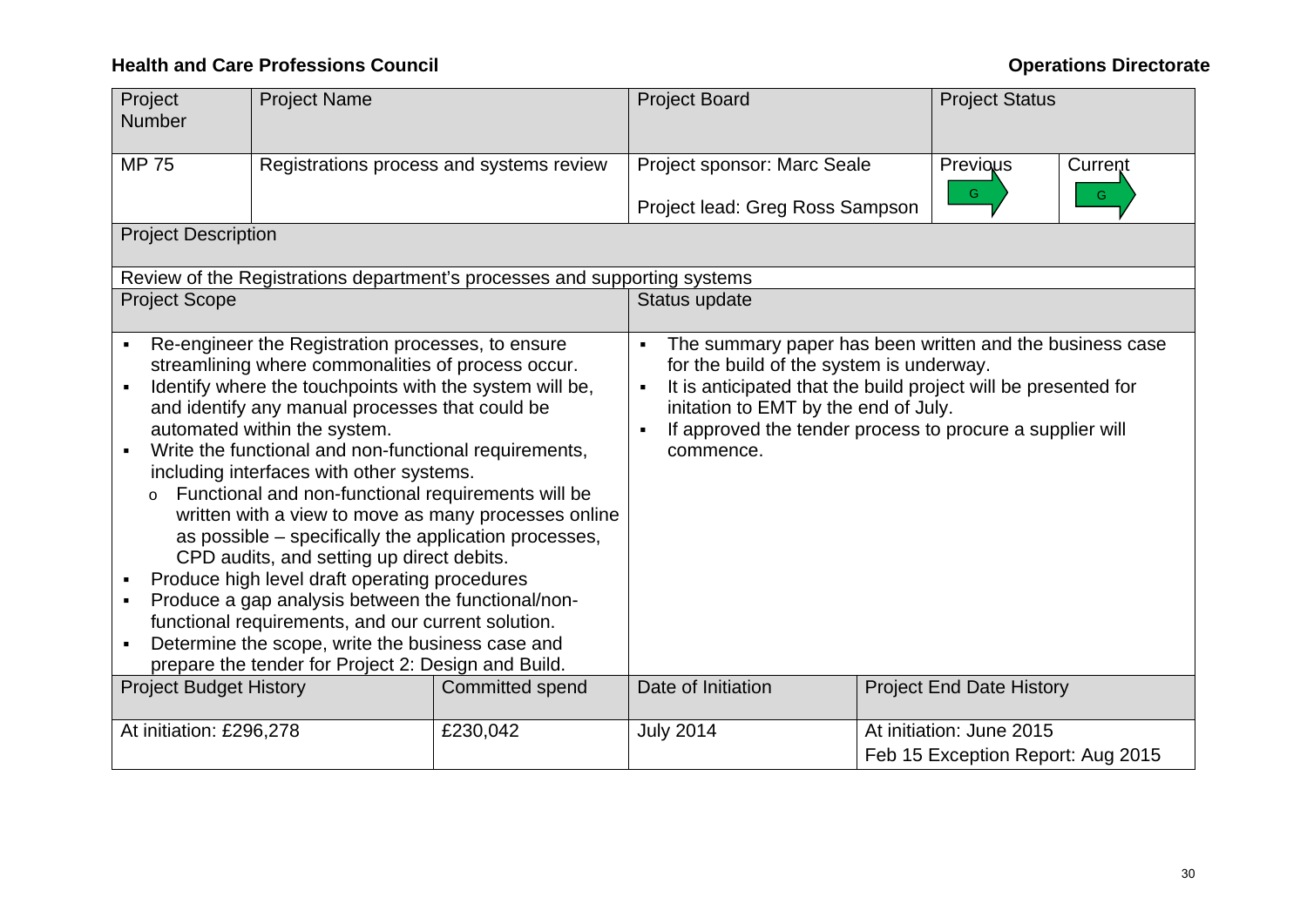| <b>Project Number</b>             | <b>Project Name</b>                                                                                                                                                                                                                                            |                 | <b>Project Board</b>                                                                                                                                                                                                                                                                                                                                                                                                                                                                                                                                                                                                                | <b>Project Status</b>           |         |
|-----------------------------------|----------------------------------------------------------------------------------------------------------------------------------------------------------------------------------------------------------------------------------------------------------------|-----------------|-------------------------------------------------------------------------------------------------------------------------------------------------------------------------------------------------------------------------------------------------------------------------------------------------------------------------------------------------------------------------------------------------------------------------------------------------------------------------------------------------------------------------------------------------------------------------------------------------------------------------------------|---------------------------------|---------|
| <b>MP78</b>                       | HR and Partners systems build                                                                                                                                                                                                                                  |                 | Project sponsor: Marc Seale                                                                                                                                                                                                                                                                                                                                                                                                                                                                                                                                                                                                         | Previous                        | Current |
|                                   |                                                                                                                                                                                                                                                                |                 | Project lead: Teresa Haskins                                                                                                                                                                                                                                                                                                                                                                                                                                                                                                                                                                                                        | G.                              |         |
| <b>Project Description</b>        |                                                                                                                                                                                                                                                                |                 |                                                                                                                                                                                                                                                                                                                                                                                                                                                                                                                                                                                                                                     |                                 |         |
|                                   | Build of an HR and Partners system.                                                                                                                                                                                                                            |                 |                                                                                                                                                                                                                                                                                                                                                                                                                                                                                                                                                                                                                                     |                                 |         |
| <b>Project Scope</b>              |                                                                                                                                                                                                                                                                |                 | Status update                                                                                                                                                                                                                                                                                                                                                                                                                                                                                                                                                                                                                       |                                 |         |
| $\blacksquare$<br>applicants<br>п | Implementing improved processes and working practices<br>supported by a new HR and Partners system.<br>Implementing online recruitment for employee and partner<br>Improved data integration with Partner user departments<br>Training and operational manuals |                 | It has been confirmed that in order for the Partners' team to use<br>$\blacksquare$<br>the system bespoke development work will be required.<br>This is currently being programmed with the suppliers and the<br>$\blacksquare$<br>impact on the project of this unanticipated work is being<br>assessed, it is possible that the anticipated end date is at risk.<br>Work continues to clean up the data held in our current systems<br>$\blacksquare$<br>and preparation work for the data migration is underway.<br>Scoping work for the integration of the system with other systems<br>٠<br>within the organisation continues. |                                 |         |
| <b>Project Budget History</b>     |                                                                                                                                                                                                                                                                | Committed spend | Date of Initiation                                                                                                                                                                                                                                                                                                                                                                                                                                                                                                                                                                                                                  | <b>Project End Date History</b> |         |
| At initiation: £644,178           |                                                                                                                                                                                                                                                                | £47,693         | November 2014                                                                                                                                                                                                                                                                                                                                                                                                                                                                                                                                                                                                                       | At initiation: June 2016        |         |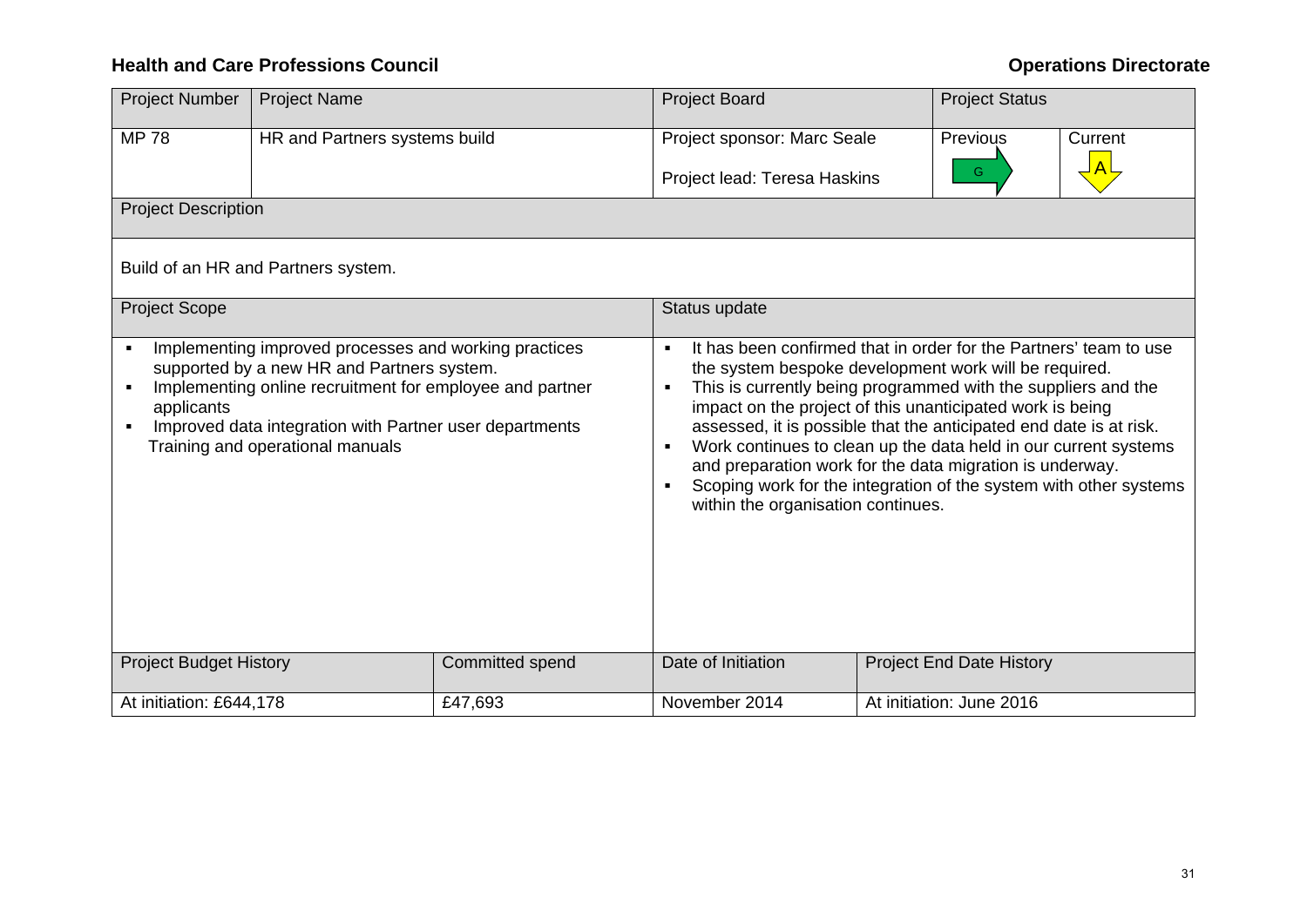| <b>Project Number</b>                                                                                                       | <b>Project Name</b>                                                                                                                                                                                                                                                                                                                                                                                         |                                                                                                                                                                                                                                                                                                                                                                                                                                                                                            | <b>Project Board</b><br><b>Project Status</b>                     |  |                                 |         |  |  |  |
|-----------------------------------------------------------------------------------------------------------------------------|-------------------------------------------------------------------------------------------------------------------------------------------------------------------------------------------------------------------------------------------------------------------------------------------------------------------------------------------------------------------------------------------------------------|--------------------------------------------------------------------------------------------------------------------------------------------------------------------------------------------------------------------------------------------------------------------------------------------------------------------------------------------------------------------------------------------------------------------------------------------------------------------------------------------|-------------------------------------------------------------------|--|---------------------------------|---------|--|--|--|
| MP 80                                                                                                                       |                                                                                                                                                                                                                                                                                                                                                                                                             | Stakeholder Relationship Management system                                                                                                                                                                                                                                                                                                                                                                                                                                                 | Project sponsor: Jacqueline Ladds<br>Project lead: Jonathan Jones |  | Previous<br>G                   | Current |  |  |  |
| <b>Project Description</b>                                                                                                  |                                                                                                                                                                                                                                                                                                                                                                                                             |                                                                                                                                                                                                                                                                                                                                                                                                                                                                                            |                                                                   |  |                                 |         |  |  |  |
|                                                                                                                             |                                                                                                                                                                                                                                                                                                                                                                                                             | To develop an efficient organisation-wide stakeholder relationship management system.                                                                                                                                                                                                                                                                                                                                                                                                      |                                                                   |  |                                 |         |  |  |  |
| <b>Project Scope</b>                                                                                                        |                                                                                                                                                                                                                                                                                                                                                                                                             |                                                                                                                                                                                                                                                                                                                                                                                                                                                                                            | Status update                                                     |  |                                 |         |  |  |  |
| Requirements gathering<br>$\bullet$<br>Procurement of supplier<br>system;<br><b>Build</b><br>System build<br>Data migration | Identification and procurement of a business analyst;<br>Business analyst engagement to facilitate and support<br>requirements gathering for the proposed system;<br>Options analysis of potential suppliers for the proposed<br>Identification and tendering of preferred suppliers;<br>Information gathering workshops with supplier<br>User acceptance testing<br>Employee training in the use of system | Requirements gathering is almost complete and a summary<br>$\blacksquare$<br>paper is being written.<br>Due to the number of project team members the logistics of the<br>٠<br>requirments gathering have taken longer than anticipated and<br>there has been a slip of 2 months. However the end date is not<br>currently at risk.<br>The project will be returning to EMT in July to seek approval for a<br>٠<br>build budget and timeline based on more accurate supplier<br>estimates. |                                                                   |  |                                 |         |  |  |  |
| <b>Project Budget History</b>                                                                                               |                                                                                                                                                                                                                                                                                                                                                                                                             | Committed spend                                                                                                                                                                                                                                                                                                                                                                                                                                                                            | Date of Initiation                                                |  | <b>Project End Date History</b> |         |  |  |  |
| At initiation: £178,789                                                                                                     |                                                                                                                                                                                                                                                                                                                                                                                                             | £11,124                                                                                                                                                                                                                                                                                                                                                                                                                                                                                    | January 2015                                                      |  | At initiation: May 2016         |         |  |  |  |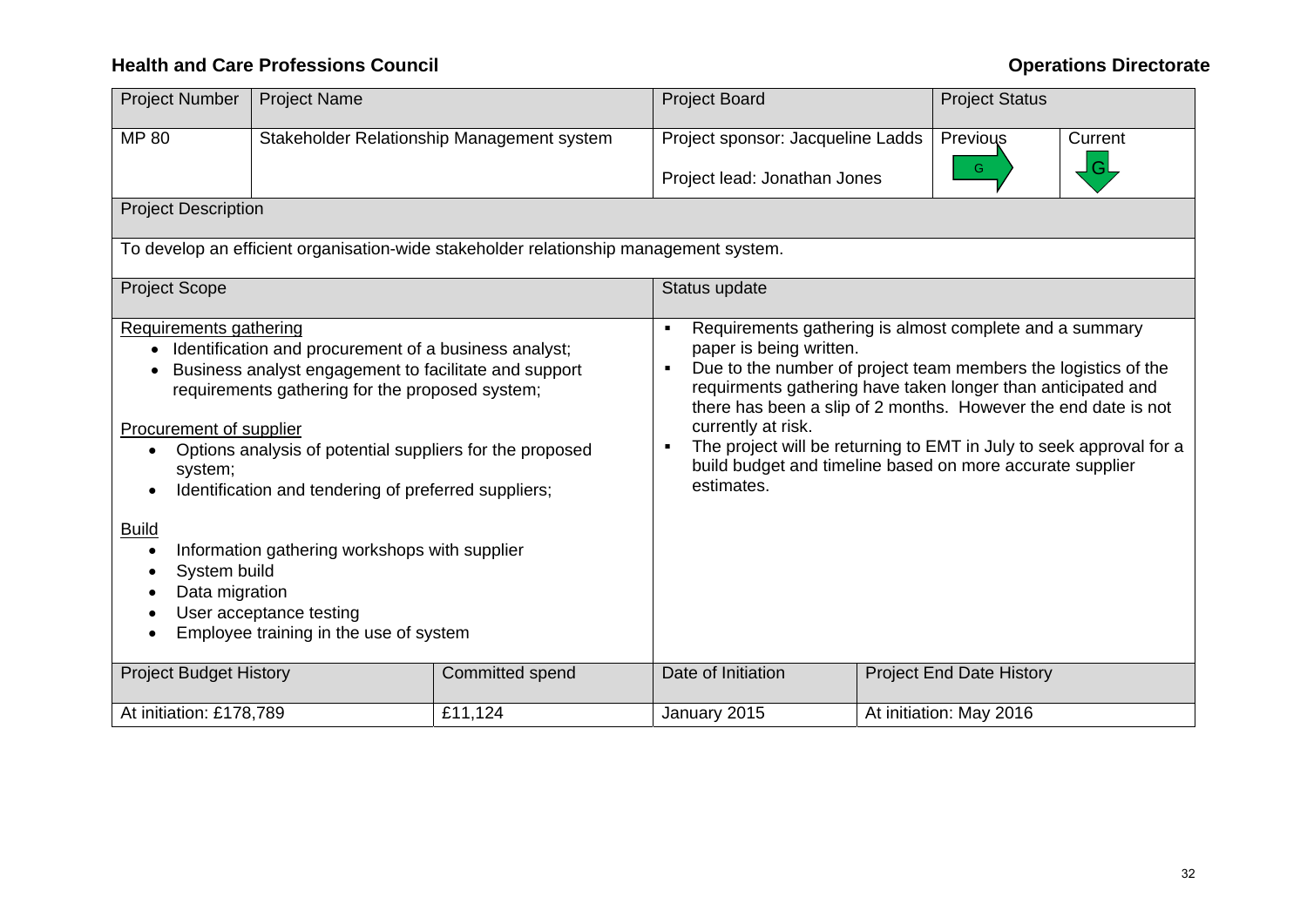| <b>Project Number</b>         | <b>Project Name</b>                                                                                                                                                                                                                                                                                         |                                                                                                                           | <b>Project Board</b>                                                                                                                                                                                                                        |                                      |                |
|-------------------------------|-------------------------------------------------------------------------------------------------------------------------------------------------------------------------------------------------------------------------------------------------------------------------------------------------------------|---------------------------------------------------------------------------------------------------------------------------|---------------------------------------------------------------------------------------------------------------------------------------------------------------------------------------------------------------------------------------------|--------------------------------------|----------------|
| <b>MP 74</b>                  | SAGE and PRS upgrade                                                                                                                                                                                                                                                                                        |                                                                                                                           | Project sponsor: Andy Gillies                                                                                                                                                                                                               | <b>Previous</b><br>G                 | Current \<br>G |
|                               |                                                                                                                                                                                                                                                                                                             |                                                                                                                           | Project lead: Charlotte Avery                                                                                                                                                                                                               |                                      |                |
| <b>Project Description</b>    |                                                                                                                                                                                                                                                                                                             |                                                                                                                           |                                                                                                                                                                                                                                             |                                      |                |
|                               |                                                                                                                                                                                                                                                                                                             | Upgrade to SAGE 2013 v2 and from PRS (purchase order processing system) to WAP.                                           |                                                                                                                                                                                                                                             |                                      |                |
| <b>Project Scope</b>          |                                                                                                                                                                                                                                                                                                             |                                                                                                                           | Status update                                                                                                                                                                                                                               |                                      |                |
| <b>SAGE</b>                   | on a new Windows operating system;<br>Correct any known bugs in Sage 200;<br>Begin utilising the electronic invoice approval process in<br>Begin utilising the project accounting module in SAGE to<br>track project budgets and expenditure<br>Windows operating system;<br>Correct any known bugs in PRS; | Upgrade the current system to Sage 200 2013 so that it sits<br>Upgrade the current system to WAP so that it sits on a new | Work to introduce electronic invoice approval is progressing well<br>٠<br>A module to process Direct debits has been installed and is<br>$\blacksquare$<br>being tested<br>Training on electronic invoice approval will start shortly.<br>п |                                      |                |
| <b>Project Budget History</b> |                                                                                                                                                                                                                                                                                                             | Committed spend                                                                                                           | Date of Initiation                                                                                                                                                                                                                          | <b>Project End Date History</b>      |                |
| At initiation: £122,714       |                                                                                                                                                                                                                                                                                                             | £85,803                                                                                                                   | October 2014                                                                                                                                                                                                                                | At initiation: April 2015            |                |
|                               |                                                                                                                                                                                                                                                                                                             |                                                                                                                           |                                                                                                                                                                                                                                             | Feb 15 Exception Report: September15 |                |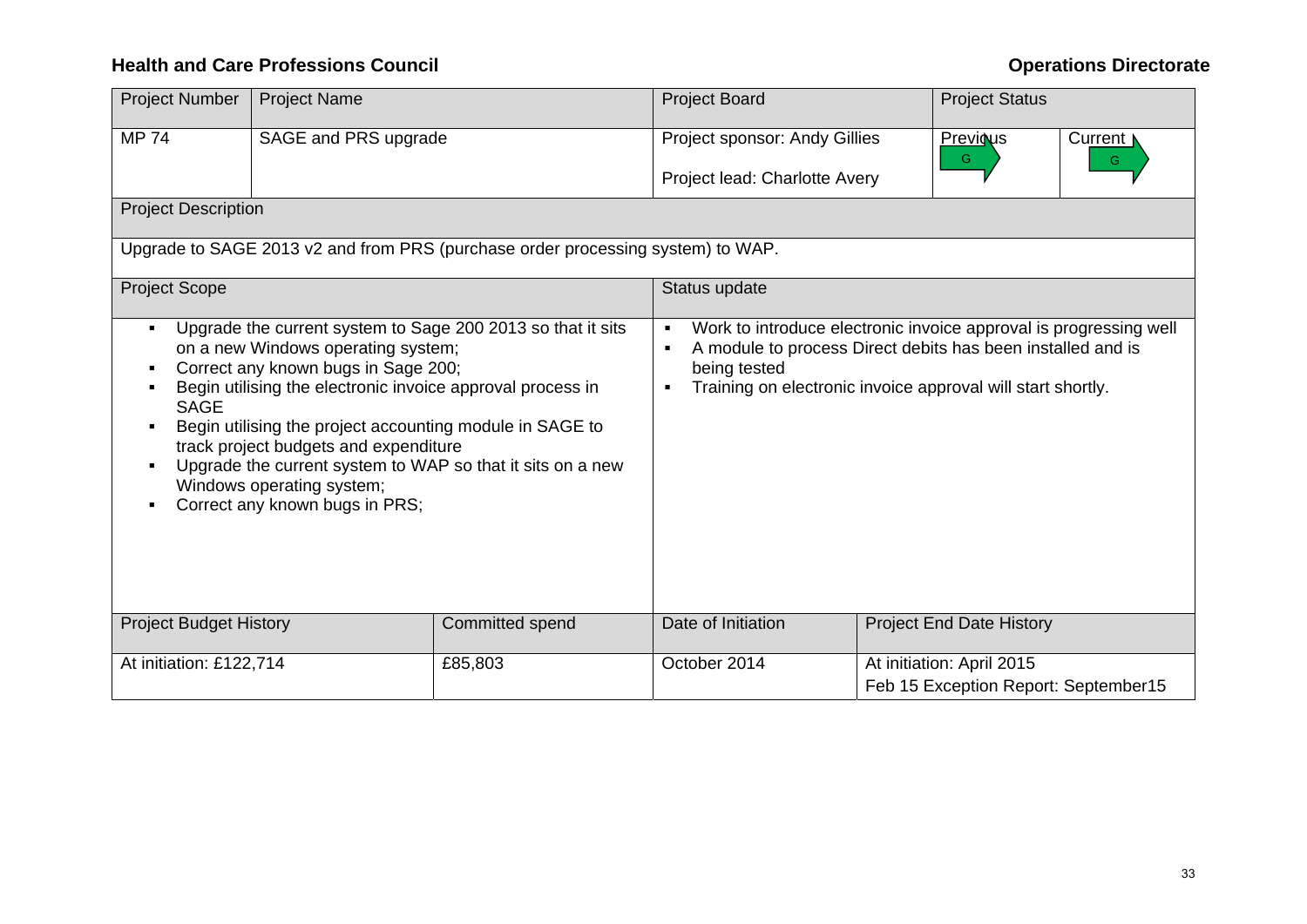| <b>Project Number</b>         | <b>Project Name</b>                                                                                                                                                                                                                                         | <b>Project Board</b><br><b>Project Status</b>                                  |                                                                                                                                                                                                                                                                            |  |                                 |                         |  |  |  |  |
|-------------------------------|-------------------------------------------------------------------------------------------------------------------------------------------------------------------------------------------------------------------------------------------------------------|--------------------------------------------------------------------------------|----------------------------------------------------------------------------------------------------------------------------------------------------------------------------------------------------------------------------------------------------------------------------|--|---------------------------------|-------------------------|--|--|--|--|
| <b>MP79</b>                   | Net Regulate changes 2014-15                                                                                                                                                                                                                                |                                                                                | Project sponsor: Andy Gillies<br>Project lead: Chantelle Mayoss                                                                                                                                                                                                            |  | Previous                        | Current<br>$\mathsf{A}$ |  |  |  |  |
| <b>Project Description</b>    |                                                                                                                                                                                                                                                             |                                                                                |                                                                                                                                                                                                                                                                            |  |                                 |                         |  |  |  |  |
|                               |                                                                                                                                                                                                                                                             | A project to implement 6 changes to Net Regulate to mitigate operational risks |                                                                                                                                                                                                                                                                            |  |                                 |                         |  |  |  |  |
| <b>Project Scope</b>          |                                                                                                                                                                                                                                                             |                                                                                | Status update                                                                                                                                                                                                                                                              |  |                                 |                         |  |  |  |  |
| balance reporting             | CR1 – Outstanding balance and profession reporting<br>CR2 - Compulsory country codes<br>CR4 - Including Status change date data in Crystal reports<br>CR6 - Downgrading watchlist user permissions<br>CR7 - Making email priority setting user-configurable | CR3 - Including registrants with Caution status in outstanding                 | Requirements gathering progressed well, however the project<br>$\blacksquare$<br>has had to be delayed to free up technical resources to enable<br>the changes required to raise the fees.<br>A revised go live date for this project has not yet been<br>п<br>established |  |                                 |                         |  |  |  |  |
| <b>Project Budget History</b> |                                                                                                                                                                                                                                                             | Committed spend                                                                | Date of Initiation                                                                                                                                                                                                                                                         |  | <b>Project End Date History</b> |                         |  |  |  |  |
| At initiation: £69,403        |                                                                                                                                                                                                                                                             | £10,458                                                                        | November 2014                                                                                                                                                                                                                                                              |  | At initiation: July 2015        |                         |  |  |  |  |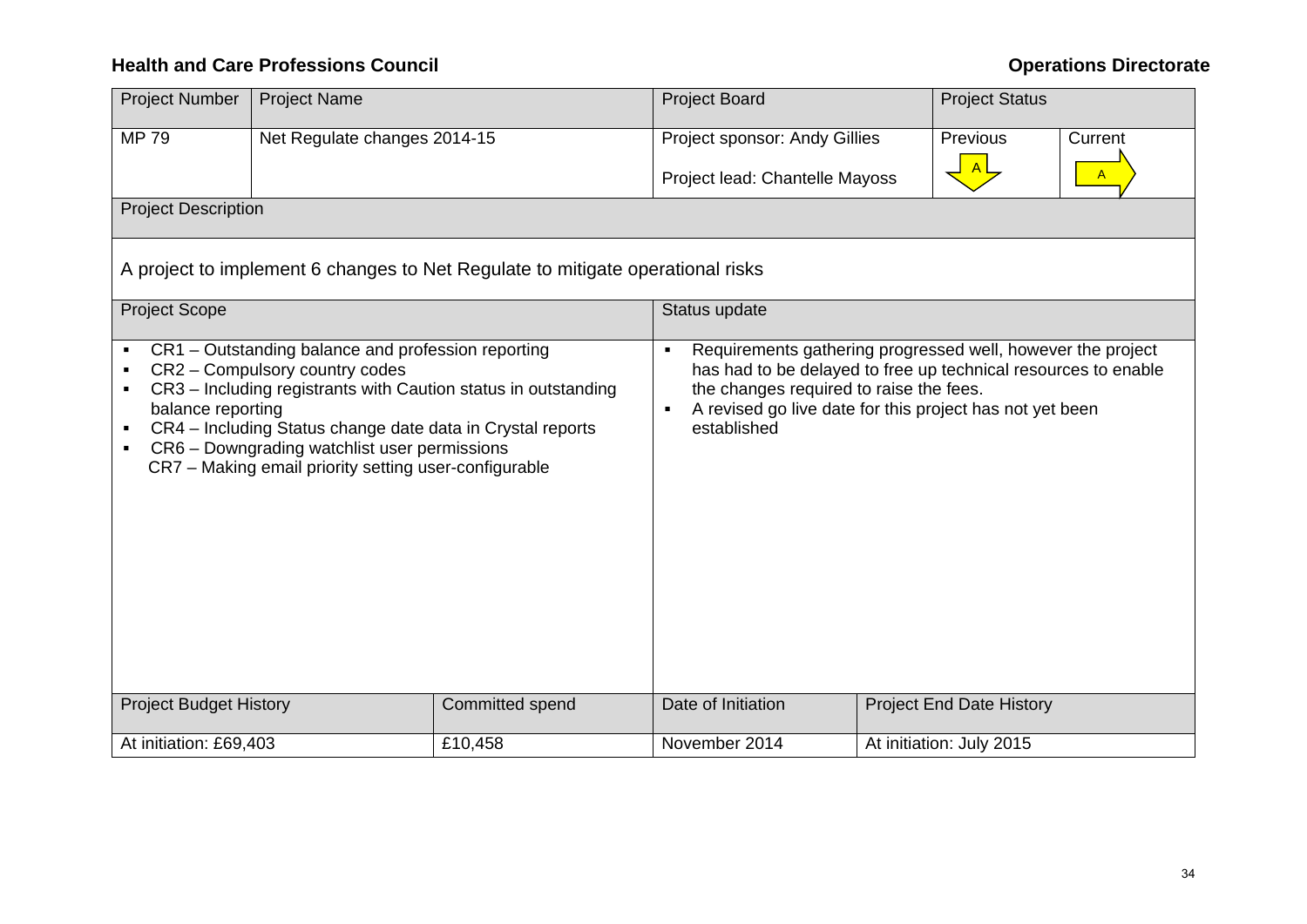| <b>Project Number</b>                                                    | <b>Project Name</b>                                                                                                                                                                                                                                         |                                                                                                                                                                                                                                                                    | <b>Project Board</b><br><b>Project Status</b>                                                                                                                                                                                                  |  |                                 |         |  |  |  |  |  |
|--------------------------------------------------------------------------|-------------------------------------------------------------------------------------------------------------------------------------------------------------------------------------------------------------------------------------------------------------|--------------------------------------------------------------------------------------------------------------------------------------------------------------------------------------------------------------------------------------------------------------------|------------------------------------------------------------------------------------------------------------------------------------------------------------------------------------------------------------------------------------------------|--|---------------------------------|---------|--|--|--|--|--|
| <b>MP 77</b>                                                             | <b>Public Health Specialists</b>                                                                                                                                                                                                                            |                                                                                                                                                                                                                                                                    | Project sponsor: Marc Seale                                                                                                                                                                                                                    |  | Previous                        | Current |  |  |  |  |  |
|                                                                          | $\mathsf R$<br>Project lead: Michael Guthrie                                                                                                                                                                                                                |                                                                                                                                                                                                                                                                    |                                                                                                                                                                                                                                                |  |                                 |         |  |  |  |  |  |
| <b>Project Description</b>                                               |                                                                                                                                                                                                                                                             |                                                                                                                                                                                                                                                                    |                                                                                                                                                                                                                                                |  |                                 |         |  |  |  |  |  |
|                                                                          |                                                                                                                                                                                                                                                             | A project to open a part of the register to regulate Public Health Specialists.                                                                                                                                                                                    |                                                                                                                                                                                                                                                |  |                                 |         |  |  |  |  |  |
| <b>Project Scope</b><br>Status update                                    |                                                                                                                                                                                                                                                             |                                                                                                                                                                                                                                                                    |                                                                                                                                                                                                                                                |  |                                 |         |  |  |  |  |  |
| entry to the register;<br>systems;<br>٠<br>٠<br>$\blacksquare$<br>change | Recruit, appoint and train partners;<br>Make the necessary changes to documentation including<br>publications, website and banners;<br>their current process for registration, education and FtP;<br>Communicate with public health specialists, employers, | Develop and consult on the standards of proficiency required for<br>Amend NetRegulate, FtP case management system and other IT<br>Liaise with UKPHR to ensure information is shared regarding<br>professional bodies and other relevant stakeholders regarding the | Legislation is awaiting a decision by the new minister<br>$\blacksquare$<br>We are awaiting further information from the Department of<br>Health<br>A revised go live date for this project has not yet been<br>$\blacksquare$<br>established. |  |                                 |         |  |  |  |  |  |
| <b>Project Budget History</b>                                            |                                                                                                                                                                                                                                                             | Committed spend                                                                                                                                                                                                                                                    | Date of Initiation                                                                                                                                                                                                                             |  | <b>Project End Date History</b> |         |  |  |  |  |  |
| At initiation: £402,154                                                  |                                                                                                                                                                                                                                                             | £123,444                                                                                                                                                                                                                                                           | January 2015                                                                                                                                                                                                                                   |  | At initiation: April 2016       |         |  |  |  |  |  |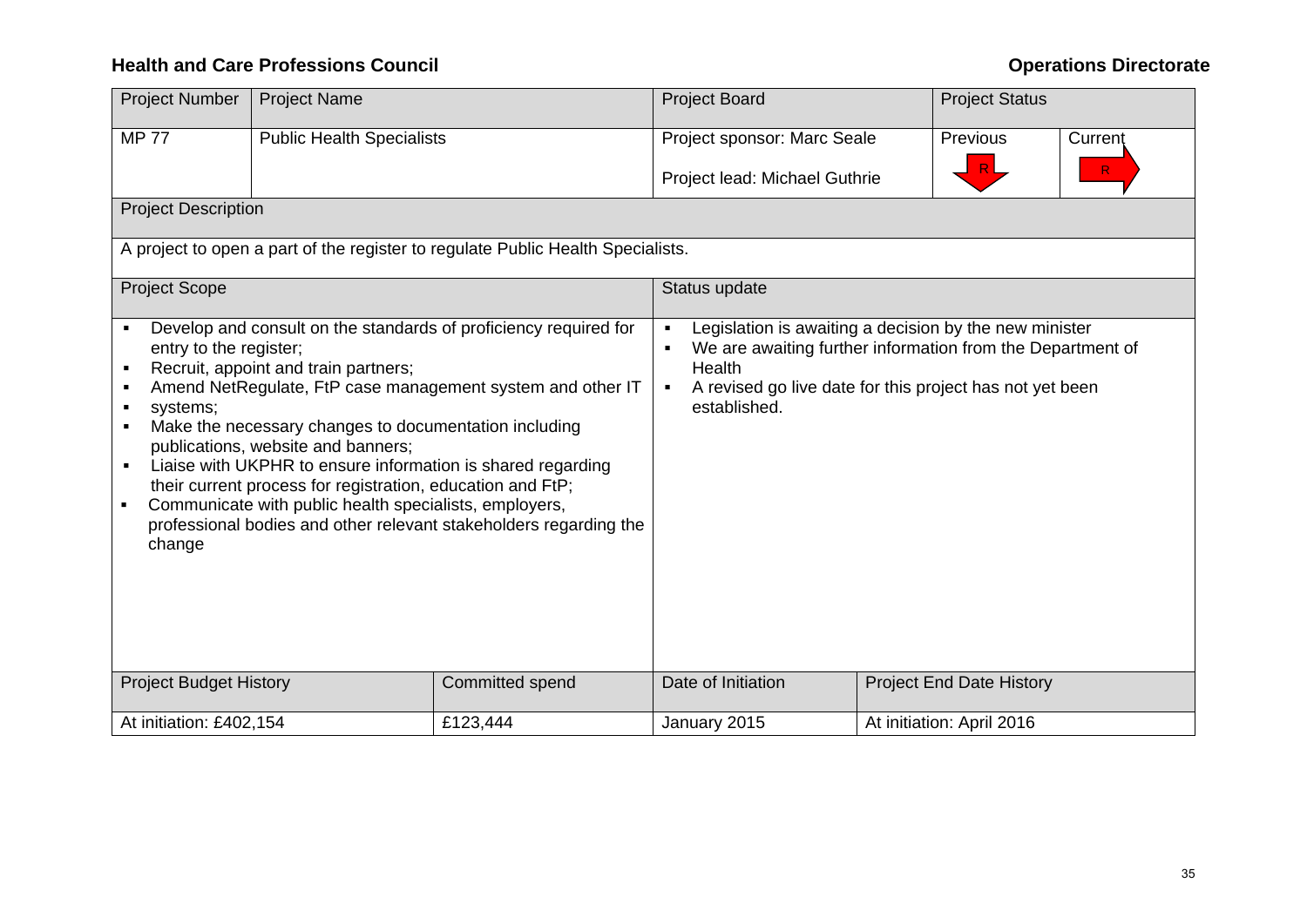| <b>Project Number</b>         | <b>Project Name</b>                                                                                                                                                             |                                                                                                                                                                                                                                                                                                                                                                              | <b>Project Board</b>                             |                                 | <b>Project Status</b>                                                                                                                                                                                                                                                                                                                          |                                                            |  |  |
|-------------------------------|---------------------------------------------------------------------------------------------------------------------------------------------------------------------------------|------------------------------------------------------------------------------------------------------------------------------------------------------------------------------------------------------------------------------------------------------------------------------------------------------------------------------------------------------------------------------|--------------------------------------------------|---------------------------------|------------------------------------------------------------------------------------------------------------------------------------------------------------------------------------------------------------------------------------------------------------------------------------------------------------------------------------------------|------------------------------------------------------------|--|--|
| <b>MP83</b>                   | Fees Review 2015                                                                                                                                                                |                                                                                                                                                                                                                                                                                                                                                                              | Project sponsor: Marc Seale                      |                                 | Previous                                                                                                                                                                                                                                                                                                                                       | Current                                                    |  |  |
|                               |                                                                                                                                                                                 |                                                                                                                                                                                                                                                                                                                                                                              | Project lead: Michael Guthrie                    |                                 | G.                                                                                                                                                                                                                                                                                                                                             | G.                                                         |  |  |
| <b>Project Description</b>    |                                                                                                                                                                                 |                                                                                                                                                                                                                                                                                                                                                                              |                                                  |                                 |                                                                                                                                                                                                                                                                                                                                                |                                                            |  |  |
|                               |                                                                                                                                                                                 | Review of current registrant fees and implementation of any agreed changes.                                                                                                                                                                                                                                                                                                  |                                                  |                                 |                                                                                                                                                                                                                                                                                                                                                |                                                            |  |  |
| <b>Project Scope</b>          |                                                                                                                                                                                 |                                                                                                                                                                                                                                                                                                                                                                              | Status update                                    |                                 |                                                                                                                                                                                                                                                                                                                                                |                                                            |  |  |
| response<br>the website.      | Council for a revised fee structure<br>Amend and implement required Rules changes.<br>Amend the fees structure within Net Regulate<br>Undertake communications with stakeholder | To undertake the financial analysis required to determine<br>whether the organisation needs to raise its registrations fees<br>If it is deemed necessary, prepare and seek approval from<br>Undertake a public consultation with stakeholder groups.<br>Analyse all consultation responses received and issue a<br>Amend all references to fees in HCPC documentation and on | ш<br><b>Westminster and Scottish Parliaments</b> |                                 | The consultation on the proposed fees rises has been<br>successfully completed and signed off by Council<br>The legislation has been drafted and laid in both the<br>increases will be effective from 1 <sup>st</sup> August 2015<br>The systems changes will be made at the end of July<br>The changes to the application forms are underway. | Presuming that the legislation is not challenged, the fees |  |  |
| <b>Project Budget History</b> |                                                                                                                                                                                 | <b>Committed spend</b>                                                                                                                                                                                                                                                                                                                                                       | Date of Initiation                               | <b>Project End Date History</b> |                                                                                                                                                                                                                                                                                                                                                |                                                            |  |  |
| At Initiation: £58,650        |                                                                                                                                                                                 | £1,496                                                                                                                                                                                                                                                                                                                                                                       | Mach 2015<br>At Initiation: September 15         |                                 |                                                                                                                                                                                                                                                                                                                                                |                                                            |  |  |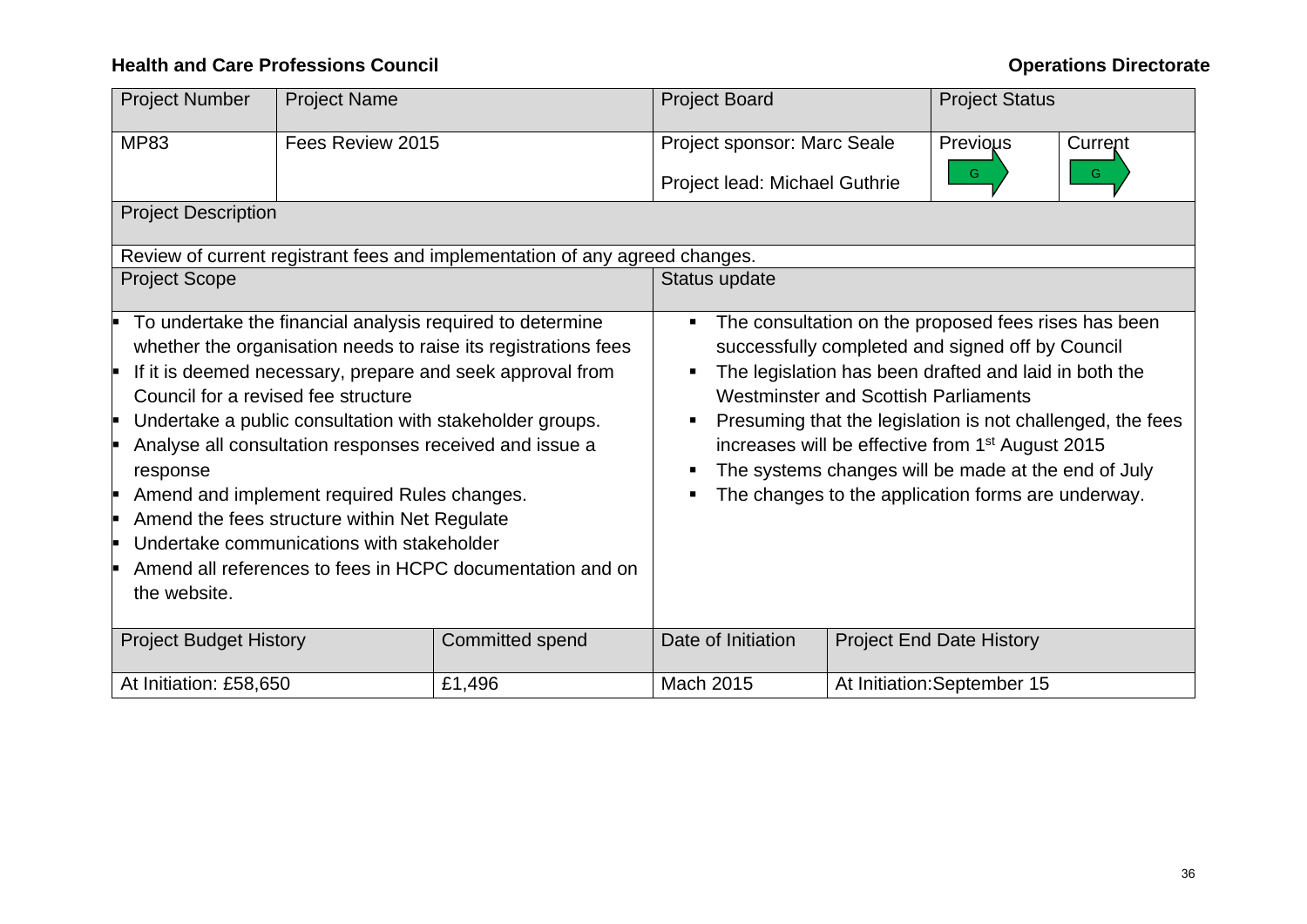| <b>Project Number</b>         | <b>Project Name</b>                                                                                   |                                                                                                                                                                                                                                      | <b>Project Board</b><br><b>Project Status</b>                                              |  |                                                                                                             |  |  |  |  |  |
|-------------------------------|-------------------------------------------------------------------------------------------------------|--------------------------------------------------------------------------------------------------------------------------------------------------------------------------------------------------------------------------------------|--------------------------------------------------------------------------------------------|--|-------------------------------------------------------------------------------------------------------------|--|--|--|--|--|
| <b>MP84</b>                   | 405 Kennington Road Fit out                                                                           |                                                                                                                                                                                                                                      | Project sponsor: Marc Seale<br><b>Previous</b><br>Current<br>G<br>Project lead: Steve Hall |  |                                                                                                             |  |  |  |  |  |
| <b>Project Description</b>    |                                                                                                       |                                                                                                                                                                                                                                      |                                                                                            |  |                                                                                                             |  |  |  |  |  |
|                               |                                                                                                       | To manage the fit out of the new HCPC premises at 405 Kennington Road                                                                                                                                                                |                                                                                            |  |                                                                                                             |  |  |  |  |  |
| <b>Project Scope</b>          |                                                                                                       |                                                                                                                                                                                                                                      | Status update                                                                              |  |                                                                                                             |  |  |  |  |  |
| To create:                    | for the various participants in FTP tribunals<br>on a site that is accessible for all HCPC employees. | A dedicated, modern, high-quality site for the holding of<br>tribunals including separate waiting and working areas<br>Local office space for the HCPC hearings team that is<br>clearly separated from participants in the tribunals | being held.<br>needed will shortly commence.                                               |  | The project has now initiated and kick off meetings are<br>Procurement to attain the services and equipment |  |  |  |  |  |
| <b>Project Budget History</b> |                                                                                                       | <b>Committed spend</b>                                                                                                                                                                                                               | Date of Initiation<br><b>Project End Date History</b>                                      |  |                                                                                                             |  |  |  |  |  |
| At Initiation: £1,248,218     |                                                                                                       | £0                                                                                                                                                                                                                                   | May 2015                                                                                   |  | At Initiation: February 16                                                                                  |  |  |  |  |  |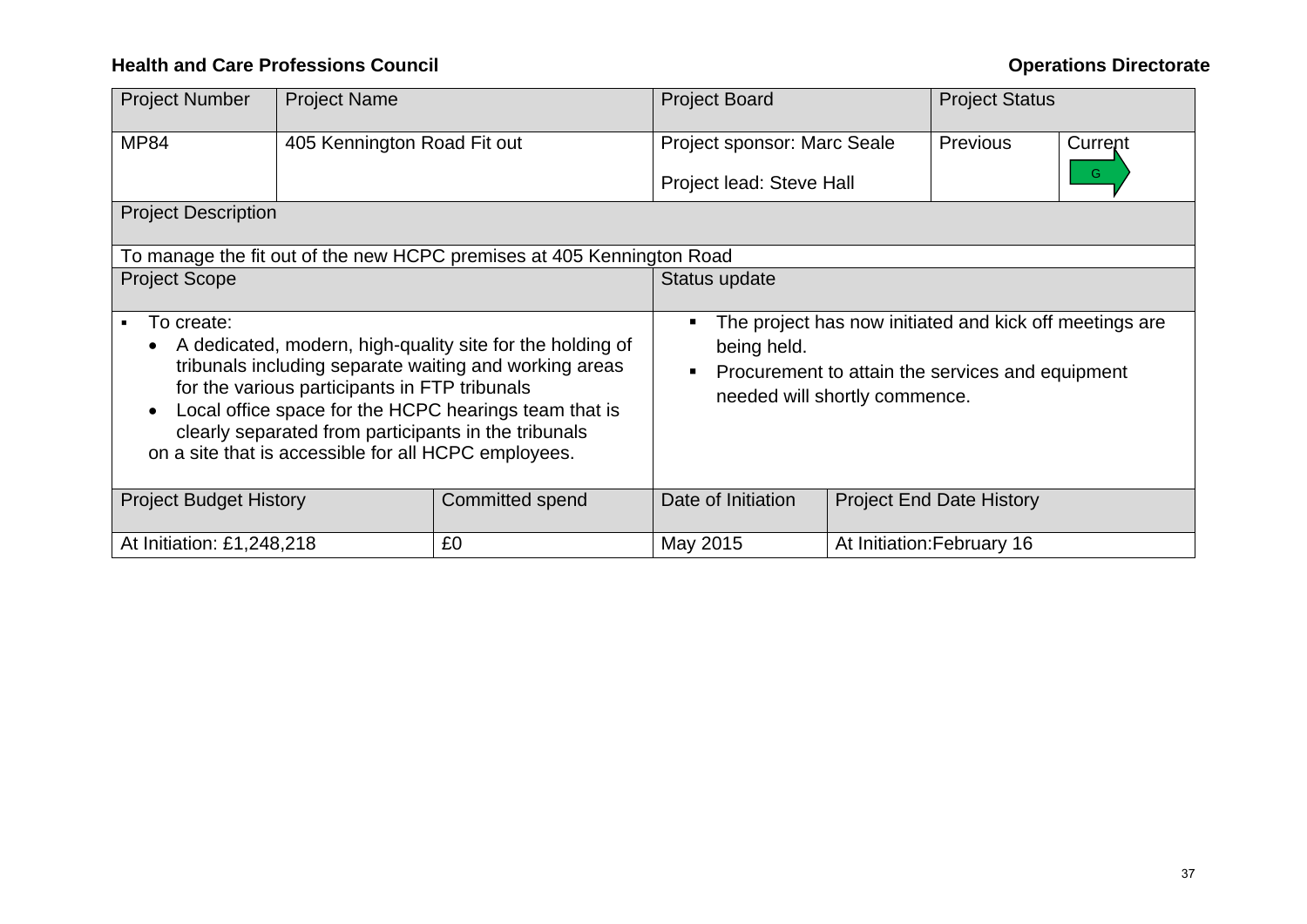| <b>Project Number</b>         | <b>Project Name</b>                                |                                                                           | <b>Project Board</b>                                |  | <b>Project Status</b>           |         |  |  |  |  |
|-------------------------------|----------------------------------------------------|---------------------------------------------------------------------------|-----------------------------------------------------|--|---------------------------------|---------|--|--|--|--|
| <b>MP81</b>                   |                                                    | <b>Professional Qualifications Directive</b>                              | Project sponsor: Marc Seale                         |  | Previous                        | Current |  |  |  |  |
|                               |                                                    |                                                                           | G<br>Project lead: Greg Ross                        |  |                                 |         |  |  |  |  |
|                               |                                                    |                                                                           | Sampson                                             |  |                                 |         |  |  |  |  |
| <b>Project Description</b>    |                                                    |                                                                           |                                                     |  |                                 |         |  |  |  |  |
|                               |                                                    | To ensure the HCPC remains compliant with the changing European Directive |                                                     |  |                                 |         |  |  |  |  |
| <b>Project Scope</b>          |                                                    |                                                                           | Status update                                       |  |                                 |         |  |  |  |  |
|                               | Determine how HCPC will meet the requirements to   |                                                                           | Initial workshops are being held.<br>$\blacksquare$ |  |                                 |         |  |  |  |  |
|                               | process applications for EPCs;                     |                                                                           |                                                     |  |                                 |         |  |  |  |  |
|                               |                                                    | Amend HCPC processes and potentially systems to allow                     |                                                     |  |                                 |         |  |  |  |  |
| the introduction of the EPC;  |                                                    |                                                                           |                                                     |  |                                 |         |  |  |  |  |
|                               | Determine how HCPC will adhere to the Directive's  |                                                                           |                                                     |  |                                 |         |  |  |  |  |
|                               | requirement to participate in the alert mechanism; |                                                                           |                                                     |  |                                 |         |  |  |  |  |
|                               | Potentially amend HCPC processes and systems to    |                                                                           |                                                     |  |                                 |         |  |  |  |  |
|                               | participate in the alert mechanism;                |                                                                           |                                                     |  |                                 |         |  |  |  |  |
|                               |                                                    | Develop an EU wide intelligence model for education and                   |                                                     |  |                                 |         |  |  |  |  |
|                               |                                                    | training requirements for each of our regulated professions               |                                                     |  |                                 |         |  |  |  |  |
|                               |                                                    | in other Member States but focussing on physiotherapists in               |                                                     |  |                                 |         |  |  |  |  |
| the first instance;           |                                                    |                                                                           |                                                     |  |                                 |         |  |  |  |  |
|                               |                                                    | Amend HCPC processes and systems to meet the new                          |                                                     |  |                                 |         |  |  |  |  |
|                               | temporary mobility requirements;                   |                                                                           |                                                     |  |                                 |         |  |  |  |  |
|                               |                                                    | Amend HCPC processes and systems to meet the new                          |                                                     |  |                                 |         |  |  |  |  |
| general system requirements.  |                                                    |                                                                           |                                                     |  |                                 |         |  |  |  |  |
| <b>Project Budget History</b> |                                                    | <b>Committed spend</b>                                                    | Date of Initiation                                  |  | <b>Project End Date History</b> |         |  |  |  |  |
|                               |                                                    |                                                                           |                                                     |  |                                 |         |  |  |  |  |
| At Initiation: £39,100        |                                                    | £0                                                                        | May 2015                                            |  | At Initiation: March 2016       |         |  |  |  |  |
| <b>Project Number</b>         | <b>Project Name</b>                                |                                                                           | <b>Project Board</b>                                |  | <b>Project Status</b>           |         |  |  |  |  |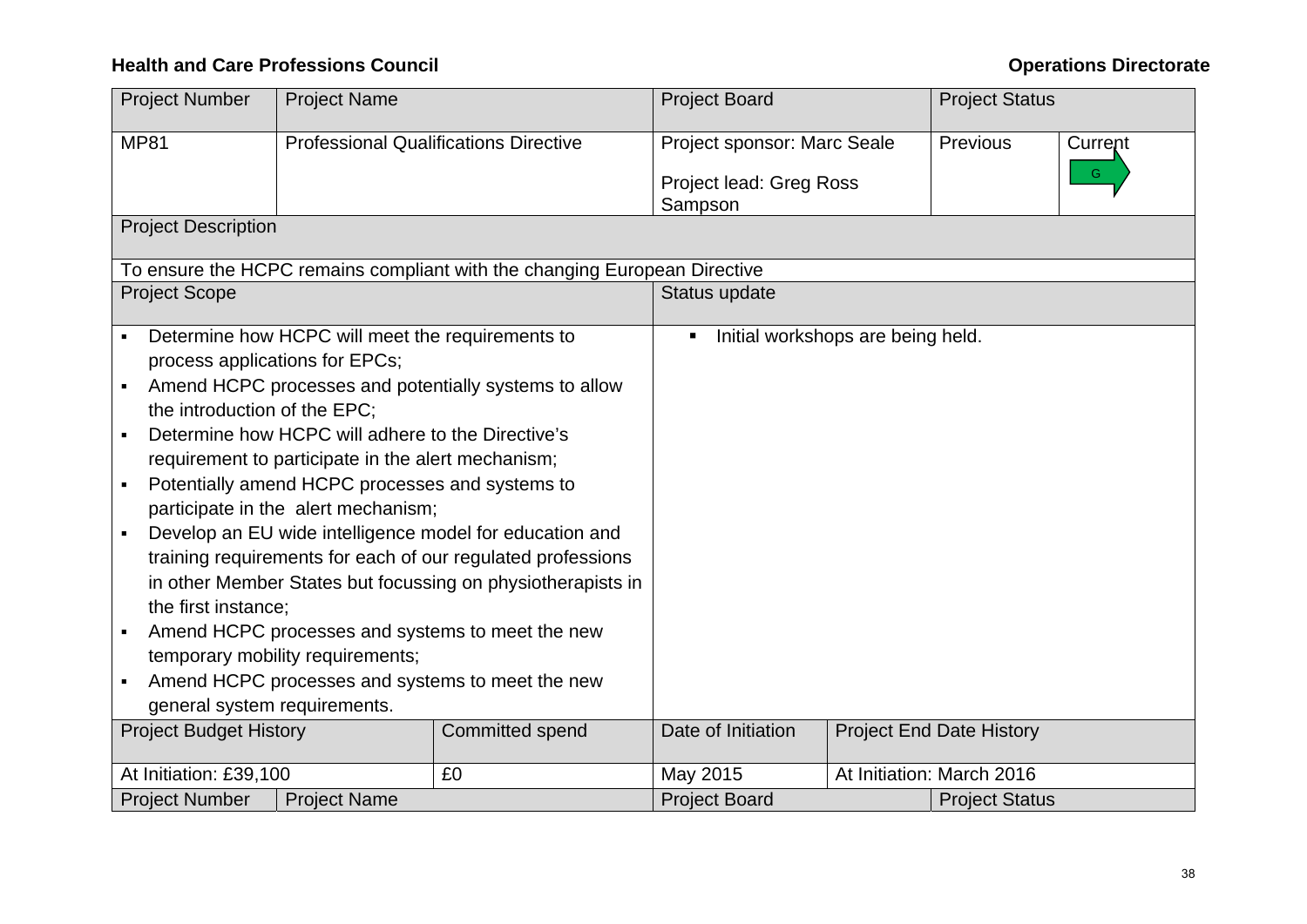| <b>MP82</b>                                                                                                     | change                                                                                                 | Telephone Credit Card Automation and hosting                                                                                                                                                                                                                                                                                                                                                                                                                                                                                                                                                                                                                            | Project sponsor: Marc Seale<br><b>Previous</b><br>Current<br>G<br>Project lead: Greg Ross<br>Sampson                                       |  |                                                    |  |  |  |  |  |
|-----------------------------------------------------------------------------------------------------------------|--------------------------------------------------------------------------------------------------------|-------------------------------------------------------------------------------------------------------------------------------------------------------------------------------------------------------------------------------------------------------------------------------------------------------------------------------------------------------------------------------------------------------------------------------------------------------------------------------------------------------------------------------------------------------------------------------------------------------------------------------------------------------------------------|--------------------------------------------------------------------------------------------------------------------------------------------|--|----------------------------------------------------|--|--|--|--|--|
| <b>Project Description</b>                                                                                      |                                                                                                        |                                                                                                                                                                                                                                                                                                                                                                                                                                                                                                                                                                                                                                                                         |                                                                                                                                            |  |                                                    |  |  |  |  |  |
|                                                                                                                 |                                                                                                        | To change our telephone credit card processing systems to remain within technology support                                                                                                                                                                                                                                                                                                                                                                                                                                                                                                                                                                              |                                                                                                                                            |  |                                                    |  |  |  |  |  |
| <b>Project Scope</b>                                                                                            |                                                                                                        |                                                                                                                                                                                                                                                                                                                                                                                                                                                                                                                                                                                                                                                                         |                                                                                                                                            |  |                                                    |  |  |  |  |  |
| maintaining the following principles:<br>finance,<br>credit/debit card details,<br>providers,<br>ideally sooner | compliance during the transition between services,<br>No PCI DSS data to traverse HCPC infrastructure, | To ensure that all credit and debit card payments made to the<br>HCPC are compliant with PCI DSS requirements, whilst<br>Maintain or reduce the workload for registration advisors and<br>Maintain quality of service and appropriate level of<br>Minimising the risk of fraud accusations against HCPC<br>employees, since callers will know they have not heard any<br>Minimise the telephony call charges by moving telephone<br>provider if necessary (prevent cross network charges),<br>Maintain freedom to switch between payment service<br>Achieve the transfer to a new telephone application and (if<br>necessary) hosting provider by 29 September 2015, or | The project has initiated<br>п.<br>Requirements have been established<br>preferred supplier selected<br>Contract discussions are underway. |  | A tender process has been successfully run and the |  |  |  |  |  |
| <b>Project Budget History</b>                                                                                   |                                                                                                        | <b>Committed spend</b>                                                                                                                                                                                                                                                                                                                                                                                                                                                                                                                                                                                                                                                  | Date of Initiation<br><b>Project End Date History</b>                                                                                      |  |                                                    |  |  |  |  |  |
| At Initiation: £72,157                                                                                          |                                                                                                        | £0                                                                                                                                                                                                                                                                                                                                                                                                                                                                                                                                                                                                                                                                      | April 2015                                                                                                                                 |  | At Initiation: September 2015                      |  |  |  |  |  |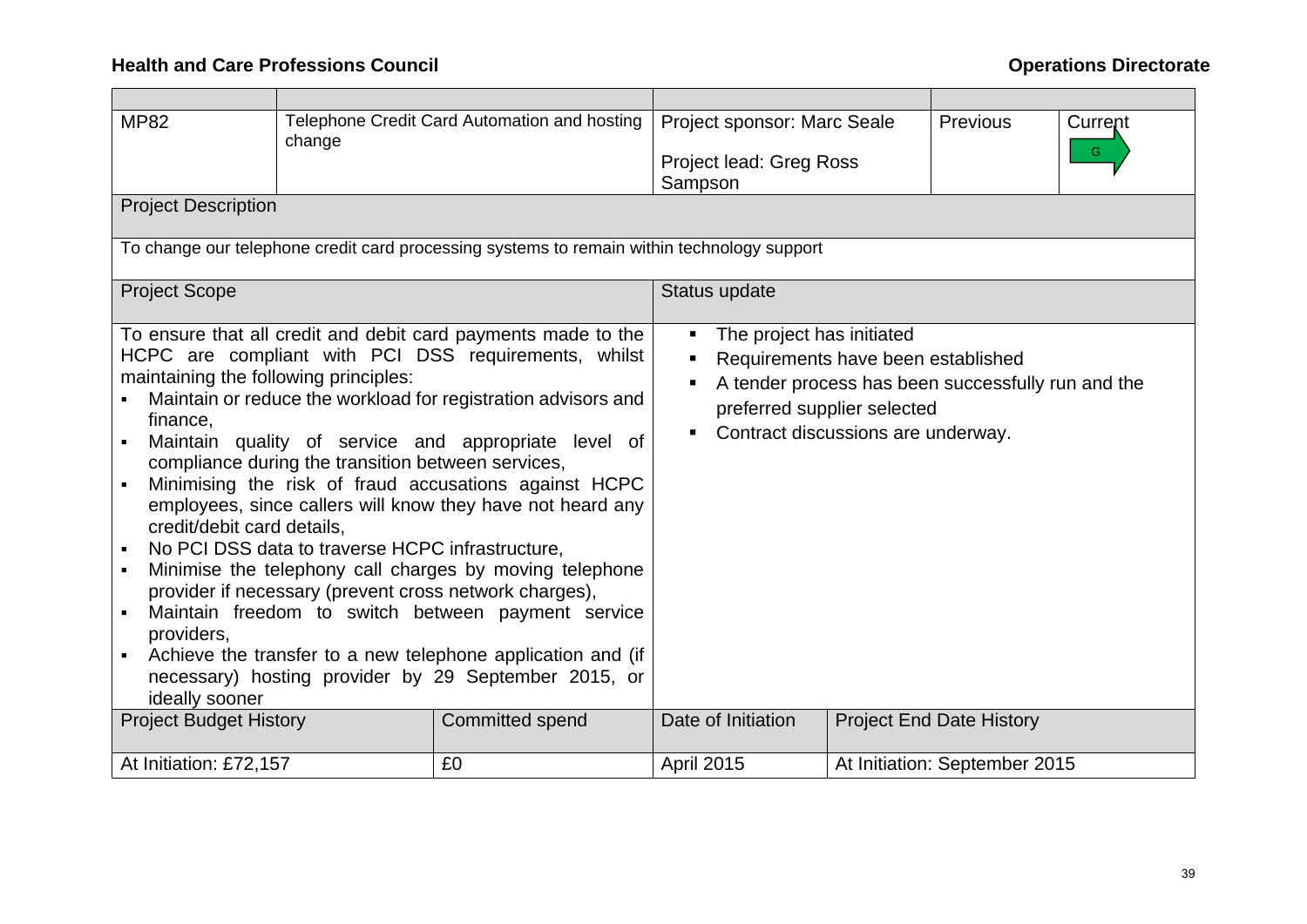| Project name                             | Comments                                                                                                                                   |
|------------------------------------------|--------------------------------------------------------------------------------------------------------------------------------------------|
| FTP changes                              | Due to commence initiation in May 2014 – initiation has been<br>delayed due to a dependency on other development work on the FTP<br>system |
| Registrations system build               | Implementing any recommendations from the Registrations process<br>and systems review project                                              |
| <b>PCI Security Standards compliance</b> | A project to identify, assess and remedy any PCI DSS weaknesses                                                                            |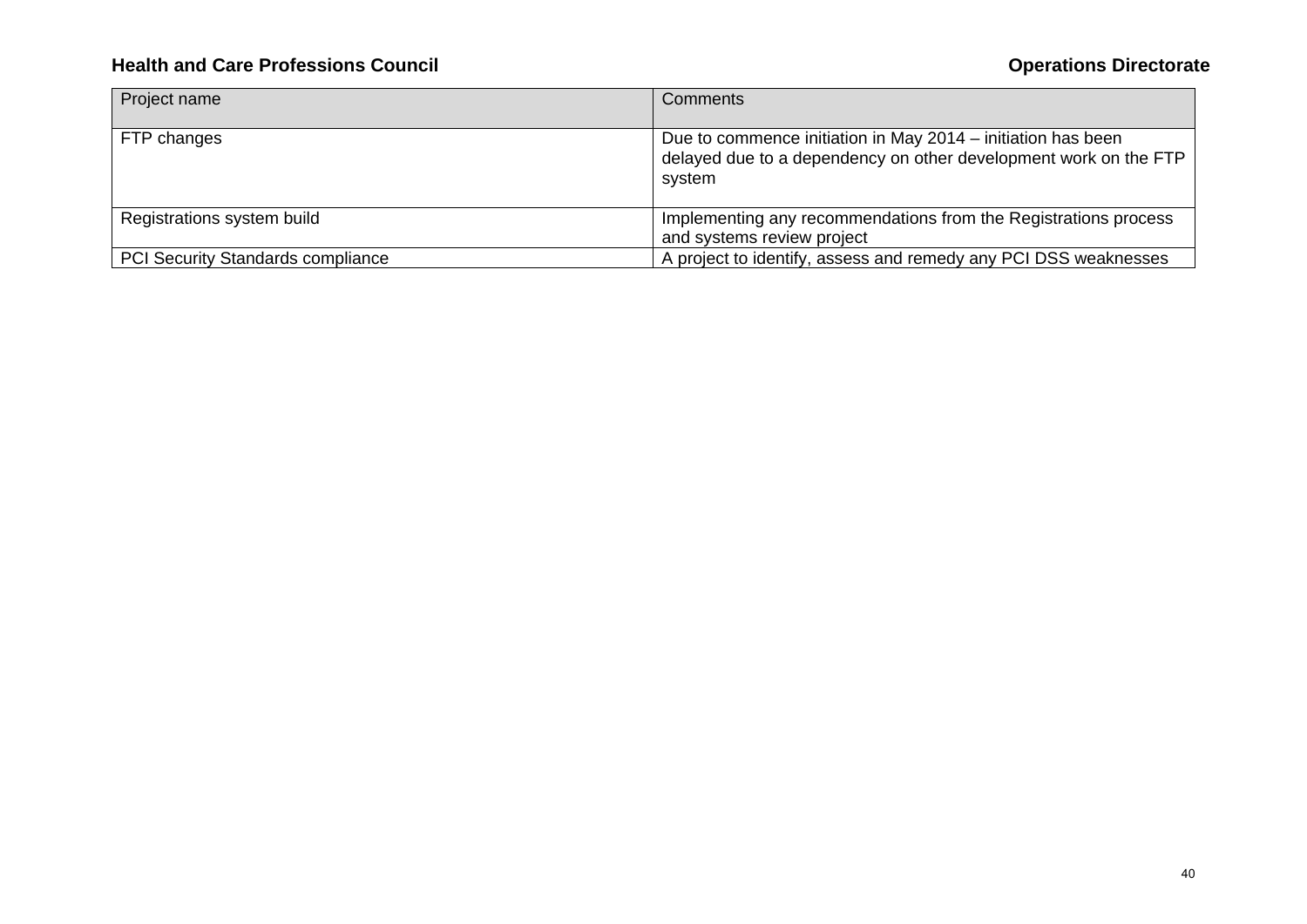# **4. Business Process Improvement Commentary**

## **4.1 Quality Management System Changes and Audits**

ISO 9001:2008 Quality Management System is under review, and the proposed ISO 9001:2015 Quality Management Standard is due for release in Autumn 2015. Audit by HCPC's external quality standards auditor, took place in April 2015. The ISO9001 audit schedule has been updated to reflect increased audit time by BSI. Communications, FTP, and some Registrations processes have been updated.

The ISO27001 audit schedule has been added to the 9001 schedule to make one document. At some time in the future, BSI may audit us for ISO9001 and ISO27001 simultaneously.

| <b>ISO9001</b> | RISK Based Audit from January 2008 onwards                          | 2015         |            |     |                |  |                                                                                                |                | 2015            | 2016 |             |  |
|----------------|---------------------------------------------------------------------|--------------|------------|-----|----------------|--|------------------------------------------------------------------------------------------------|----------------|-----------------|------|-------------|--|
| clause         |                                                                     | March        | April      | May | June           |  | July   August   September   October   November   December   January   February   March   April |                |                 |      |             |  |
|                | <b>Chief Executive &amp; Registrar's Dept</b>                       |              |            |     | <b>IARA-DC</b> |  | $\rightarrow$ <b>IARA</b>                                                                      |                |                 |      |             |  |
|                | <b>Registrations - R Houghton</b>                                   |              |            |     |                |  |                                                                                                |                | <b>IARA-DC-</b> |      | <b>JARA</b> |  |
|                | <b>UK</b>                                                           |              |            |     |                |  |                                                                                                |                |                 |      |             |  |
| 7.5.3          | <b>International Registrations</b>                                  |              |            |     |                |  |                                                                                                |                |                 |      |             |  |
| 7.5.3          | <b>CPD</b>                                                          |              |            |     |                |  |                                                                                                | <b>BSI</b>     |                 |      |             |  |
|                | Operations                                                          |              |            |     |                |  |                                                                                                | <b>BSI</b>     |                 |      |             |  |
|                | <b>Quality Assurance</b>                                            |              |            |     |                |  |                                                                                                | <b>BSI</b>     |                 |      |             |  |
|                | <b>Education - A Gorringe</b>                                       |              |            |     |                |  |                                                                                                |                | <b>IARA-DC.</b> |      | <b>JARA</b> |  |
| 7.5.2          | <b>Operations NNIW</b>                                              |              |            |     |                |  |                                                                                                |                |                 |      |             |  |
|                | <b>Operations SES</b>                                               |              |            |     |                |  |                                                                                                |                |                 |      |             |  |
|                | <b>Communications &amp; Development</b><br><b>Quality Assurance</b> |              |            |     |                |  |                                                                                                |                |                 |      |             |  |
|                | Policy & Development                                                |              |            |     |                |  |                                                                                                |                |                 |      |             |  |
|                | <b>Secretariat - L Lake</b>                                         |              |            |     |                |  | <b>IARA-DC</b>                                                                                 | <b>BS!</b>     | <b>IARA</b>     |      |             |  |
|                | <b>Customer Services</b>                                            |              |            |     |                |  |                                                                                                | <b>BSI</b>     |                 |      |             |  |
|                | <b>Information Governance</b>                                       |              |            |     |                |  |                                                                                                | <b>BSI</b>     |                 |      |             |  |
|                | <b>Council Processes</b>                                            |              |            |     |                |  |                                                                                                | <b>BSI</b>     |                 |      |             |  |
| 6.3            | <b>Fitness to Practise- J Barwick</b>                               | <b>NMR51</b> | <b>BSI</b> |     |                |  |                                                                                                | <b>IARA</b>    | <b>JARA</b>     |      |             |  |
|                | Adjudication NMR50                                                  |              | <b>BSI</b> |     |                |  |                                                                                                |                |                 |      |             |  |
|                | Administration                                                      |              | <b>BSI</b> |     |                |  |                                                                                                |                |                 |      |             |  |
|                | <b>Assurance &amp; Development</b>                                  |              | <b>BSI</b> |     |                |  |                                                                                                |                |                 |      |             |  |
|                | Case Support                                                        |              | <b>BSI</b> |     |                |  |                                                                                                |                |                 |      |             |  |
|                | Case Teams 1-5                                                      |              | <b>BSI</b> |     |                |  |                                                                                                |                |                 |      |             |  |
|                | Case Teams 6-7                                                      |              | <b>BSI</b> |     |                |  |                                                                                                |                |                 |      |             |  |
|                | Compliance                                                          |              | <b>BSI</b> |     |                |  |                                                                                                |                |                 |      |             |  |
|                | Investigations                                                      |              | <b>BSI</b> |     |                |  |                                                                                                |                |                 |      |             |  |
| 4.2.3          | Policy - M Guthrie                                                  |              |            |     |                |  |                                                                                                | <b>IARA-DC</b> | <b>IARA</b>     |      |             |  |
| 4.2.4          |                                                                     |              |            |     |                |  |                                                                                                |                |                 |      |             |  |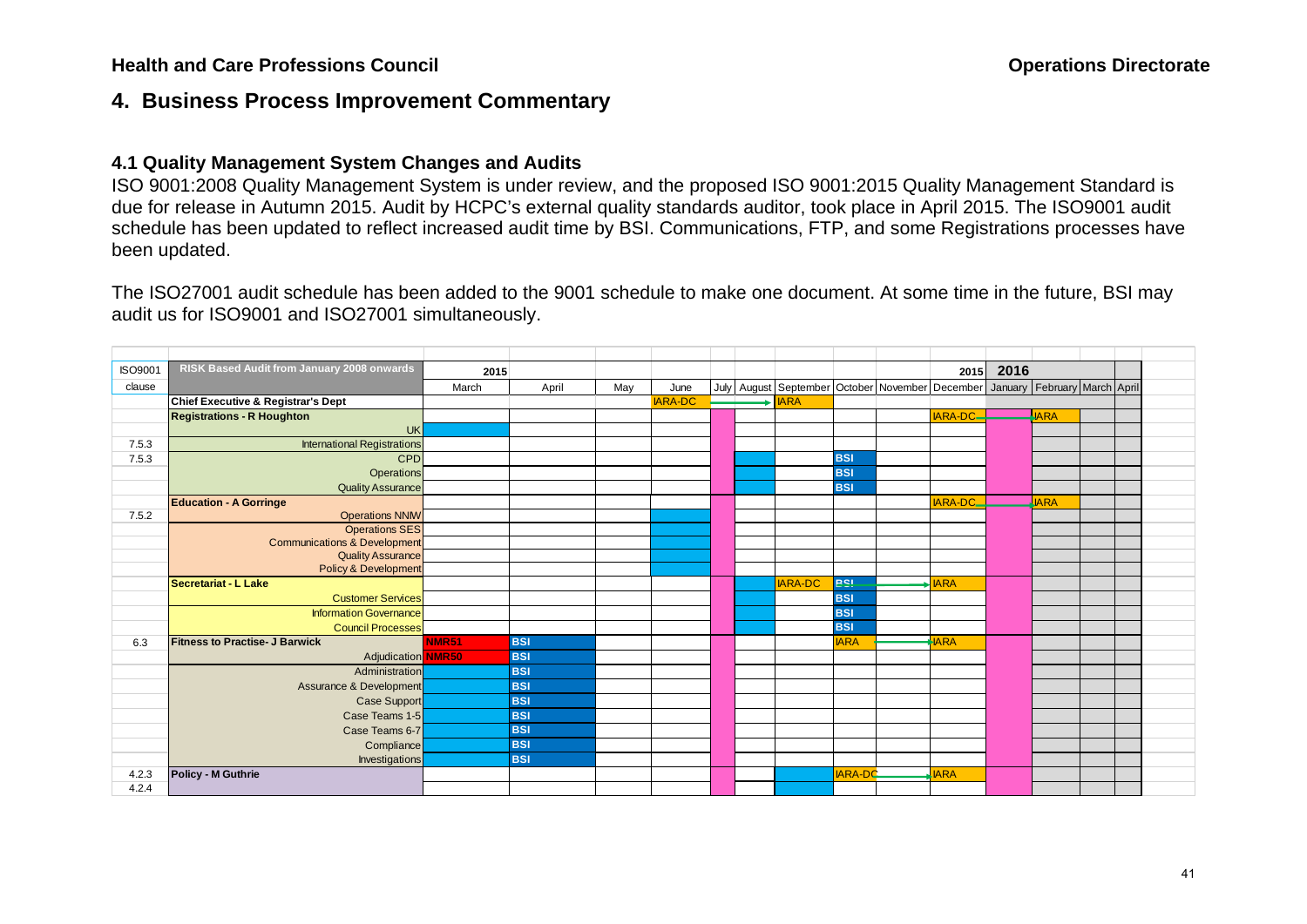|                          | <b>Communications -J Ladds</b>                                                |                     |                                                                                                          |                    |                |  |               |            |               |                |               |             |             |            |                  |
|--------------------------|-------------------------------------------------------------------------------|---------------------|----------------------------------------------------------------------------------------------------------|--------------------|----------------|--|---------------|------------|---------------|----------------|---------------|-------------|-------------|------------|------------------|
|                          | Social Media                                                                  |                     | <b>BSI</b>                                                                                               |                    |                |  |               |            |               |                |               |             |             |            |                  |
|                          | Stakeholders                                                                  |                     | <b>BSI</b>                                                                                               |                    |                |  |               |            |               |                |               |             |             |            |                  |
|                          | Publishing                                                                    |                     | <b>BSI</b>                                                                                               |                    |                |  |               |            |               |                |               |             |             |            |                  |
|                          | Web & Digital                                                                 |                     | <b>BSI</b>                                                                                               |                    |                |  |               |            |               |                |               |             |             |            |                  |
|                          | <b>Internal Comms</b>                                                         |                     | <b>BSI</b>                                                                                               |                    |                |  |               |            |               |                |               |             |             |            |                  |
|                          | Events                                                                        |                     | <b>BSI</b>                                                                                               |                    |                |  |               |            |               |                |               |             |             |            |                  |
| 8.2.1                    | <b>Quality-Business Proc Improv</b>                                           | Entropy             | <b>BSI</b>                                                                                               | Entropy            | Entropy        |  |               |            |               |                |               |             |             |            |                  |
| 5.5.3                    | R Dunn / K Birtwistle                                                         | Entropy             | <b>BSI</b>                                                                                               | <b>Entropy</b>     | <b>IARA-DC</b> |  | <b>IARA</b>   |            |               |                |               |             |             |            |                  |
|                          | <b>Risk Register (BPI)</b>                                                    |                     |                                                                                                          |                    | <b>IARA-DC</b> |  | <b>ARA</b>    |            |               |                |               |             |             | <b>BSI</b> |                  |
|                          | R Dunn                                                                        |                     |                                                                                                          |                    |                |  |               |            |               |                |               |             |             | <b>BSI</b> |                  |
| 8.2.1                    | <b>Human Resources - Employees</b>                                            |                     |                                                                                                          |                    |                |  |               |            |               | ARA-DC         |               |             | <b>IARA</b> |            |                  |
|                          | <b>Teresa Haskins</b>                                                         |                     |                                                                                                          |                    |                |  |               |            |               |                |               |             |             |            |                  |
|                          | <b>Human Resources - Partners</b>                                             |                     |                                                                                                          |                    |                |  |               |            |               | <b>IARA-DC</b> |               |             | <b>IARA</b> |            |                  |
| 6.2                      | <b>Hayley Graham</b>                                                          |                     |                                                                                                          |                    |                |  |               |            |               |                |               |             |             |            |                  |
|                          | <b>Facilities/Infrastructure</b>                                              |                     | <b>NMR52</b>                                                                                             |                    |                |  |               | <b>BSI</b> | <b>ARA-DC</b> |                |               | <b>IARA</b> |             |            |                  |
| 6.2.2                    | Stephen Hall                                                                  |                     |                                                                                                          |                    |                |  |               | <b>BSI</b> |               |                |               |             |             |            |                  |
|                          | <b>Information Technology</b>                                                 |                     |                                                                                                          |                    |                |  |               |            |               |                |               |             |             |            |                  |
| 6.3                      | Infrastructure                                                                |                     |                                                                                                          |                    |                |  |               | <b>BSI</b> |               |                |               |             |             |            |                  |
|                          | Service Support                                                               |                     |                                                                                                          |                    |                |  |               | <b>BSI</b> |               |                |               |             |             |            |                  |
|                          | 7.3 & 7.5.4 Finance- A Gillies                                                |                     |                                                                                                          |                    |                |  |               |            |               |                | <b>ARA-DO</b> |             | <b>ARA</b>  | <b>BSI</b> |                  |
|                          | <b>Invoicing &amp; Purchase Ledger</b>                                        |                     |                                                                                                          |                    |                |  |               |            |               |                |               |             |             | <b>BSI</b> |                  |
|                          |                                                                               |                     |                                                                                                          |                    |                |  |               |            |               |                |               |             |             | <b>BSI</b> |                  |
|                          | <b>Management Accounts</b>                                                    |                     |                                                                                                          |                    |                |  |               |            |               |                |               |             |             | <b>BSI</b> |                  |
| 7.3.7 / 7.3              | Procurement                                                                   |                     |                                                                                                          |                    |                |  |               |            |               |                |               |             |             | <b>BSI</b> |                  |
|                          | Transactions                                                                  |                     |                                                                                                          |                    |                |  |               |            |               |                |               |             |             |            |                  |
| 6.3                      | <b>Project Management</b>                                                     |                     |                                                                                                          |                    |                |  | <b>ARA-DC</b> | <b>BSI</b> |               |                | <b>IARA</b>   |             |             |            |                  |
|                          | <b>Claire Reed</b>                                                            |                     |                                                                                                          |                    |                |  |               | <b>BSI</b> |               |                |               |             |             |            |                  |
|                          | <b>Disaster Recovery</b>                                                      |                     | Shadow Planner Shadow Planner Shadow Pla IARA-DC                                                         |                    |                |  | <b>IARA</b>   |            |               |                |               |             |             |            |                  |
| 7.4.2/7.4 <b>EMT/CDT</b> |                                                                               |                     | Shadow Planner Shadow Planner Shadow Planner                                                             |                    |                |  |               |            |               |                |               |             |             |            |                  |
|                          | <b>DeepStoreArchive</b>                                                       |                     |                                                                                                          |                    |                |  |               |            |               |                |               |             |             |            |                  |
|                          | <b>Europa QP Printers</b>                                                     |                     |                                                                                                          |                    |                |  |               |            |               |                |               |             |             |            |                  |
|                          | <b>ServicePointScan &amp; Copy</b>                                            |                     |                                                                                                          |                    |                |  |               |            |               |                |               |             |             |            |                  |
| 7.5.5                    | Eventsforce Events sign up online                                             |                     |                                                                                                          |                    |                |  |               |            |               |                |               |             |             |            |                  |
|                          | <b>COUNCIL, CER/EMT</b>                                                       |                     |                                                                                                          |                    |                |  |               |            |               |                |               |             |             | <b>BSI</b> |                  |
|                          | ISMS Policy area A5.1-5.1.2                                                   | <b>BSI Audit-S1</b> |                                                                                                          | <b>BSI-S2</b>      |                |  |               |            |               |                |               |             |             |            |                  |
|                          | ISMS Roles area A6.1-6.1.5                                                    | <b>BSI Audit-S1</b> |                                                                                                          | <b>BSI-S2</b>      |                |  |               |            |               |                |               |             |             |            |                  |
|                          | ISMS HR & Responsibility A7-7.3.1                                             | <b>BSI Audit-S1</b> |                                                                                                          | <b>BSI-S2</b>      |                |  |               |            |               |                |               |             |             |            |                  |
|                          | ISMS Assets & Handling A8-8.3.3                                               |                     |                                                                                                          | <b>BSI-S2</b>      |                |  |               |            |               |                |               |             |             |            | <b>Tidy Desk</b> |
|                          | <b>ISMS Access Control A9-9.4.5</b>                                           | <b>BSI Audit-S1</b> |                                                                                                          | <b>BSI-S2</b>      |                |  |               |            |               |                |               |             |             |            |                  |
|                          | ISMS Cryptography A10 - 10.1.2                                                | <b>BSI Audit-S1</b> |                                                                                                          | <b>BSI-S2</b>      |                |  |               |            |               |                |               |             |             |            |                  |
|                          | ISMS Physical Security A11-11.2.9                                             |                     |                                                                                                          | <b>BSI-S2</b>      |                |  |               |            |               |                |               |             |             |            | <b>Building</b>  |
|                          | ISMS Operations A12-12.7.1                                                    | <b>BSI Audit-S1</b> |                                                                                                          | <b>BSI-S2</b>      |                |  |               |            |               |                |               |             |             |            |                  |
|                          | <b>ISMS Communications A13-13.2.4</b>                                         | <b>BSI Audit-S1</b> |                                                                                                          | <b>BSI-S2</b>      |                |  |               |            |               |                |               |             |             |            |                  |
|                          | ISMS Systems Acqst'n Dev & Maint A14                                          |                     |                                                                                                          | <b>BSI-S2</b>      |                |  |               |            |               |                |               |             |             |            |                  |
|                          | ISMS Supplier Relationships A15-15.2.2                                        |                     |                                                                                                          | <b>BSI-S2</b>      |                |  |               |            |               |                |               |             |             |            |                  |
|                          | ISMS Incident Response A16-16.1.17                                            |                     |                                                                                                          | <b>BSI-S2</b>      |                |  |               |            |               |                |               |             |             |            |                  |
|                          | ISMS Business Continuity A17-17.2.1                                           |                     |                                                                                                          | <b>BSI-S2</b>      |                |  |               |            |               |                |               |             |             |            |                  |
|                          | ISMS Compliance & Redundancies A18                                            |                     |                                                                                                          | <b>BSI-S2</b>      |                |  |               |            |               |                |               |             |             |            |                  |
|                          | <b>BSI Audit</b>                                                              |                     | <b>BSI</b>                                                                                               | Deferred BSI Audit |                |  |               |            | $\rightarrow$ |                |               |             |             |            |                  |
|                          | <b>Grant Thornton</b>                                                         |                     | Individual audit dates may be moved to accommodate issues outside the Quality department by arrangement. |                    |                |  |               |            |               |                |               |             |             |            |                  |
|                          | <b>HCPC ISO audit</b>                                                         |                     | Items in Light Blue are planned internal audits. Items in Dark Blue are BSI external audits              |                    |                |  |               |            |               |                |               |             |             |            |                  |
|                          | <b>Near Miss Reports = NMR#</b>                                               |                     | Items in red refer to Near Miss Reports which are unplanned by their very nature.                        |                    |                |  |               |            |               |                |               |             |             |            |                  |
|                          | <b>PCI-DSS Audit by NGS/NCC</b>                                               |                     | Items in yellow refer to work on the QMS processes where changes are planned at department level.        |                    |                |  |               |            |               |                |               |             |             |            |                  |
|                          | <b>QMS Major Process Rww</b>                                                  |                     |                                                                                                          |                    |                |  |               |            |               |                |               |             |             |            |                  |
|                          | As Is output from Project                                                     |                     |                                                                                                          |                    |                |  |               |            |               |                |               |             |             |            | 42               |
|                          | 3rd Party supplier audit<br>27001 - 9.2 Internal Access Rights Audit (IARA)   |                     |                                                                                                          |                    |                |  |               |            |               |                |               |             |             |            |                  |
|                          | <b>Internal Access Rights Audit (IARA-DC); Data Collection in departments</b> |                     | Dept employee access rights on rolling basis                                                             |                    |                |  |               |            |               |                |               |             |             |            |                  |
|                          |                                                                               |                     |                                                                                                          |                    |                |  |               |            |               |                |               |             |             |            |                  |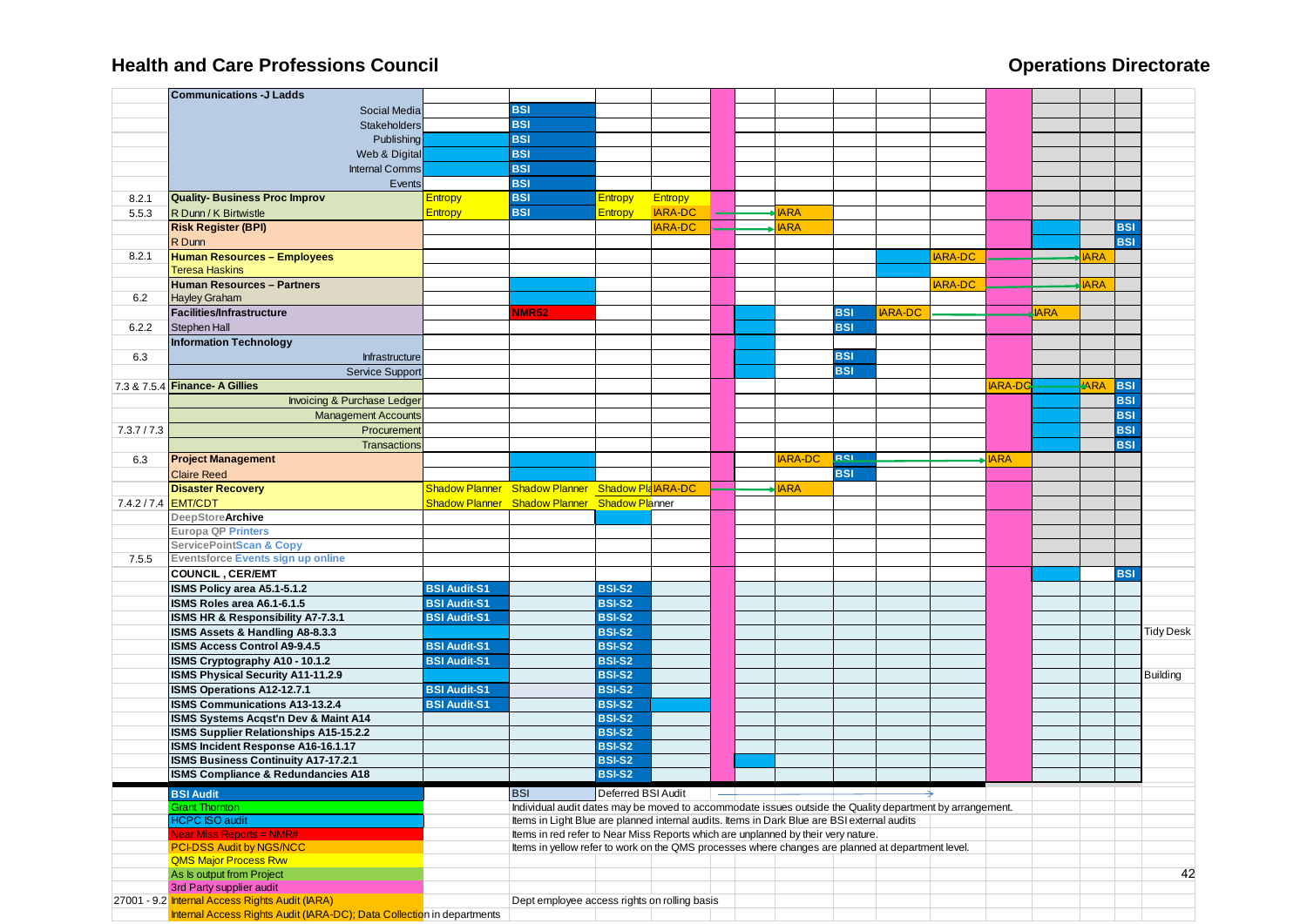# **Health and Care Professions Council Care and Care Professions Council Care and Care Professions Council Care and Care and Care and Care and Care and Care and Care and Care and Care and Care and Care and Care and Care and**

The **ISO 9000** group of quality management system standards is designed to help organisations ensure that they meet the needs of customers and stakeholders whilst satisfying statutory and regulatory requirements related to the product or service provided.

Third-party certification by external auditors (British Standards Institute in our case) provides independent confirmation that HCPC meet the requirements of ISO 9001.

A programme of internal and external audits based around departmental function, across functions, or on a risk based approach is carried out on a rolling basis to maintain quality of service and incremental improvements over time following a Plan – Do –Check – Act cycle.

# **4.2 Near Miss Reporting**

| <b>REPORT NUMBER</b>                                                            | <b>TARGET DRAFT</b><br><b>TO SPONSOR</b> | <b>TARGET DATE TO</b><br><b>FINALISE WRITE</b><br>UP | <b>TARGET DATE TO EMT</b> |
|---------------------------------------------------------------------------------|------------------------------------------|------------------------------------------------------|---------------------------|
| NMR52 A window panel fell from second floor, 186<br>KPR in windy weather.       | Late April 2015                          | Mid May 2015                                         | May $2015 -$ Completed    |
| NMR53 Website update - Education Approved<br>courses list not tested adequately | <b>July 2015</b>                         | <b>July 2015</b>                                     | <b>July 2015</b>          |
|                                                                                 |                                          |                                                      |                           |

# **4.3 Audits & updated processes**

The ISO9001:2008 audit took place on the 29<sup>th</sup> & 30<sup>th</sup> April.

Overview: Quality Management System Processes, Communications and Fitness to Practise were audited. An Observation was raised concerning the determination of what could be defined as undue delay in making changes to systems.

The auditor suggested that we are in good shape to update to the ISO9001:2015 standard when it comes out.

The migration to the BSI Entropy system has been postponed due to changes in the access model. We are examining a Microsoft SharePoint based system instead.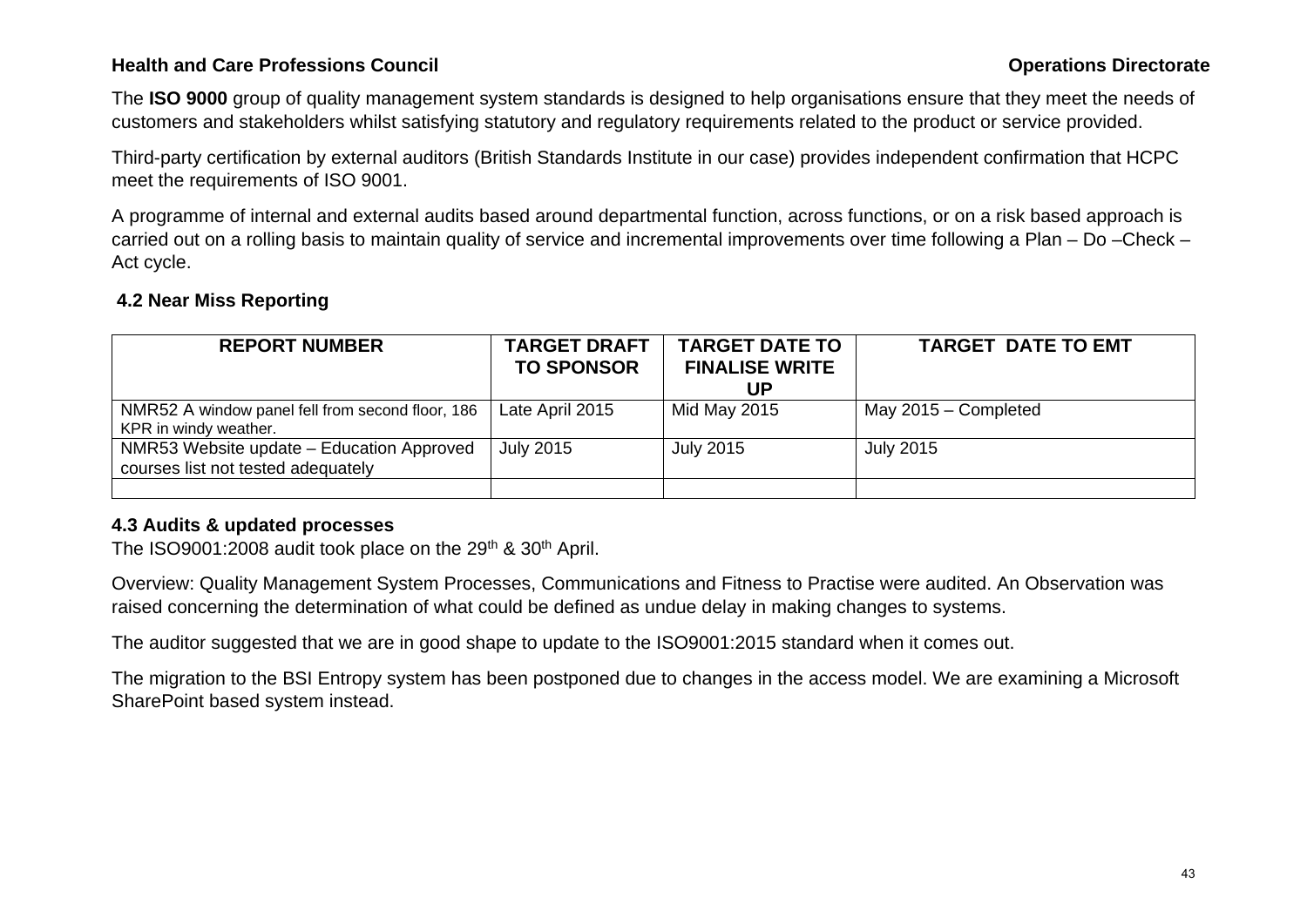## **4.4 Corporate Risk Register Maintenance**

| <b>Register</b><br>iteration | <b>Draft circulated</b><br>to EMT | <b>Collecting updates</b> | <b>EMT sign off</b> | <b>Published to Audit</b><br><b>Committee</b> |
|------------------------------|-----------------------------------|---------------------------|---------------------|-----------------------------------------------|
| 2015 January                 | Circulated                        | Completed                 | Completed           | Completed                                     |
| 2015                         | <b>July 2015</b>                  | About to commenced        | Not yet commenced   | Not yet commenced                             |
| September                    |                                   |                           |                     |                                               |
| 2016                         | Dec 2015                          | Not yet commenced         | Not yet commenced   | Not yet commenced                             |
| January                      |                                   |                           |                     |                                               |
| 2016                         | <b>July 2015</b>                  | Not yet commenced         | Not yet commenced   | Not yet commenced                             |
| September                    |                                   |                           |                     |                                               |

The Risk Register has been slightly extended to function as the Risk Treatment Plan for ISO27001.

# **4.5 Registrant Number Forecasting**

| <b>Forecast iteration</b>                   | <b>Draft</b><br>circulated | <b>Collecting</b><br>updates | <b>EMT sign off</b> | <b>Published to Council</b> |
|---------------------------------------------|----------------------------|------------------------------|---------------------|-----------------------------|
| 2014 Sept, Brought<br>forward July 2014     | Completed                  | Completed                    | Completed           | Completed                   |
| 2015 June, brought<br>forward to March 2015 | Completed                  | Completed                    | Completed           | Completed                   |
| 2015 September<br>update                    | <b>July 2015</b>           | August 2015                  | August 2015         | September 2015              |
| 2016 June                                   | <b>April 2016</b>          | May 2016                     | May/June 2016       | <b>June 2016</b>            |

# **4.6 ISO27001 Information Security Implementation**

Various Information Security awareness activities have taken place around HCPC. These include; Infographics, competitions, team briefings, intranet posts and news stories. These were designed to ensure employees were fully aware of the requirements to achieve ISO27001 certification.

The Stage 1 ISO27001:2013 assessment by BSI took place on the 31<sup>st</sup> March. Two auditors attended for one day. Considerable examination of the documentation around our alignment to the 27001 standard was examined. A tour of the campus also took place.

There were two Observations;

1. A small amount of packing material in the server room holding a component.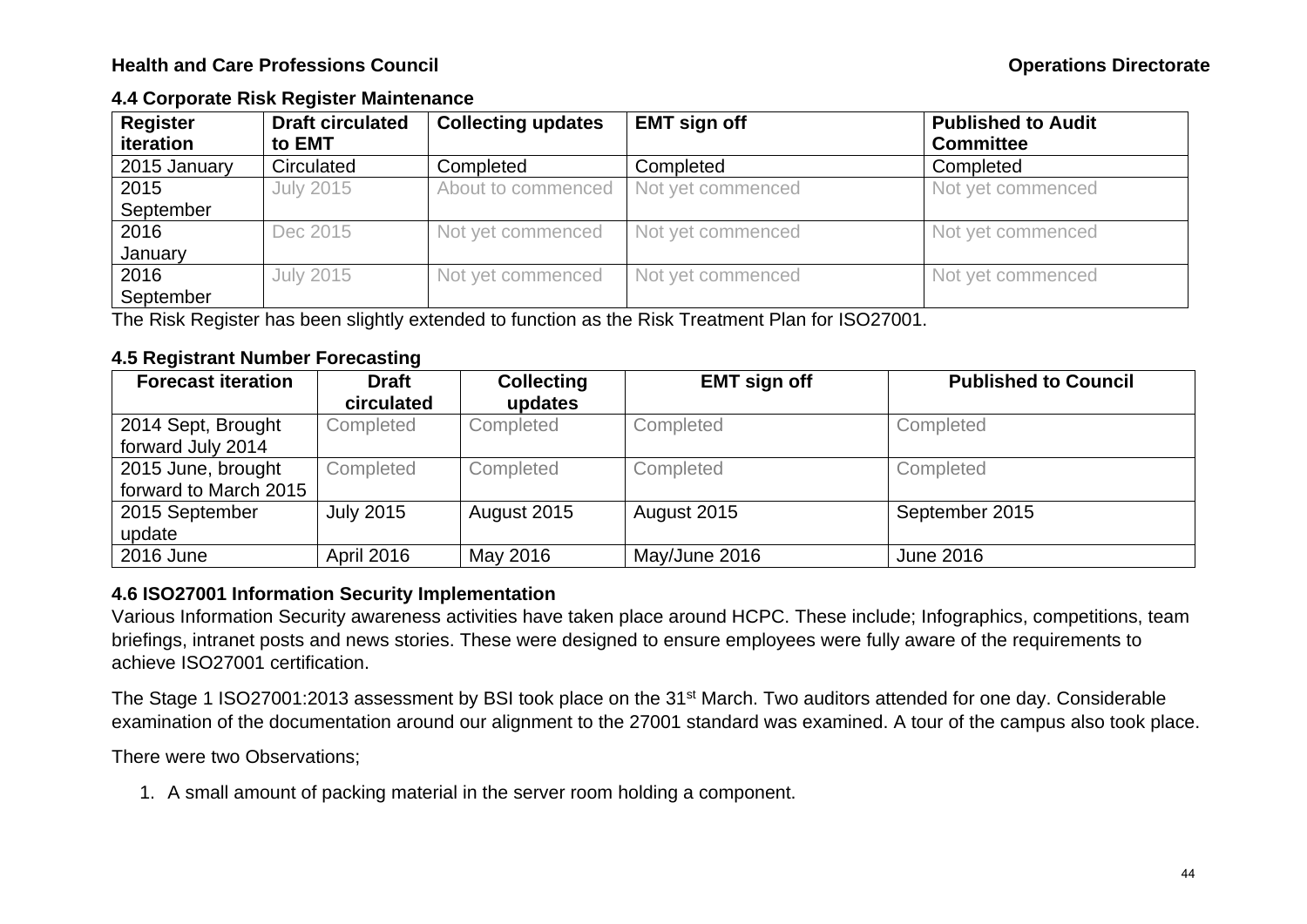# **Health and Care Professions Council Care and Care Professions Council Care and Care Professions Council Care and Care and Care and Care and Care and Care and Care and Care and Care and Care and Care and Care and Care and**

2. There was no evidence that residual high level risks had been specifically signed off by the EMT.

There was one Opportunity for Improvement, around removal of personal waste bins next to desks, in favour of communal bins in central departmental locations

There was one Minor Nonconformity around listing those responsible for delivering objectives, and those responsible for reporting on objectives not being split out in the documentation.

The report recommended that we were ready to go forward to the Stage 2 assessment.

The Stage 2 assessment took place on 20 -22<sup>nd</sup> May with two auditors on site for 1  $\frac{1}{2}$  days, one auditor for the remaining days. (4  $\frac{1}{2}$ ) days of audit in total)

Information security awareness sampling was carried out across the organisation, plus audit of specific processes.

Two Observations were raised;

- 1. The cabling at the back of one network cabinet was seen to be untidy. This remedial work is planned for when the server room is expanded, and a new rack can be purchased.
- 2. Maintenance records for the air conditioner units in the server room were not immediately available. (These were located on the following day).

Two minor nonconformances were raised.

The previous nonconformity from the Stage 1 assessment had been resolved satisfactorily, but had not been recorded in the improvement log.

The Tidy Desk Policy was found not to be adhered to as some PC's were found without locked screens.

HCPC have been certified as of 12thJune 2015, BSI Certificate Number IS 600771. The next Continuing Assessment Visit is due for April 13-14th 2016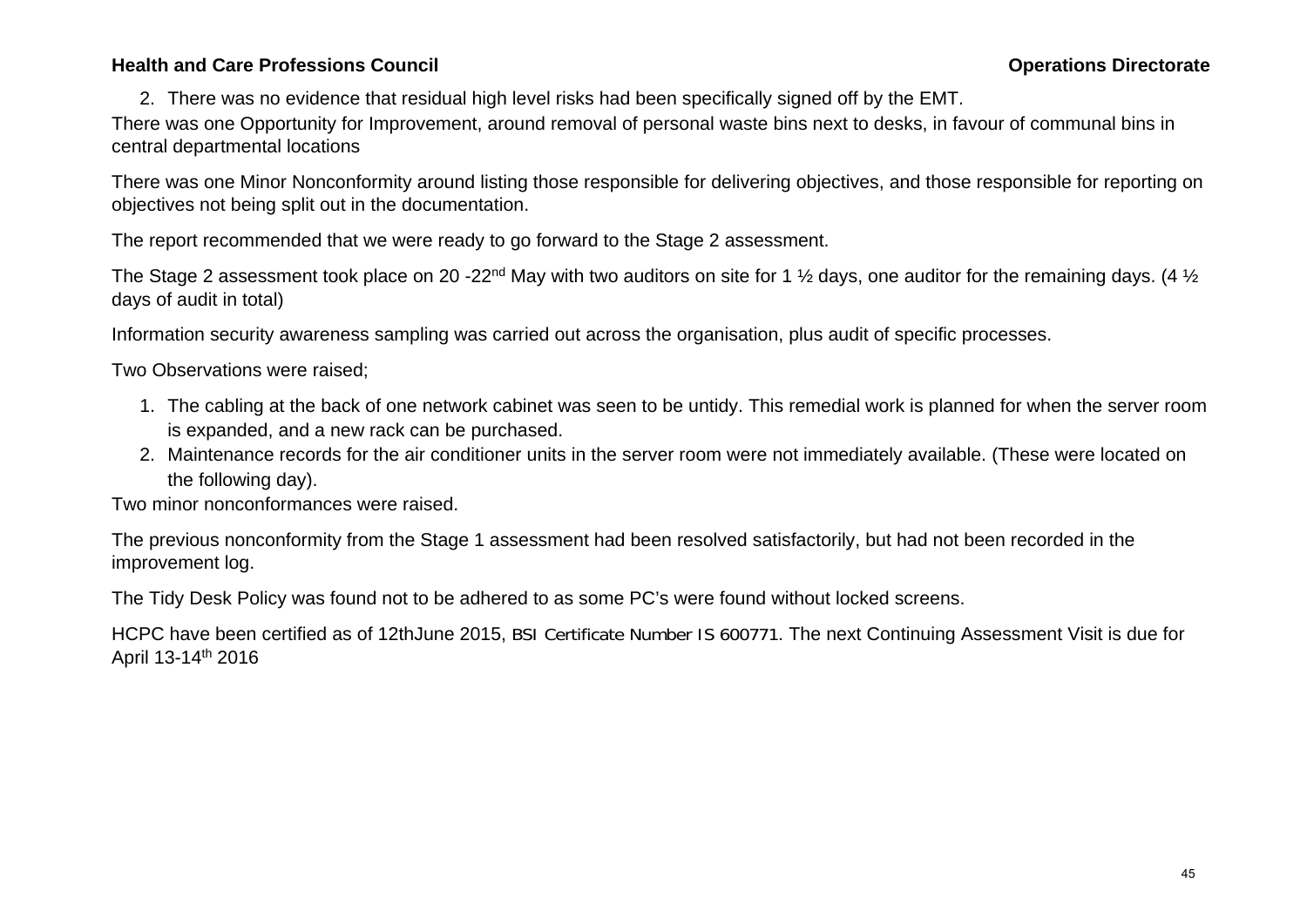# **4.7 Business Continuity / Disaster Recovery Planning**

An evaluation of electronic Business Continuity Management (BCM) plan delivery methods took place in Summer 2014. A supplier has been selected and PO raised. Extension of the trial material migration will take place over the summer 2015.

# **4.8 Information & Reporting Activity**

Further Data extracts have been produced for a CPD Experience, and other surveys by the Policy and Standards department.

The graph below shows current carton/box numbers within the archive system, (2013 August to March 2015). Registrations storage is being assessed to validate scanned copies before hard copy destruction. There has been a slight increase whilst this is in progress.



A supplier site has been vetted for enhanced information security prior to tests of items being scanned and securely uploaded, for secure browsing by Partners. This test will commence shortly within the registrations department, following a final information security audit by BPI. Confirmation of ISO27001 certification of the supplier sites is awaited.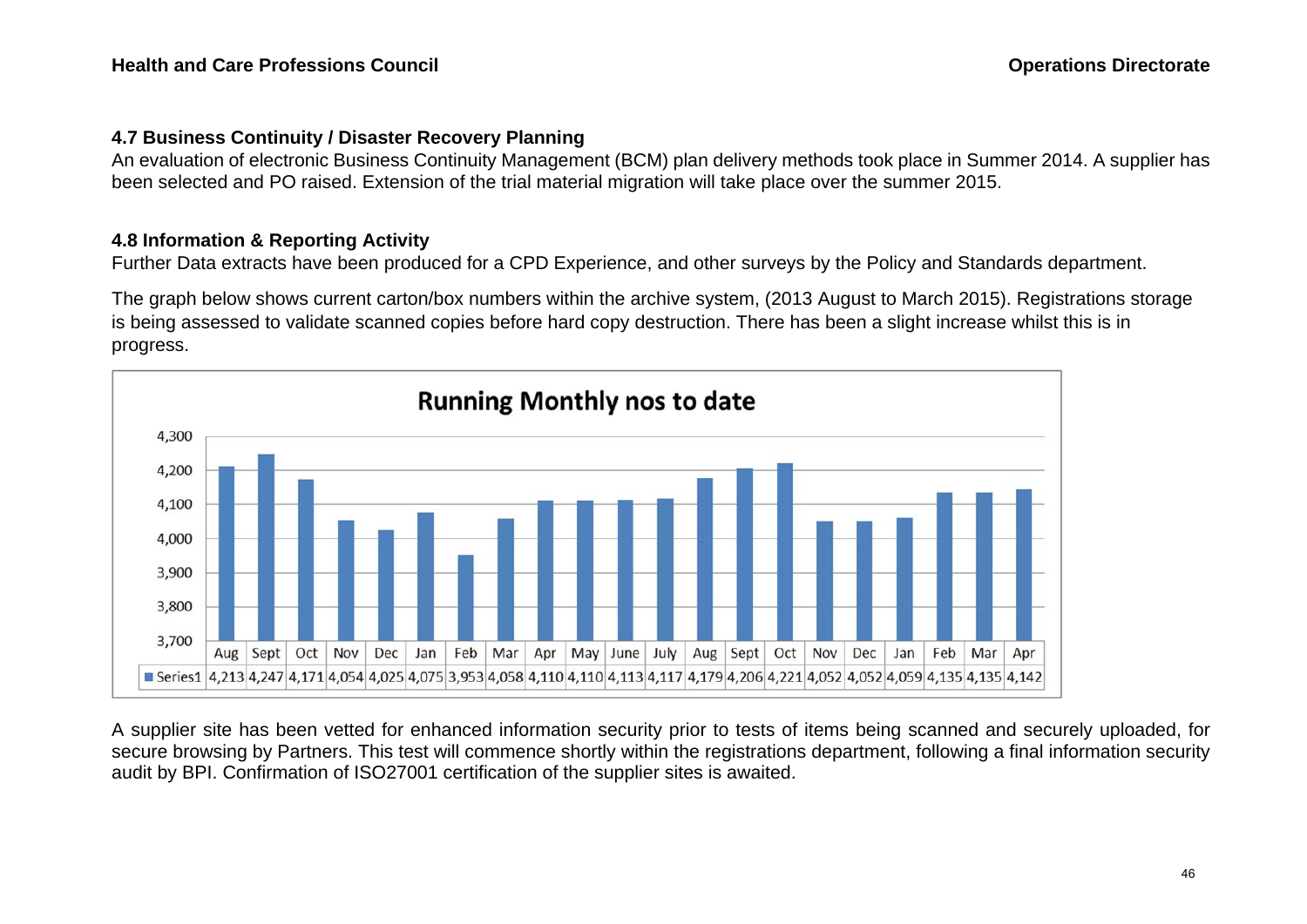# **Health and Care Professions Council Care and Care Professions Council Care and Care Professions Council Care and Care and Care and Care and Care and Care and Care and Care and Care and Care and Care and Care and Care and**

A further cull is being planned for this financial year.

### **Other items**

Information Security Computer Based Training package.

The supplier completed changes to the package, and invitations have been sent out to all employees and Partners.

7% of employees have completed the package, 3% are in progress in the first week.

10% of Partners have completed the course, 5% are in progress in the first week.

## **4.9 Departmental Matters**

The Quality Compliance Auditor and 11 other colleagues undertook a training course on ISO27001 Internal Auditing. This will assist our effort to improve compliance against the standard, and also provide an additional set of eyes day to day monitoring information security.